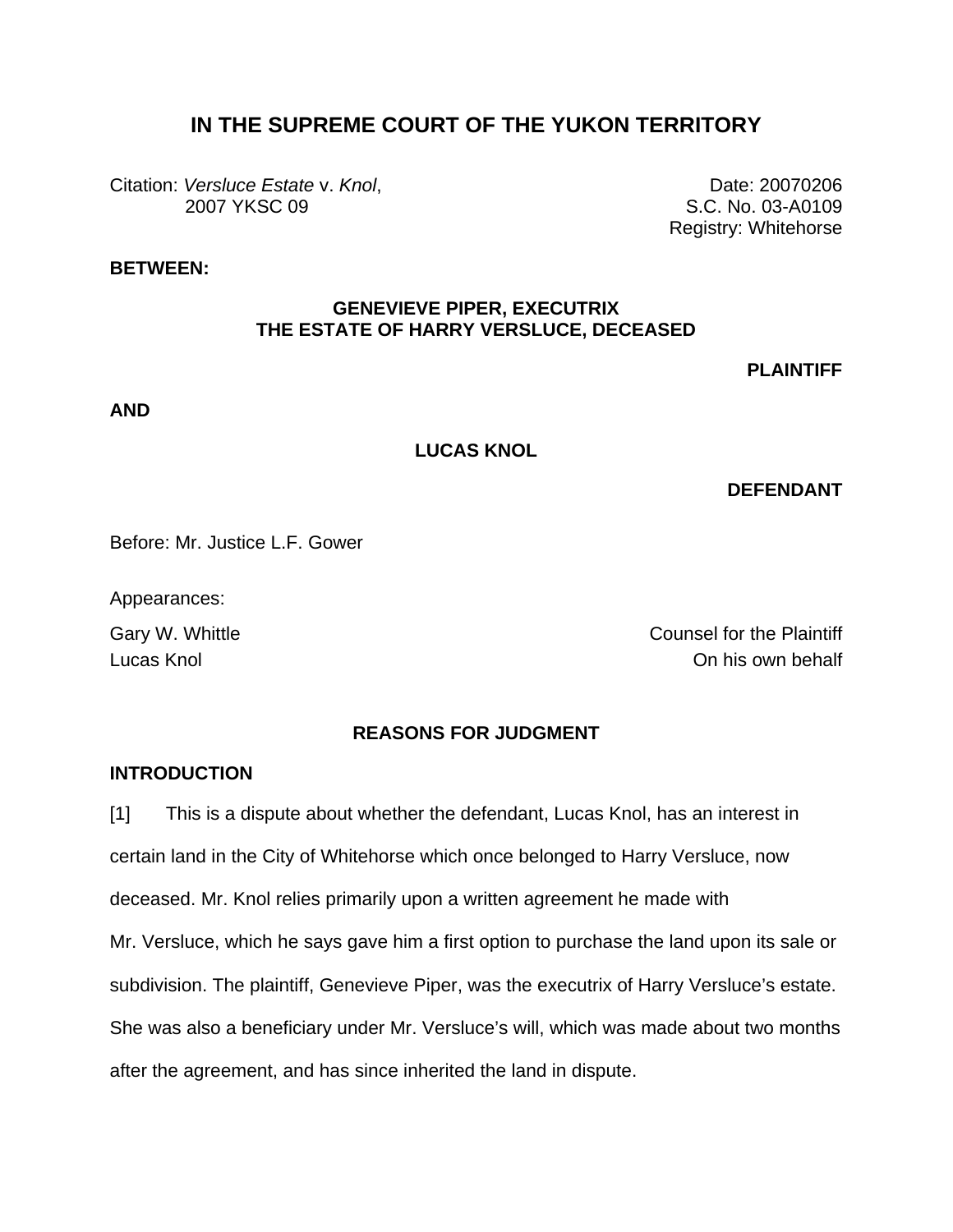[2] Mrs. Piper principally seeks a declaration that Mr. Knol has no interest in the land. While Mr. Knol's pleadings are less than clear, his counterclaim that he has acquired an interest in the land seems to be based on arguments that he did so either by contract, or alternatively, by gift or adverse possession.

## **ISSUES**

[3] Although there were a number of issues framed by Mr. Knol and counsel for Mrs. Piper, I have reduced them down to the following:

- 1. Mr. Knol's credibility.
- 2. Does the agreement between Mr. Knol and Mr. Versluce constitute a valid contract? In order to answer this question, I must also address two subissues:
	- a) Is the agreement void for uncertainty?
	- b) Was there adequate consideration provided by Mr. Knol?
- 3. If there was no valid contract, does Mr. Knol have an interest in the land:
	- a) By way of a gift from Mr. Versluce? or
	- b) By way of adverse possession of the land?
- 4. In the alternative, if there was a valid contract:
	- a) What was the fair market value of the land as of the date the land was subdivided?
	- b) Did Mr. Knol have an opportunity to exercise his option to purchase the land and has he ever expressed an intention to do so?
- 5. Has Mr. Knol failed to mitigate his damages?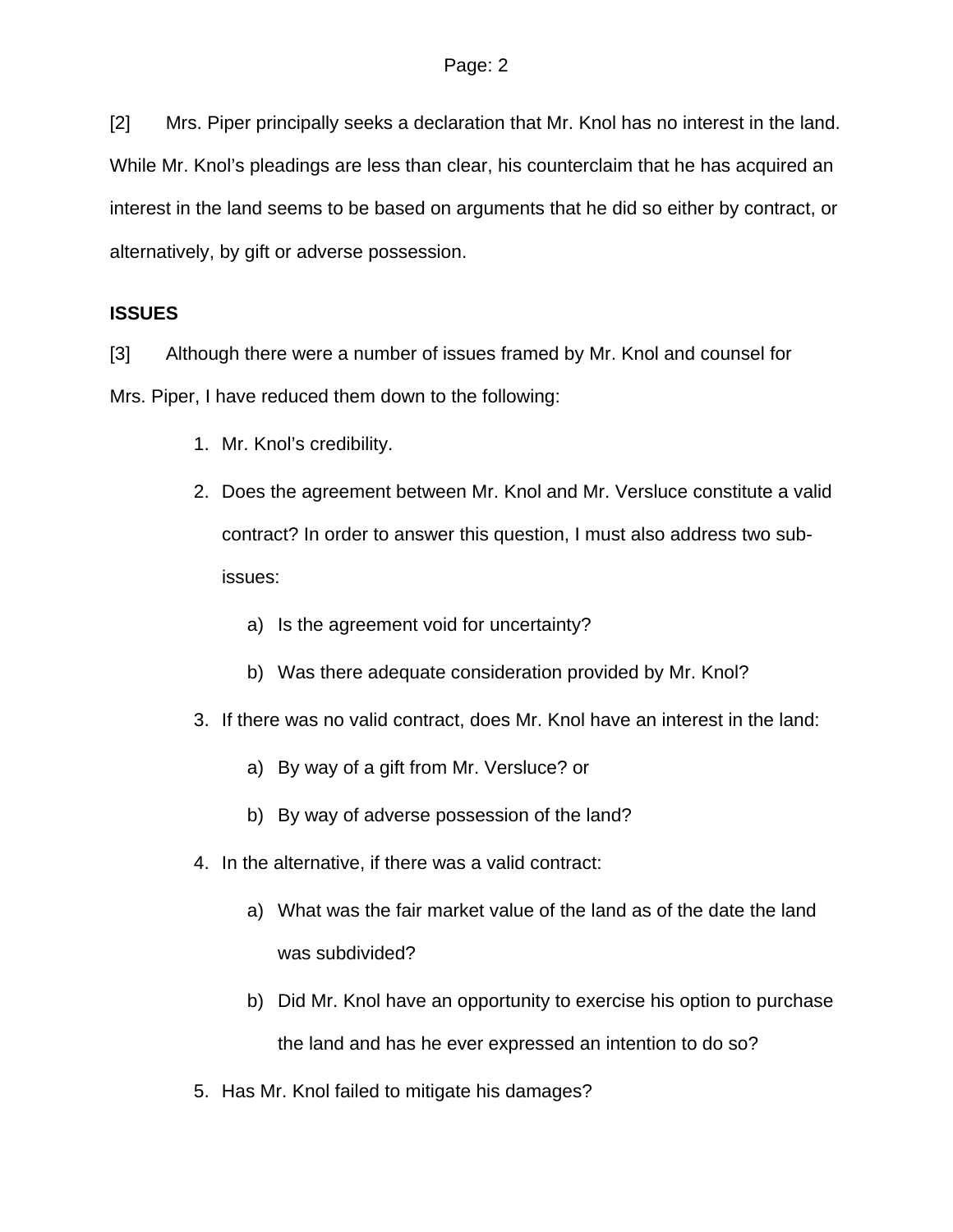#### **FACTUAL BACKGROUND**

[4] Harry Versluce was a Yukon pioneer. He came north with his brother, Peter Versluce, in the late 1930's, apparently walking into the Yukon Territory from Prince George, British Columbia. He became a prospector and staked various claims, including the land which is the subject of this dispute, in the Porter Creek area of Whitehorse. He also bought and sold military *matériel* associated with the construction of the Alaska Highway in the 1940's. By 1987, Mr. Versluce had essentially retired, although he continued to operate some business interests through a company called H & P Holdings.

[5] The land in dispute is a portion of what was originally a single large lot, Lot 1596. In about 1997, Mr. Versluce subdivided that large lot, creating a smaller portion on the northeast corner as Lot 1596-2. That left an L-shaped remainder of approximately 9.3 acres as Lot 1596-1. A number of buildings and structures were located on these lands over the years and were occupied, at various times, by Harry Versluce, his brother Peter, Genevieve Piper and her husband Gerry Piper, Lucas Knol, and others. Peter Versluce died in 1980.

[6] Mrs. Piper, now 64 years old, has a high school education, with training in typing and bookkeeping. She met Harry Versluce in the mid-1960's and began helping him with clerical matters in the early 1980's. At one point, she was a director of H & P Holdings, until that company was dissolved in 1998. Although she was never a full-time employee of Mr. Versluce, she collected the rents due from the various tenants on the land and generally assisted him with his bookkeeping and other matters until he died on April 5, 2002.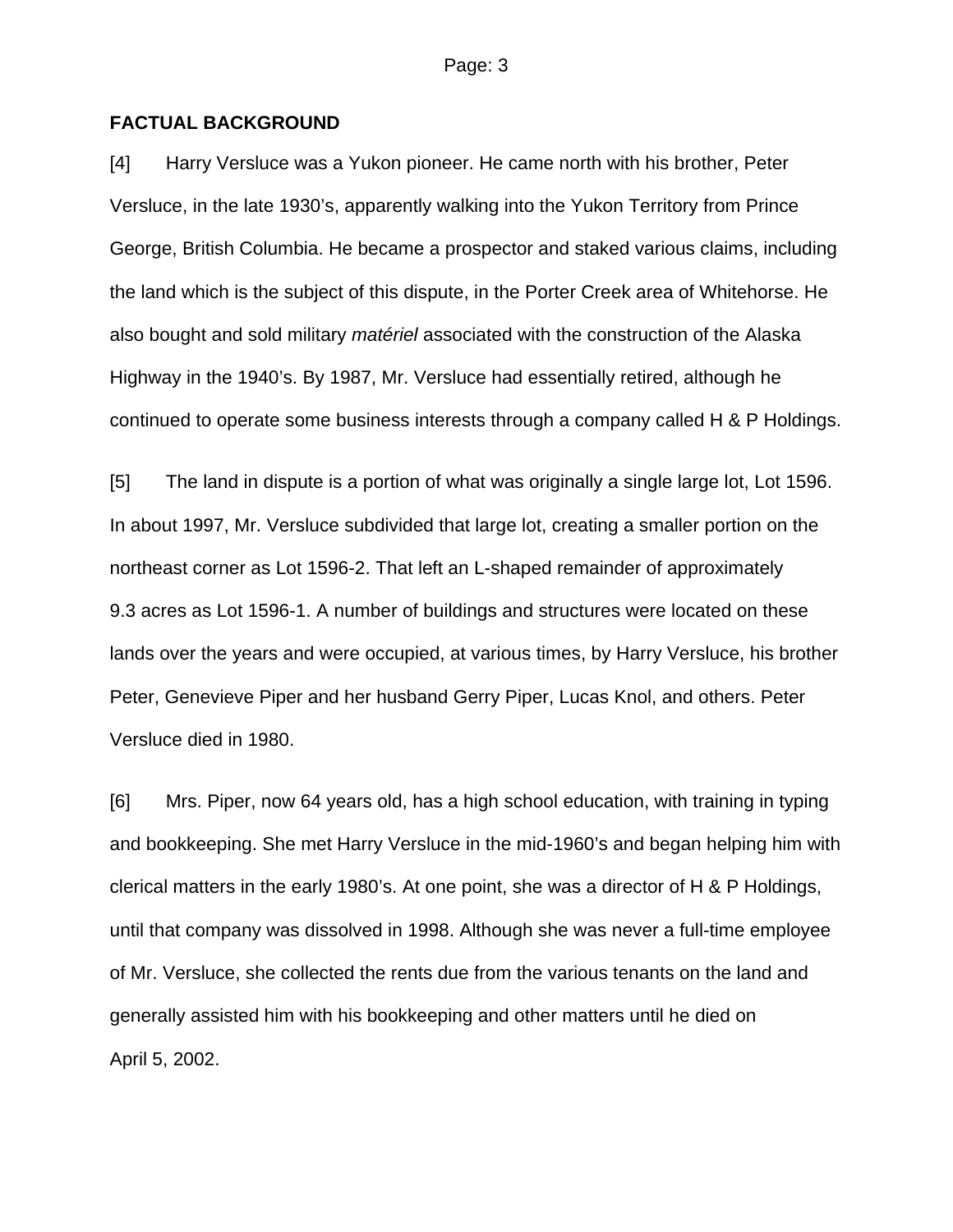[7] Gerald Piper began dating Genevieve Piper in 1987 and met Harry Versluce that same year. In 1997, the couple purchased from Harry the subdivided Lot 1596-2, which comprised about 3 acres. They then renovated the small house on that property and moved in in 1998. The couple were married in 1999.

[8] Mr. Knol, now 50 years old, was born and raised in Holland. He came to Canada in 1975 and to the Yukon a year later. Shortly after arriving, he was introduced to Harry and Peter Versluce, as they also were originally from Holland. In 1984, Mr. Knol stayed in Harry's house for a period of time. However, by that time, Harry Versluce was elderly and quite hard of hearing, so that he used to play the radio and television at loud volumes. That prompted Mr. Knol to seek other accommodations on the property and eventually he moved into an abandoned "Atco-style" trailer on the south side of Lot 1596-1. He says he never asked Harry for formal permission to do this, but nor did Harry object. He also never paid Harry any rent for that accommodation.

[9] Mr. Knol had some placer mining interests in the Dawson City area of Yukon. Over the period from approximately 1984 to 2002, commonly, in the fall, he would return from Dawson City to the trailer, where he would reside for a few days to a few weeks, before departing from the Yukon for warmer climates down south. One year, he stayed in the trailer into the early part of the winter. He would then return to the Yukon for the summer seasons, primarily to mine his placer interests. His usual pattern was to first come to Whitehorse, where he would stay a few days to a few weeks in the trailer on the Versluce property, following which he would depart for Dawson City to do his mining. He would periodically return to Whitehorse and the trailer over the summer, depending on his mining schedule. One year in that time period, he spent a good portion of the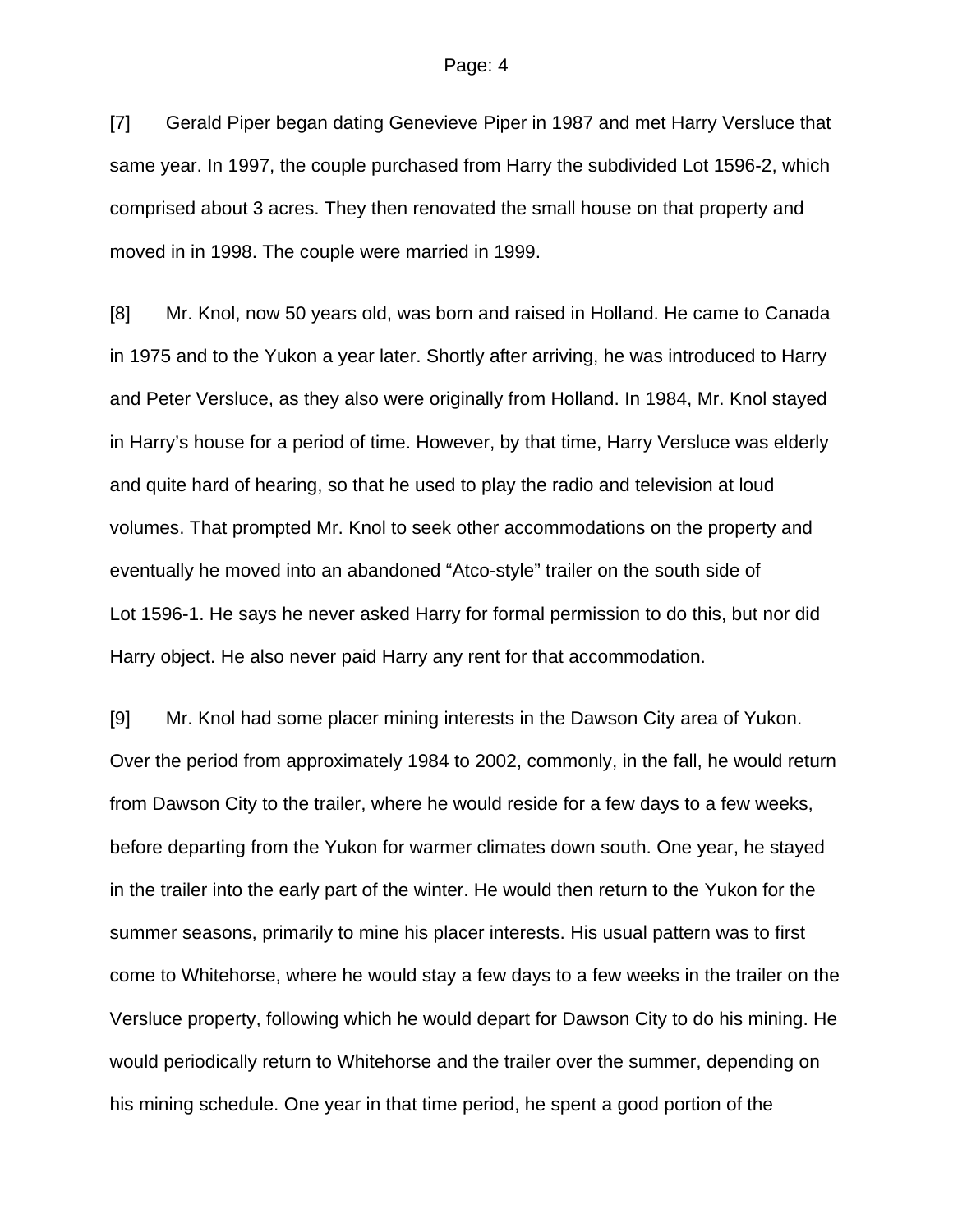summer living in the trailer, as he was engaged in some major repairs to one of his motor vehicles.

[10] Upon leaving the Yukon, Mr. Knol would commonly spend a few days to a few weeks at a friend's residence in Vancouver, following which he often ventured out on various international travels around the world, until the following spring, when he would return to the Yukon.

[11] When he left the Yukon in the fall or winter, he would leave a number of his personal belongings and business records in the trailer, sometimes with one or more motor vehicles parked outside. Mr. Knol would also receive some of his personal mail at the post box communally used by all the residents on the Versluce property, which had a residential address of #4 – 1211 Birch Road. That post box was shared by Harry Versluce, the Pipers, Mr. Knol, and one or two others over the years.

[12] Mr. Knol states that, in the summer of 1999, Mr. Versluce told him that he would give the trailer to him with some of the surrounding land. Mr. Knol also says that Mr. Versluce said something to him at that time about Mr. Knol having squatter's rights to the land.

[13] Mr. Knol testified that in the late summer of 2001, Harry offered to draw up an agreement regarding the disposition of the trailer and the surrounding lands. Mr. Knol contacted the "Law Line", a local free public legal information program, and was directed to the public law library to obtain examples of precedent agreements. He and Mr. Versluce reviewed various drafts of such agreements, each respectively making their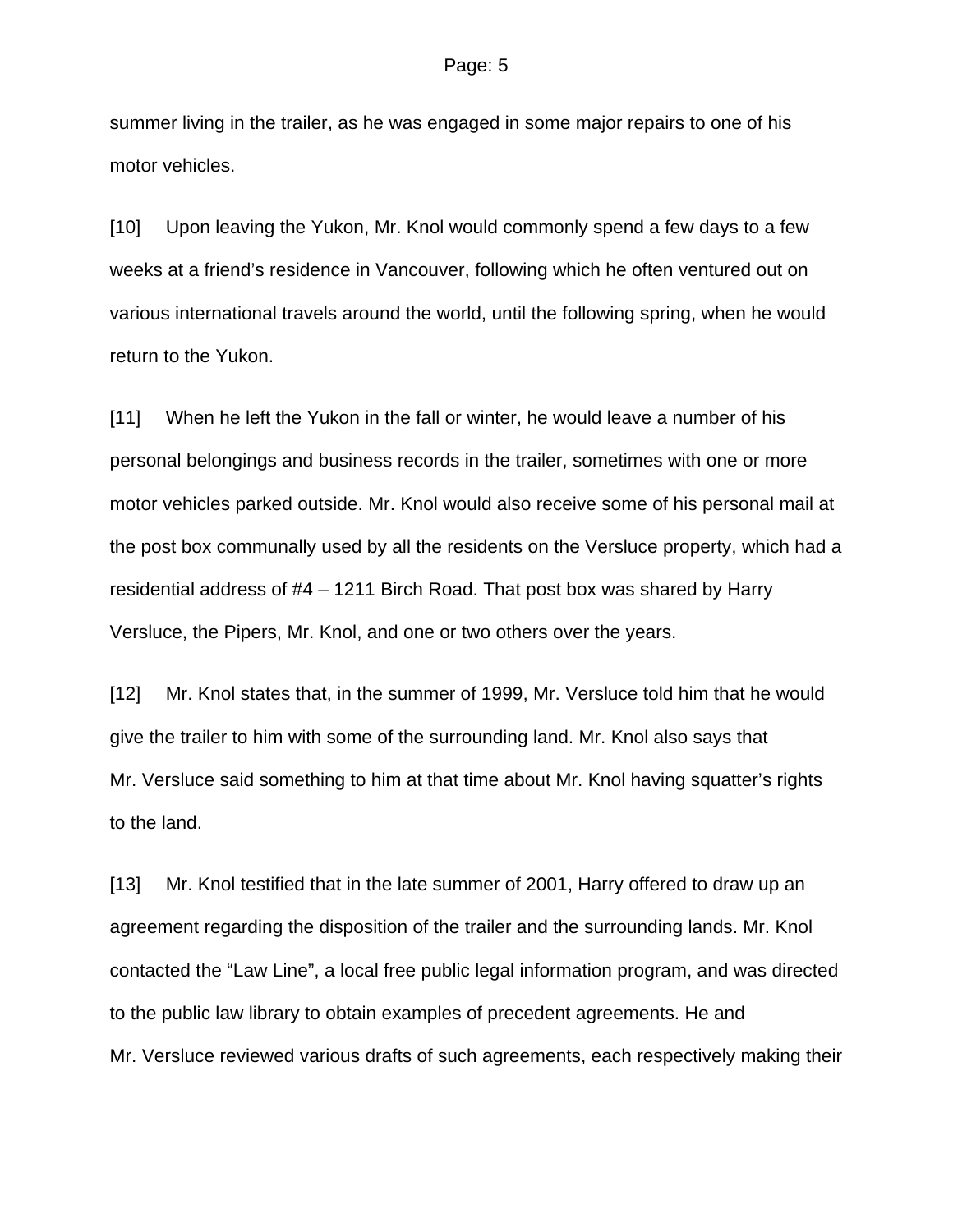own amendments, until a final written agreement was produced for signature by the parties on September 3, 2001, in the presence of Gary Bemis as witness.

[14] The agreement is a two-page document. The first page sets out the text of the

agreement, and the second page attaches a diagram (or map) of the Versluce property,

depicting the location of Lot 1596-1 relative to other properties in the area, including the

smaller adjacent Lot 1596-2 on the northeast corner, purchased earlier by the Pipers.

(Although there is no directional arrow on the diagram, other evidence was led to

establish the orientation of the properties.)

[15] Because of the importance of the agreement to Mr. Knol's counterclaim, I will set out the text:

> "This is an agreement between Harry Versluce (owner) and Lucas Knol (purchaser).

In consideration of \$1.00 and other good and valuable consideration, Harry Versluce agrees that Lucas Knol has the right to occupy the trailer located at #4 - 1211 Birch Street in the City of Whitehorse and the lands immediately adjoining the said trailer. Lucas Knol shall have this right until such time as the lands, outlined in blue on the map attached, and form part of this agreement, or any part of those lands, may be offered for sale or subdivided. If the lands or any part of them are offered for sale or subdivided, Lucas Knol shall have the first option to purchase that part of the said lands as outlined in red on the above sketch. The purchase price to be paid by the purchaser to the owner, his heirs, executors and assigns, shall be the fair marked [as written] value of the said lands as determined at that time by an independent third party.

This agreement shall continue to be binding to the benefit of the parties here to [as written] and their heirs executors, administrators and assigns."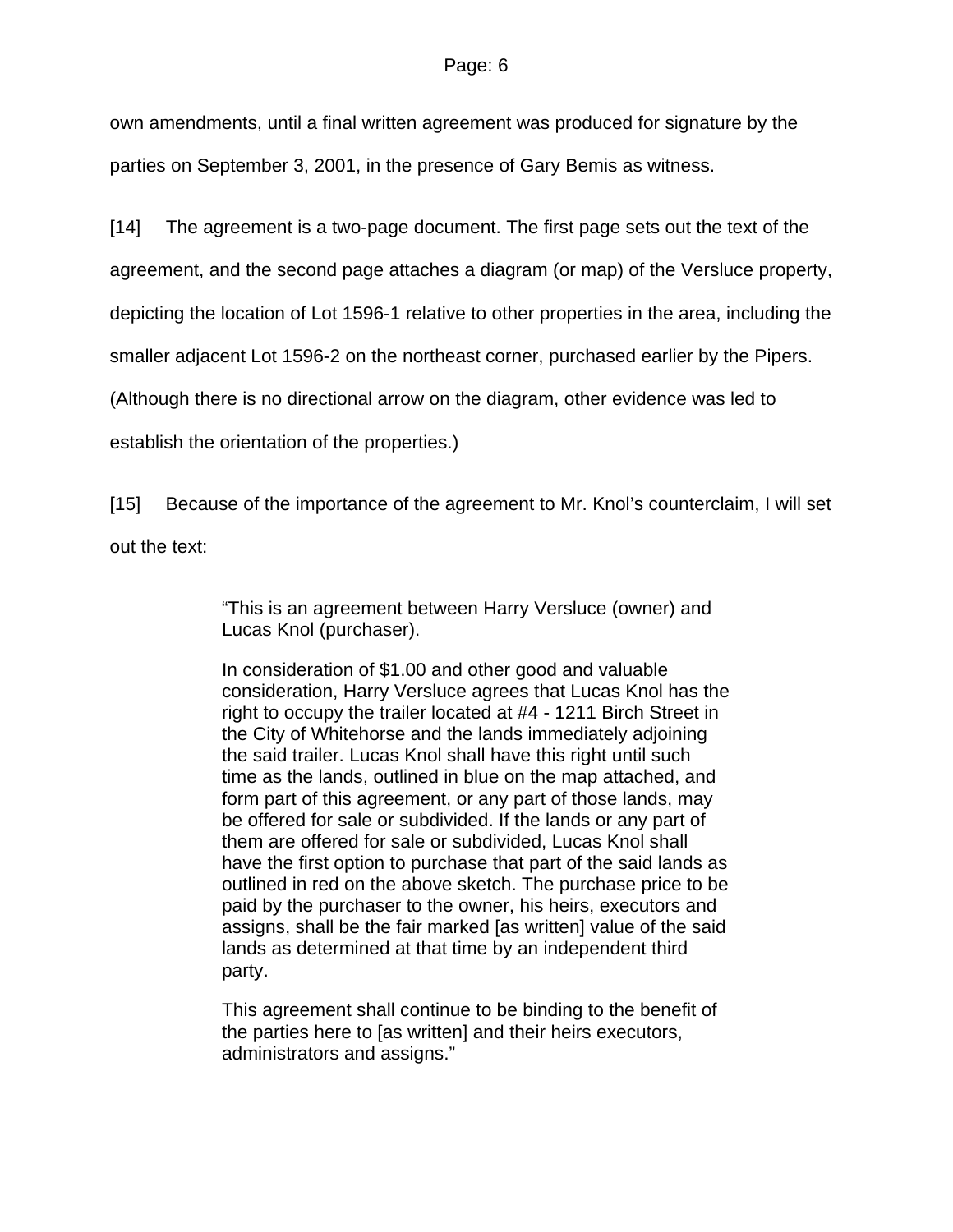The attached "map"/"sketch" seems to be a reduced photocopy of a planned drawing of the neighbourhood in which the property is located. However, there is no indication of scale or any other survey information indicating the dimensions of the various lots depicted. The blue and red markings appear to have been drawn in by hand by the parties, or either of them. The land "outlined in blue" is identified as Lot 1596-1. The land "outlined in red" includes the southern portion of Lot 1596-1, with an east/west boundary line indicated by a red broken line. This is the only hand drawn line which does not track the boundaries of Lot 1596-1 shown on the photocopy. On either side of the red broken line are two symbols, also drawn in by hand in blue ink, apparently indicating structures on the property. The structure on the north side of the red broken line apparently indicates the home in which Harry Versluce originally lived until the late 1980's (at which point he moved into a new modular home on the northern portion of Lot 1596-1). The structure on the south side of the red broken line apparently indicates the trailer which Mr. Knol occupied over the years. I repeat that the photocopied diagram is not to scale, nor, in particular, is that portion of Lot 1596-1 outlined in red.

[16] An original copy of the agreement was filed as an exhibit at the trial by Genevieve Piper. That copy has the word "void" written in two places on the first page and in one place on the diagram on the second page. Mrs. Piper testified that she recognized the word "void" as being in Harry Versluce's handwriting. That opinion was shared by Gerry Piper and a neighbour, Yvonne LeBar, who each claimed to be familiar with Harry's handwriting.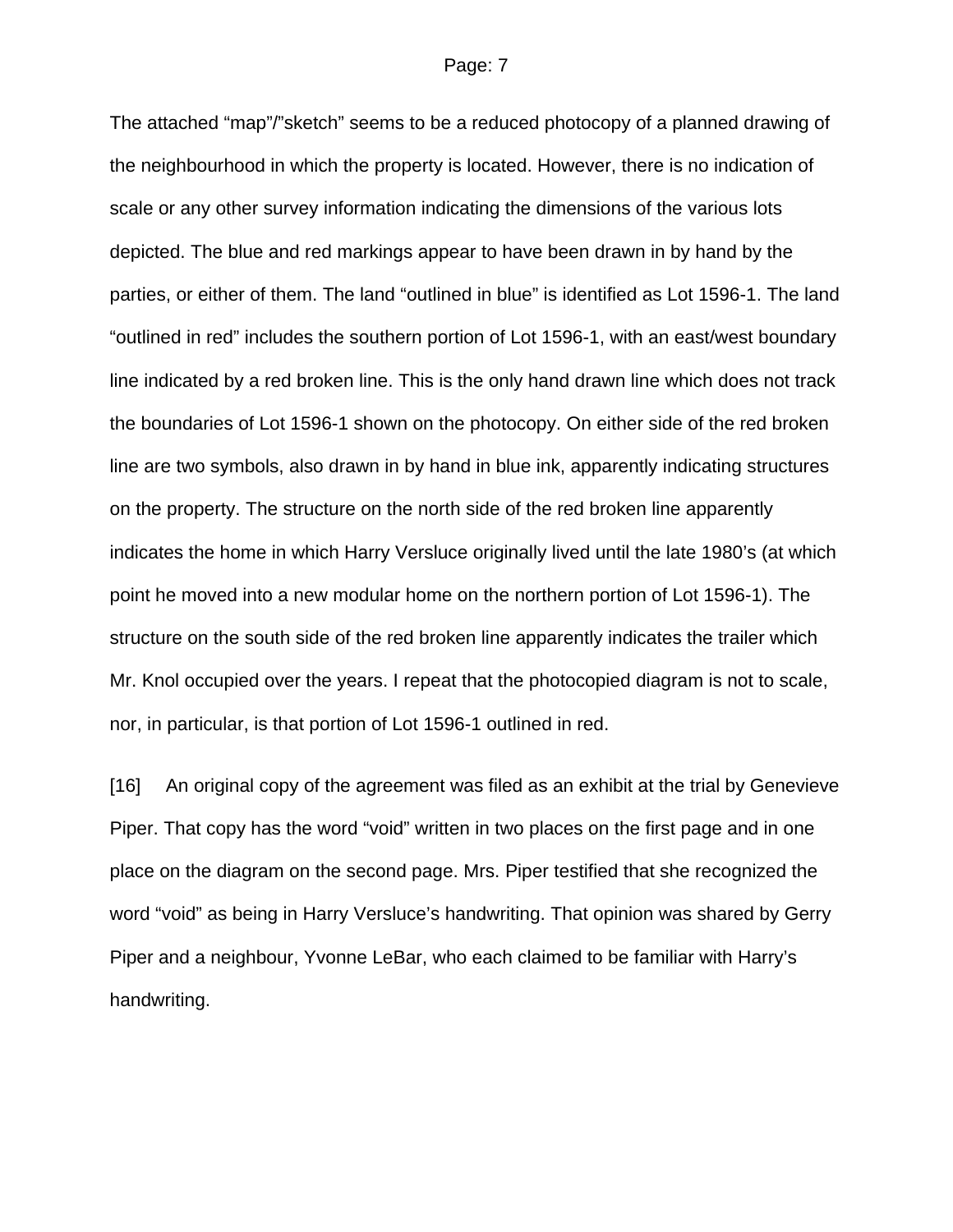[17] On October 30, 2001, Harry executed a will in which he bequeathed all of Lot 1596-1 to Genevieve Piper. He also appointed Mrs. Piper to act as a co-executor of the will.

[18] Over the winter of 2001-2002, Harry Versluce began returning mail addressed to Mr. Knol at the post box for #4 – 1211 Birch Road. He, either himself or by directing the Pipers, would mark on such mail "return to sender" or "not here".

[19] In early February 2002, Mr. Versluce was diagnosed with terminal cancer. With the assistance of Genevieve Piper, who coordinated the services of a cleaning lady and a nurse, he continued to live in his home on the property until August 2002. Mr. Knol again occupied the trailer in the summer of 2002, as per his usual pattern, and in particular, for an unspecified period of time in early August 2002.

[20] On August 5, 2002, Mr. Knol registered a caveat against Lot 1596-1 and in doing so, he swore a document which stated in part as follows:

> " . . . Take notice that I, Lucas Knol, of Whitehorse claiming to have the first option to buy in the agreement to purchase any part of Lot 1596-1 . . . forbid the registration of any transfer affecting such land or the granting of a certificate of title thereto except subject to the claim herein set out . . . ."

[21] On the evening of August 7, 2002, Mr. Knol had a conversation with Mr. Versluce, indicating that he would be leaving for his mining interests in Dawson the following day. The conversation was cordial and no issues were raised with respect to Mr. Knol's occupancy of the trailer.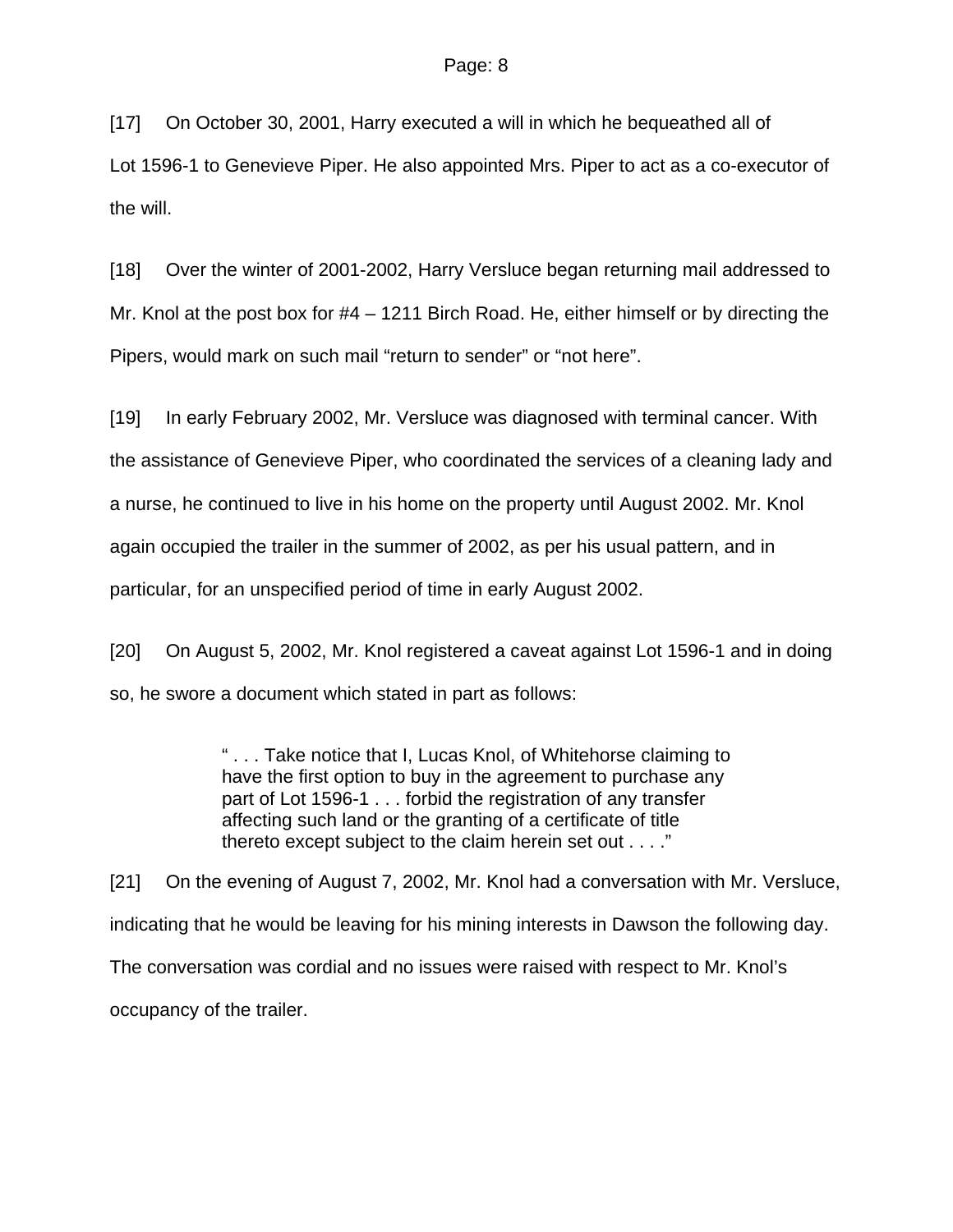[22] On August 8, 2002, a person by the name of Punch Coyne was on the property (either at Harry's request or with his consent) removing the wreckage of an old bus chassis. Mr. Coyne asked Mrs. Piper whether Harry would agree to trade the trailer which Mr. Knol had been occupying in exchange for Mr. Coyne removing some other scrap material from the property. Gerry Piper was present during this conversation. Mr. Versluce agreed and asked Gerry Piper to speak with Mr. Knol about removing his belongings from the trailer to expedite the arrangement with Mr. Coyne. Later that same day, Mr. Piper approached Mr. Knol and asked him to remove his belongings from the trailer, as requested by Mr. Versluce. Mr. Knol was on his way to Dawson City at the time of that conversation and continued on his way without emptying the trailer.

[23] After arriving in Dawson City, Mr. Knol wrote a letter to Harry Versluce dated August 11, 2002 in which he referred to the request that he vacate the trailer. The letter stated as follows:

> "Dear Harry. Just before I left for Dawson I heard from your neighbour that you planned to move the trailer I am staying in. Last year we had a written agreement that I could stay there [until] your lot is subdivided and [offered] for sale for [which] I have the first option to purchase.

You did [offered] recently to stay in All's old house, to me, but I am asking you to wait to move the trailer [until] I got my belongings out of the trailer and you put the right to occupy the house in writing, through your lawyer Mr. Grant Macdonald.

[Until] such time I keep my legal right to occupy the trailer."

The letter was copied to Mr. Macdonald.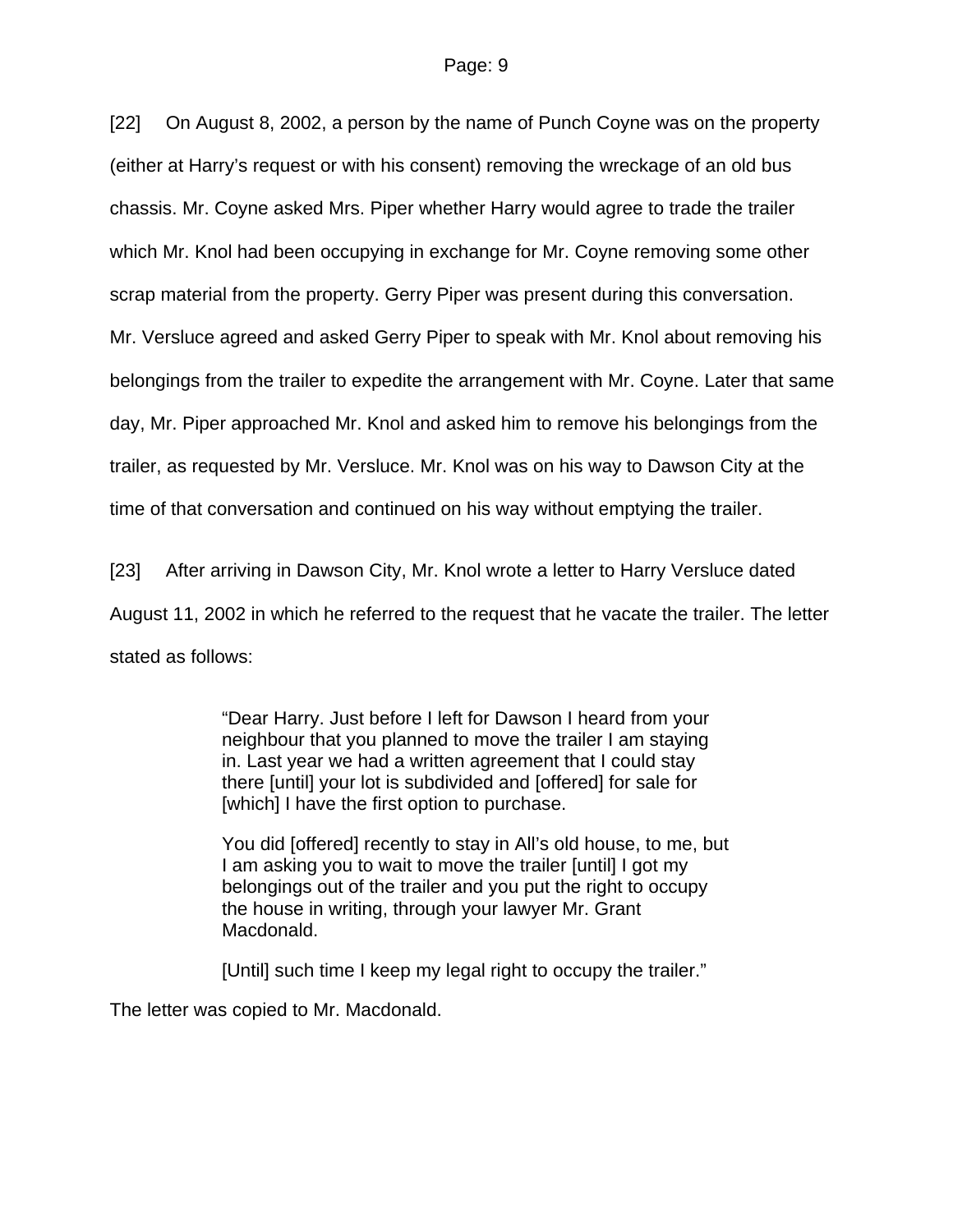[24] Interestingly, Mr. Knol made no mention in this letter of the caveat he filed just a few days earlier. Nor is there any evidence he mentioned it to Mr. Versluce during their conversation on the evening of August 7, 2002.

[25] On August 15, 2002, Harry Versluce passed away at the Whitehorse General Hospital at the age of 92.

[26] Mr. Knol returned to the Versluce property on September 6, 2002. Mr. Piper had erected a yellow rope at the head of the driveway to the property in order to keep out trespassers. Mr. Knol met with Mr. Piper and indicated that he wished to retrieve some of his belongings. Mr. Piper allowed Mr. Knol access to the property. Mr. Knol parked his vehicle near the trailer. He then returned to Mr. Piper a short time later and indicated that he wished to retrieve some belongings from another shed on the property. The following day, Mr. Piper found the appropriate key, unlocked the shed and allowed Mr. Knol to remove his belongings. Mr. Piper recalled that Mr. Knol loaded some belongings into his car later that evening and left the property. According to Mr. Knol, once he was allowed on the property, he went to his trailer. He believed that he stayed another week or two and then went to Vancouver.<sup>[1](#page-9-0)</sup> I find as a fact that Mr. Knol had access to the trailer on September 6, 2002, stayed a couple of days and then left for Vancouver.

[27] On April 8, 2003, Mrs. Piper wrote to Mr. Knol informing him that the agreement he referred to in his caveat and his letter to Mr. Versluce of August 11, 2002, was null and void (she testified that she took this position because she believed Mr. Versluce

l

<span id="page-9-0"></span><sup>1</sup> Transcript, October 6, 2006, page 13.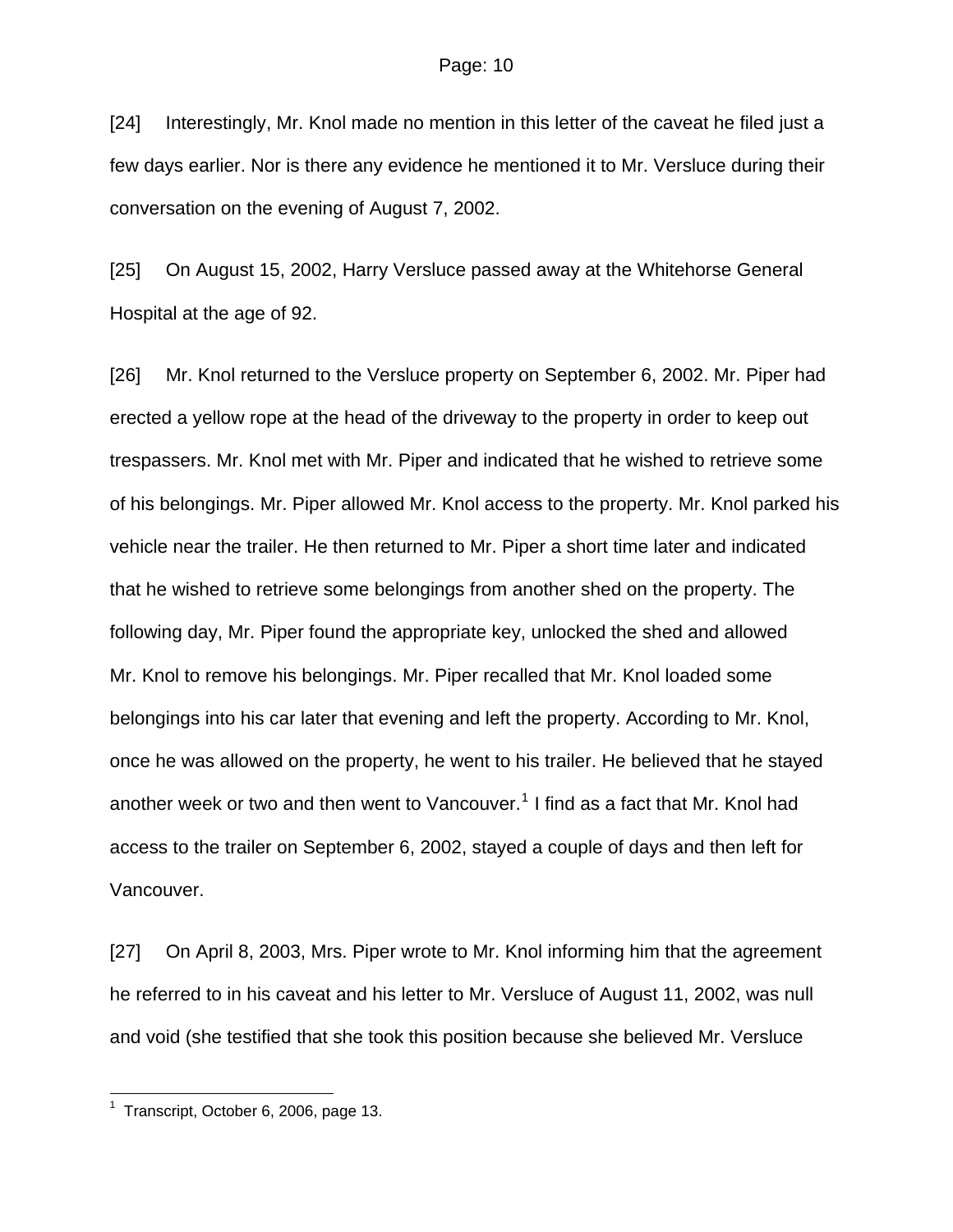himself had revoked the agreement by writing "void" on it in three locations). She further confirmed that Mr. Versluce had directed Mr. Knol to remove his belongings from the trailer on August 8, 2002, but that Mr. Knol did not do so before departing from the Yukon that fall. She advised that the trailer was padlocked and secured against entry by anyone, but that it would be removed from the property as soon as "the weather clears" in the spring of 2003. She also confirmed that Mr. Versluce began denying Mr. Knol access to the post box for #4 – 1211 Birch Road in the spring of 2002. She warned Mr. Knol that he was not allowed entry upon Lot 1596-1 at any time or in any manner whatsoever. However, she indicated that if Mr. Knol wished to repossess his belongings, then he could send her a written list itemizing those belongings and indicating which address in Whitehorse he wanted them delivered to.

[28] On April 28, 2003, Mrs. Piper obtained a Grant of Probate to administer Mr. Versluce's estate, together with her co-executor. In applying for probate, Mrs. Piper swore an affidavit which attached an inventory of Mr. Versluce's assets and liabilities. The list of assets included Lot 1596-1, which was stated to have a value at the time of Harry's death of \$149,850.00.

[29] At the trial, Mrs. Piper filed a "Property Assessment Notice" for Lot 1596-1 from the Department of Community Services, Government of Yukon, dated December 12, 2003, which stated that the "Assessed Value" of the improvements (buildings) and the land was \$149,220.00. The Assessment Notice contained a further notation entitled "market value" which reads:

> "The combined assessment of land and buildings may not equal the market value of your property. Appraisals for this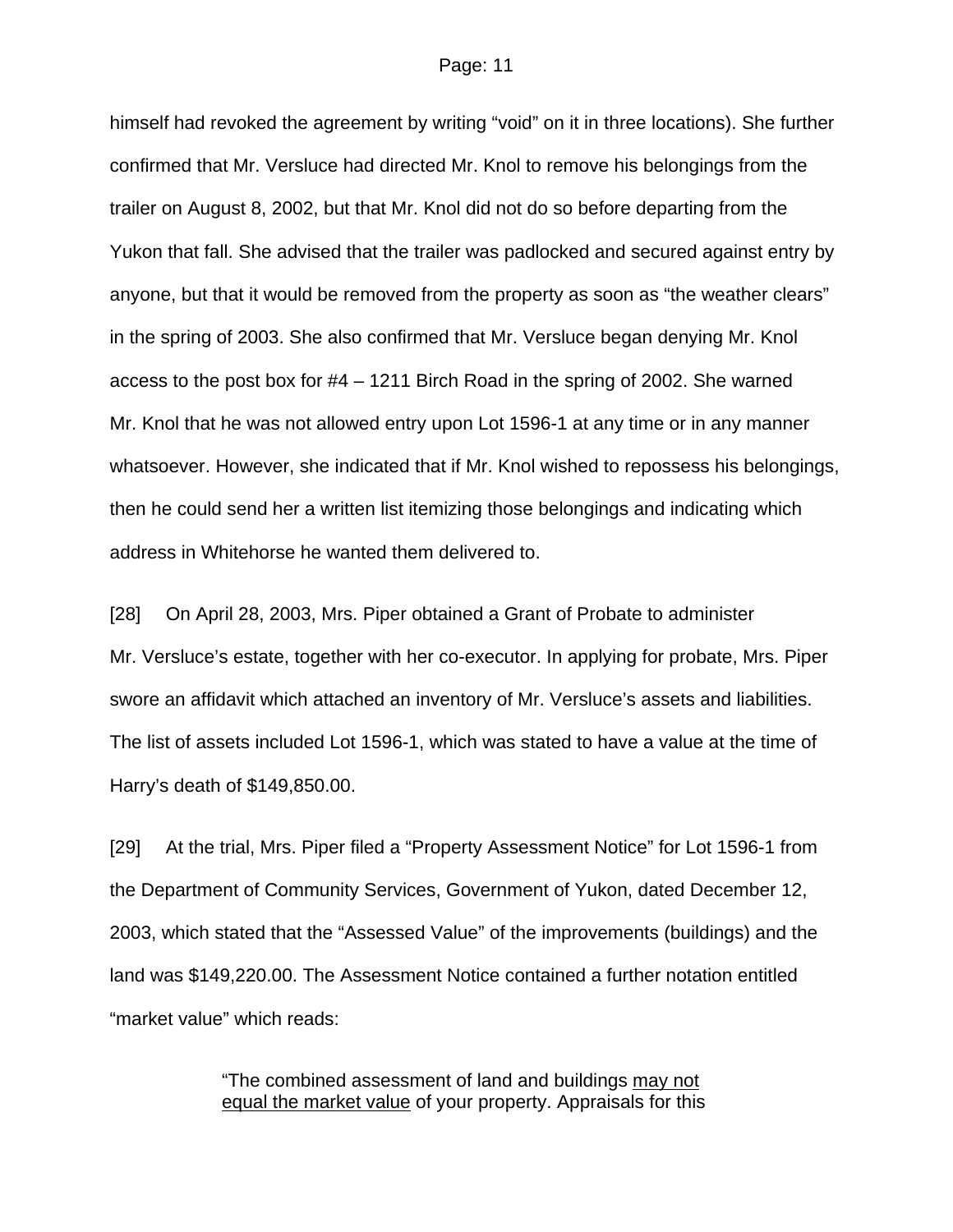purpose require much more data, research and time than is available to the assessor for property tax assessments." (emphasis already added)

[30] As part of her administration of the estate, Mrs. Piper provided a notice to Mr. Knol to take proceedings on his caveat. Mr. Knol did not respond to that notice and on May 3, 2004, the caveat was removed.

[31] On June 9, 2003, Mr. Knol wrote to Mrs. Piper acknowledging her letter of April 8, 2003. He asserted his right to occupy the trailer pursuant to the agreement he had with Mr. Versluce. He denied being directed by Mr. Versluce to remove his belongings, but acknowledged that he was told by Mr. Piper that the trailer was to be removed from the property on the morning he left for Dawson City. He also denied that Mr. Versluce had refused him access to the post box for #4 – 1211 Birch Road in the spring of 2002. He put Mrs. Piper on notice that she would be responsible for paying for his rent and storage and would be responsible for his belongings and other damages resulting from her "illegal" actions, commencing April 8, 2003.

[32] On August 27, 2004, the title to Lot 1596-1 was transferred from Mr. Versluce's estate to Mrs. Piper. The "consideration" for the transfer was listed on the certificate of title as \$149,850.00. In the "Affidavit as to Value", accompanying the transfer of land for that transaction, Mrs. Piper similarly swore that the value of the land and buildings was \$149,850.00.

[33] Mrs. Piper filed as an exhibit at the trial an excerpt from a web page from the Yukon Department of Justice entitled "Frequently Asked Questions" about land titles matters. Under the subtitle "What information is contained in a Certificate of Title?" the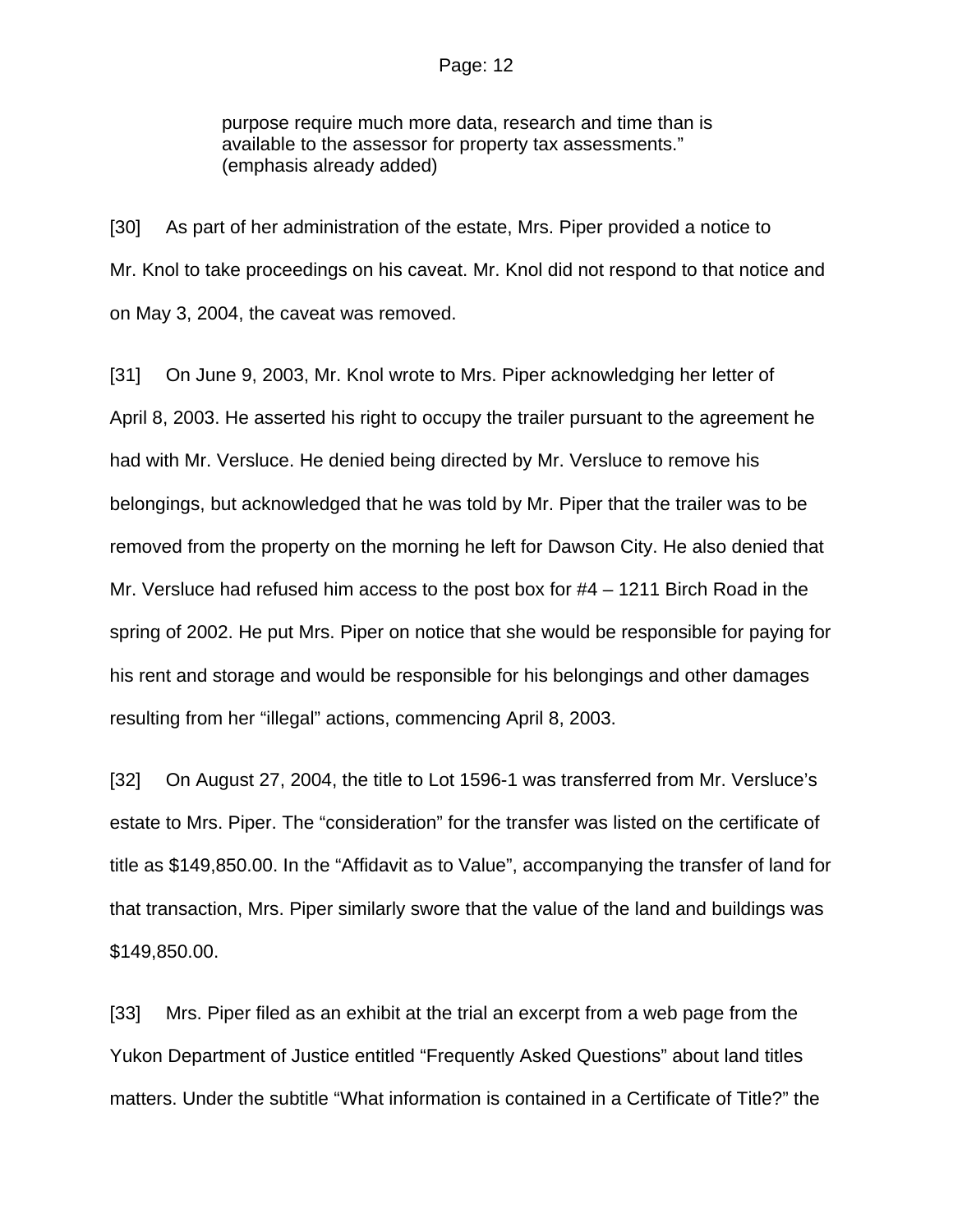text refers to the "consideration price" and states "this does not always reflect the purchase price".

[34] After writing his letter to Mrs. Piper on June 9, 2003, Mr. Knol went to the RCMP in Whitehorse in an attempt to recover his belongings. Although he was initially advised that it was "civil matter", the officer he spoke to did offer some assistance, but that was ultimately not forthcoming. After a number of further unsuccessful attempts by Mr. Knol to seek the assistance of the officer, he made a complaint about the officer to the RCMP Public Complaints Commission, but was once again advised that it was a civil matter.

[35] Mr. Knol made no attempts to deal with Mrs. Piper, as the co-executor of Mr. Versluce's estate, to recover his belongings, because he was concerned about possible violence from Mr. Piper, based upon earlier alleged threats by Mr. Piper. In particular, Mr. Knol alleged that Mr. Piper told him that he had a way of getting rid of trespassers on the property, as he stored a number of readily accessible firearms, and that he had a military background and had been "trained to kill".

[36] Mr. Knoll also contacted Yukon Legal Aid and a number of private lawyers, but did not retain anyone to assist him. Ultimately, he did his own legal research to determine his rights and has represented himself ever since. He took no further substantive steps to retrieve his belongings or to assert his interest in the land, until he filed his counterclaim on December 15, 2005.

[37] The action by Mrs. Piper was originally filed November 7, 2003. On February 23, 2004, Mrs. Piper obtained an order authorizing substitutional service upon Mr. Knol. On June 22, 2005, Mrs. Piper obtained a without notice order that the fair market value of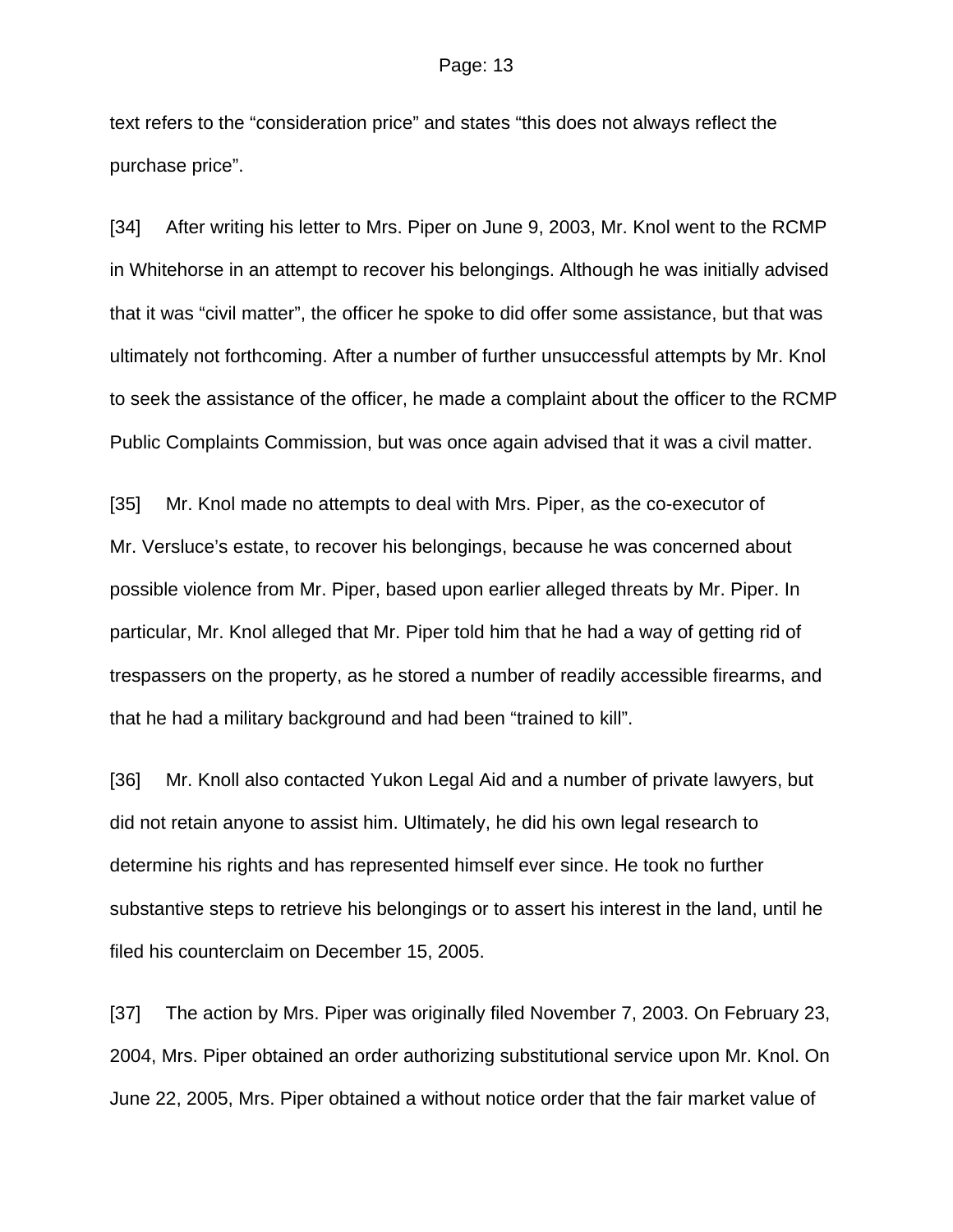Lot 1596 would be determined by a local realtor, that notice of the subdivision of Lot 1596-1 be given to Mr. Knol, and that an offer for the sale of Lot 1596-1 be made to Mr. Knol for the fair market value determined by the realtor. On December 6, 2005, an order was made confirming that Mrs. Piper complied with the order of June 22, 2005.

[38] Mr. Knol testified that he did not receive notice of Mrs. Piper's claim until sometime in 2005 and in response he filed his initial statement of defence on November 14<sup>th</sup> of that year. His initial counterclaim was filed on December 15, 2005 and was amended on August 31, 2006.

### **ANALYSIS**

### *1 Mr. Knol's credibility.*

[39] I generally found Mr. Knol's evidence throughout the trial to be lacking credibility. His testimony was at times inconsistent, argumentative, evasive and peppered with prevarication. While there are numerous examples of this, I will cite but a few to make my point:

- 1. At his examination for discovery on September 19, 2006, Mr. Knol deposed that in 1984, it was colder than normal and Mr. Versluce asked him whether he would like to stay in Mr. Versluce's house, which Mr. Knol did for a short time. However, at trial, Mr. Knol said "I don't think I stayed in his house at all in 1984".<sup>[2](#page-13-0)</sup> He also disputed that it was cold that year.
- 2. At his examination for discovery, Mr. Knol deposed that in 1984, he was mining his claims in Dawson City until the fall, when he left the Yukon for Vancouver and from there he travelled to Holland. He returned to the

<span id="page-13-0"></span> 2 Transcript, October 6, 2006, p. 65.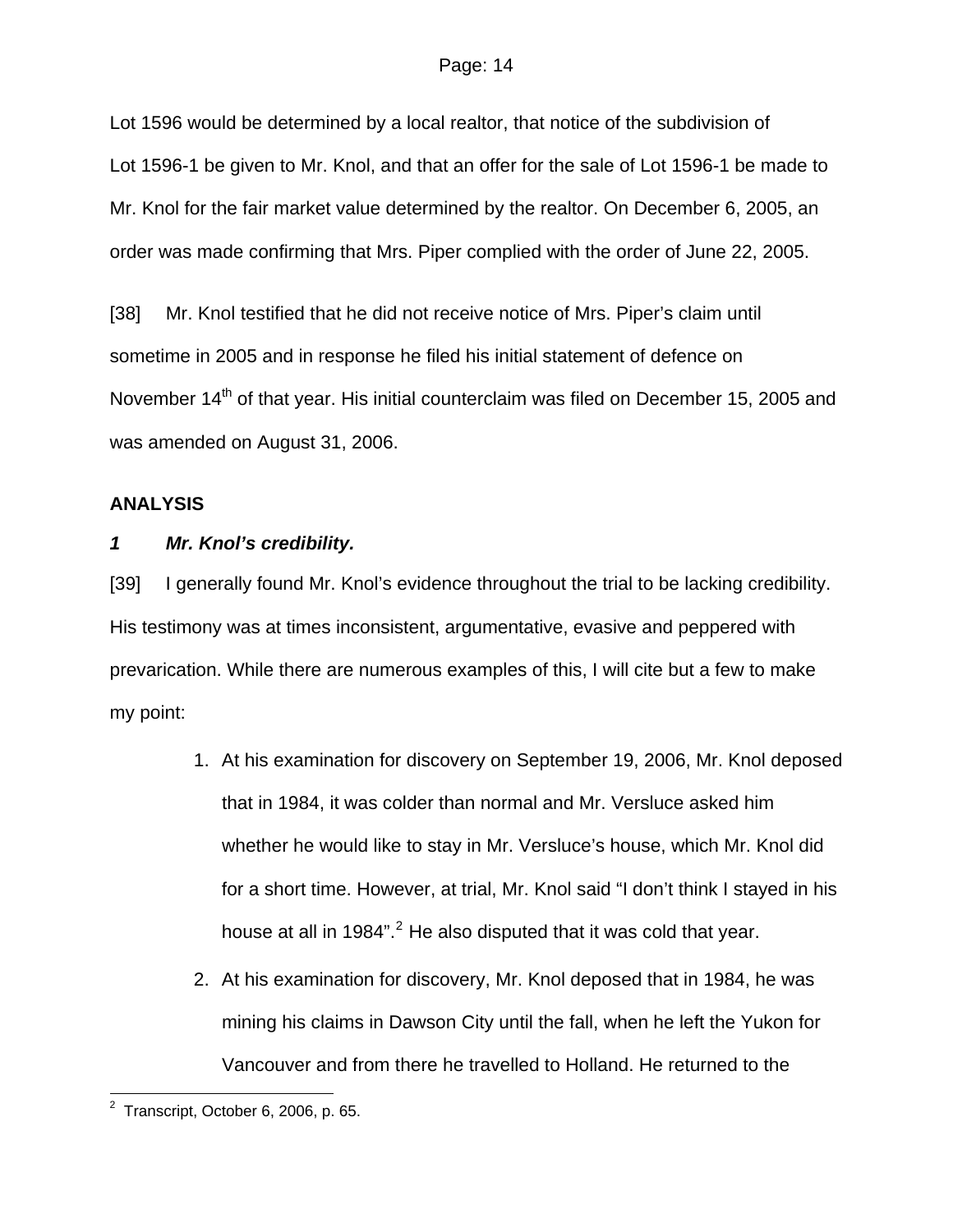Yukon in the spring of 1985 and then mined in the summer months until leaving the Yukon again in the fall. He said that from then on, it was "pretty well every year the same. From here, spend a few weeks in Vancouver, from there I went to Holland, spring time again back to Yukon". He said that was "sort of the pattern until the present"<sup>[3](#page-14-0)</sup>. However, the following exchange occurred at trial:

"Q. So just to be clear for His Lordship and the Court, from 1976 to 2003, your pattern was from Holland you came back to the Yukon in the spring, and then again you would mine in the summer months down in Dawson City. And in the fall you would come back to Whitehorse, and then you would go to Vancouver, and from Vancouver you would go to Holland. And from Holland you would either come back to the Yukon, or as you say, do some other travelling, but ending up back in Yukon in the spring?

A. That's not correct at all, what you just said.

Q. What did I say that was incorrect?

A. Because I just explained that it varies. There's no set pattern --

- Q. No, but your pattern -
- A. No, the pattern is never the same." $4$

The inconsistency, it seems to me, is glaringly obvious.

3. Similarly, in what I find to be an argumentative fashion, Mr. Knol was asked at trial:

> "Q. You used the trailer from 1984 until sometime in 2003?

 3 Transcript, October 6, 2006, pp. 50-51.

<span id="page-14-1"></span><span id="page-14-0"></span><sup>4</sup> Transcript, October 6, 2006, p. 49.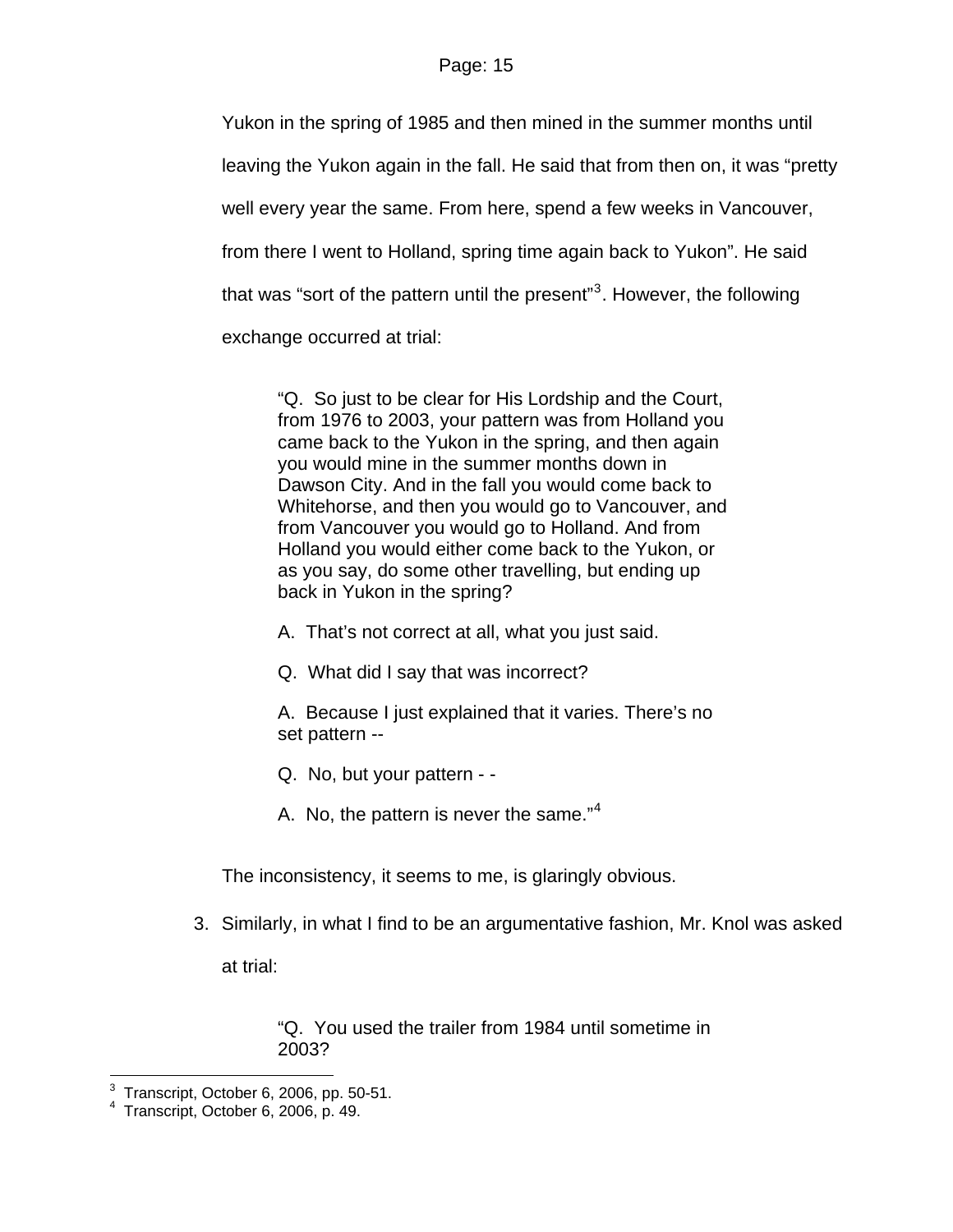A. No, that's not correct.

Q. Not correct? Be careful, Mr. Knol, I want to make sure you heard my question. You used this trailer from 1984 until sometime in 2003?

A. Yes, I heard your question, and I'm telling you, you're not correct on that."<sup>[5](#page-15-0)</sup>

No explanation was forthcoming from Mr. Knol as to why he felt the question was incorrect.

4. At trial, Mr. Knol was asked to read to the Court his letter to Mr. Versluce dated August 11, 2002. The copy of that letter filed as an exhibit was partially obscured on the left-hand margin and some of the words on that side of the page were not entirely legible. Mr. Knol was asked about the following sentence:

> "Last year, we had a written agreement that I could stay there [in the trailer] until your lot is subdivided and [offered] for sale. . . ".

The word "your" in front of "lot" was partially obscured. Mr. Knol's testified

that he interpreted that passage as reading "until our lot is subdivided".

When challenged by counsel on the point, Mr. Knol then said "I don't

remember exactly what I wrote four years ago".<sup>[6](#page-15-1)</sup>

This, in my opinion, is an example of prevarication. Mr. Knol attempted to

take advantage of the fact that the word "your" had been partially

obscured. Obviously, it would be to his advantage to interpret the

<span id="page-15-0"></span>l 5 Transcript, October 10, 2006, pp. 53-54. **Note:** The Transcripts dated October 10 and 12, 2006, as filed, are mislabeled. The Transcript labeled October 10 is, in fact, the Transcript of October 12, and *vice-versa*. I have used the correct Transcript dates in all my footnotes. 6

<span id="page-15-1"></span> $6$  Transcript, October 12, 2006, p. 7.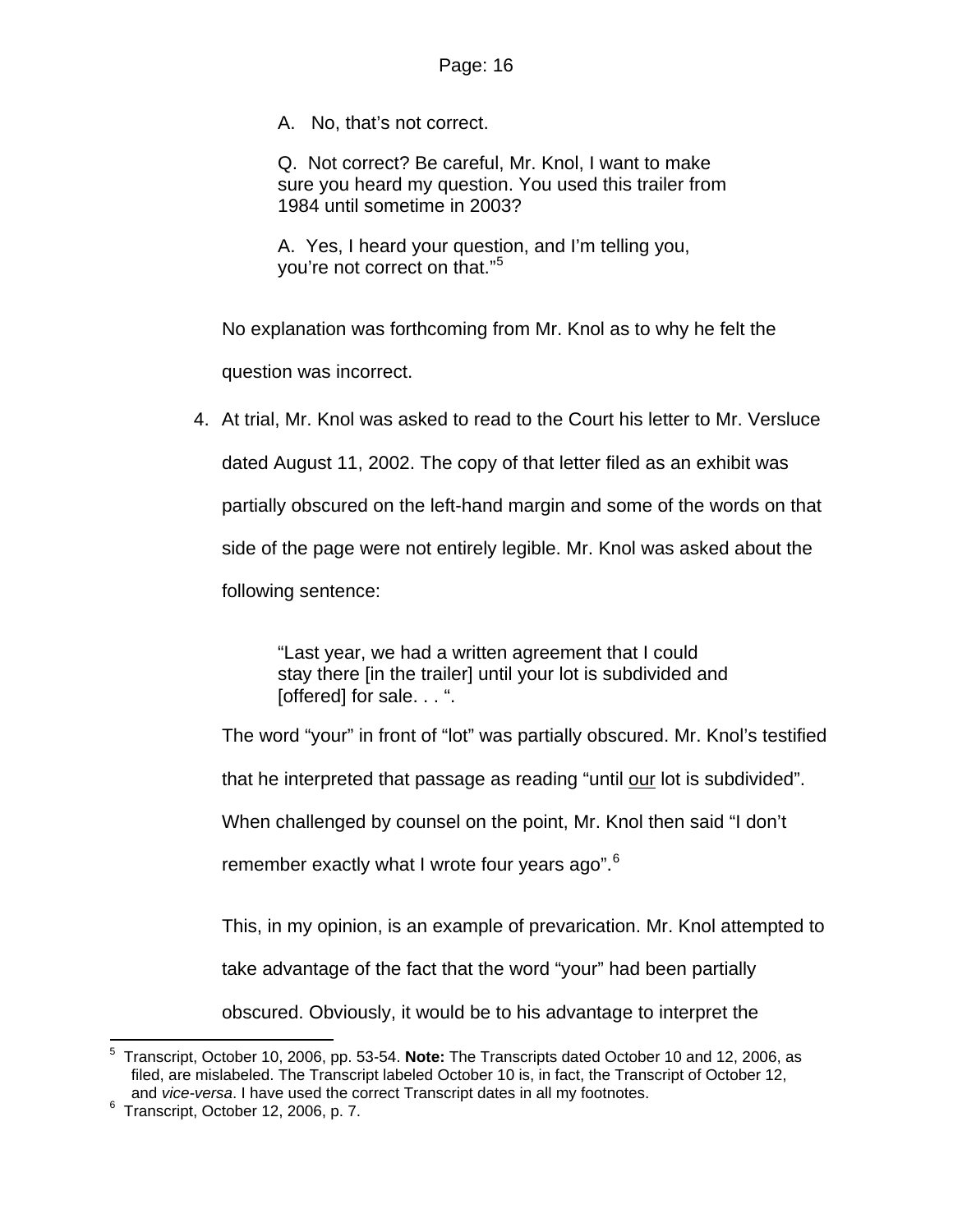questionable word as "our", which would then imbue him with certain rights to the land. However, there is no reason whatsoever for Mr. Knol to have written the word "our" in reference to the land, because the agreement itself stated that Mr. Versluce was the "owner" and that, until such time as Mr. Knol exercised his first option to purchase, at most the agreement provided him was a right to occupy the trailer and the lands immediately adjoining.

- 5. In filing the caveat against Lot 1596-1, Mr. Knol expressly deposed that he was making oath and that the allegations in the caveat "are true in substance and in fact as I verily believe." However, his sworn statement that he claimed he had the first option to purchase "any part of Lot 1596-1" pursuant to the agreement was clearly incorrect. The most that the agreement entitled Mr. Knol to was a first option to purchase the "lands as outlined in red" on the attached sketch and not "any part" of Lot 1596-1. At best this was carelessness on Mr. Knol's part. At worst, it was a deliberate overstatement of his position under oath. In either event, it impacts adversely on his credibility.
- 6. At trial, Mr. Knol was asked about his belongings which were left behind in the trailer, for which he seeks damages. In particular, he was asked about certain files including geological, drilling and legal files which he claimed to have left behind and which he has not yet recovered. To get an idea of the number and volume of these files, counsel asked Mr. Knol to visualize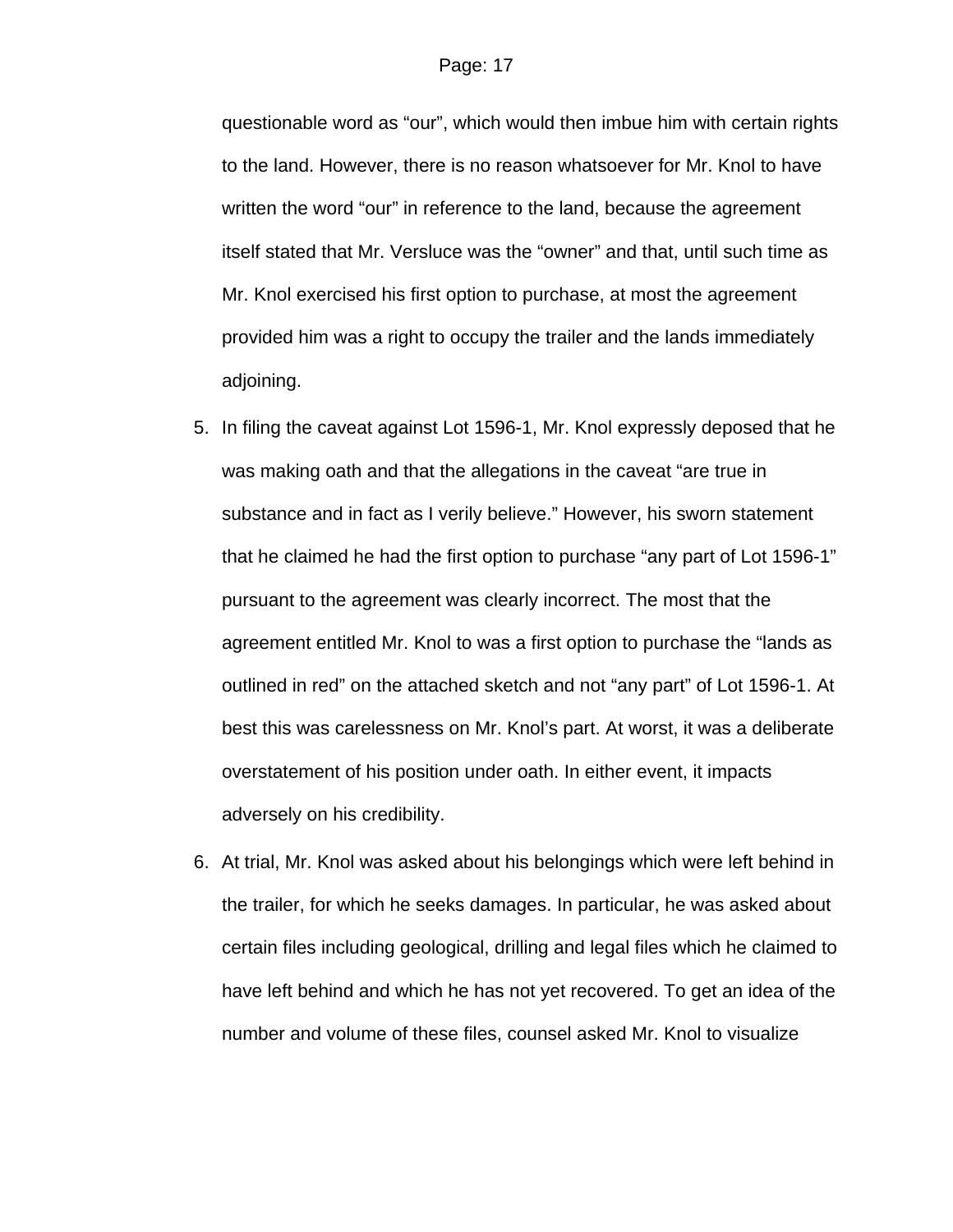stacking the files one on top of the other to give the Court a rough idea of

how high the stack of paper would be. This was Mr. Knol's answer:

"I find it sort of difficult because if I would stack them up that way they would fall over and all get messed up, so I always had a bit of a wider base. So I found it a bit difficult to answer that, what the height would be, when I stack them up in that format.

Q. Do you know how many individual files you had?

A. No, I don't remember how many files I had. Certain files I do remember, what I just remembered.

Q. Do you remember how many pieces of paper in total you had in all your files?

A. No." [7](#page-17-0)

I find this to be an example of evasion.

- 7. In his answers to Mrs. Piper's interrogatories, Mr. Knol swore that Mr. Piper informed him "on several occasions" that he was in the army, trained to kill and had weapons stored on the property. At trial, Mr. Knol similarly testified that "the fact that Mr. Piper was talking about his weapons all the time made it clear to me that he is a person to be reckoned with" (my emphasis). However, earlier in his testimony, Mr. Knol acknowledged that he only had two conversations with Mr. Piper about Mr. Piper's weapons.<sup>[8](#page-17-1)</sup>
- 8. Mr. Knol testified that in 2002, he had a conversation with Mr. Versluce which he described as follows:

"... I observed that Harry's - - he told me, actually, that he was - - that he had cancer. And he also told

 7 Transcript, October 10, 2006, p. 47.

<span id="page-17-1"></span><span id="page-17-0"></span><sup>8</sup> Transcript, October 10, 2006, pp. 175 - 176 and p. 164.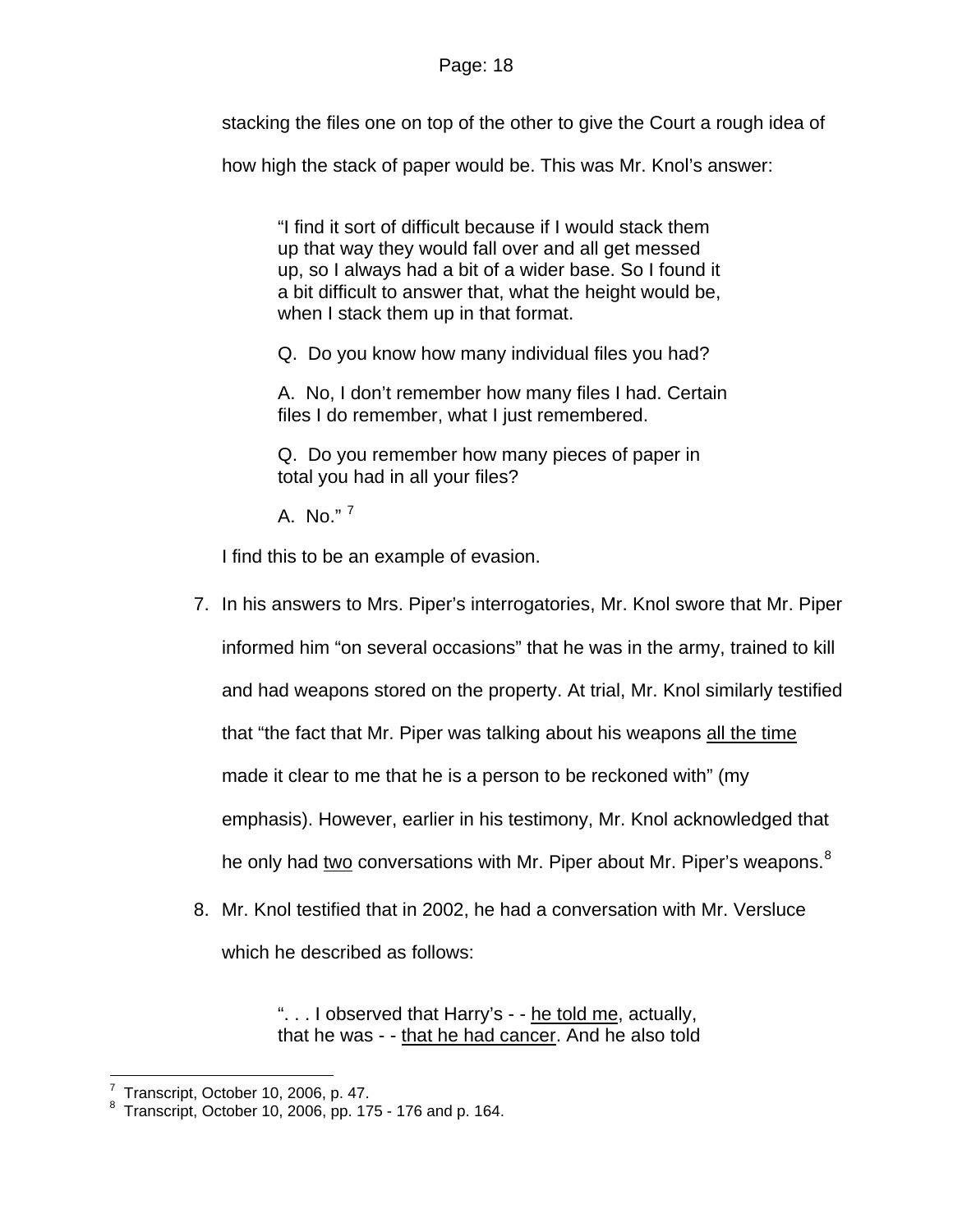me that he couldn't eat any more, and it didn't look too good with his health." <sup>[9](#page-18-0)</sup> (my emphasis)

However, when asked about that conversation later in his testimony,

Mr. Knol gave the following evidence:

"Q. Harry told you he had cancer. Remember when he told you that?

A. Harry never told me he had cancer."<sup>[10](#page-18-1)</sup>

Similarly, and yet later in his testimony, Mr. Knol gave the following

answer:

". . . I already told you before, that Harry never said to me he had cancer. All he said was that he couldn't eat, and maybe I assumed he had cancer, but at the time I wasn't sure about that."<sup>[11](#page-18-2)</sup> (my emphasis)

9. Mr. Knol said that he became aware that Mr. Versluce used Grant

Macdonald as his lawyer at the time they were discussing a draft of the

agreement of September 3, 2001. In particular, Mr. Knol testified as

follows:

"We went through it a few times and made a few little changes. Harry did said – did say one time, 'We better put this in front of a lawyer to get witnessed.' And he says – and I ask which lawyer he prefer. He says 'Mr. Macdonald. 'I said, 'That's fine with me because he's also my lawyer. $m^{12}$  $m^{12}$  $m^{12}$  (my emphasis)

However, later in his testimony, Mr. Knol provided the following answer:

<span id="page-18-0"></span> 9 Transcript, October 6, 2006, p. 9.

<span id="page-18-2"></span><span id="page-18-1"></span><sup>11</sup> Transcript, October 10, 2006, p. 134.<br><sup>12</sup> Transcript, October 10, 2006, p. 142.<br><sup>12</sup> Transcript, October 6, 2006, p. 8.

<span id="page-18-3"></span>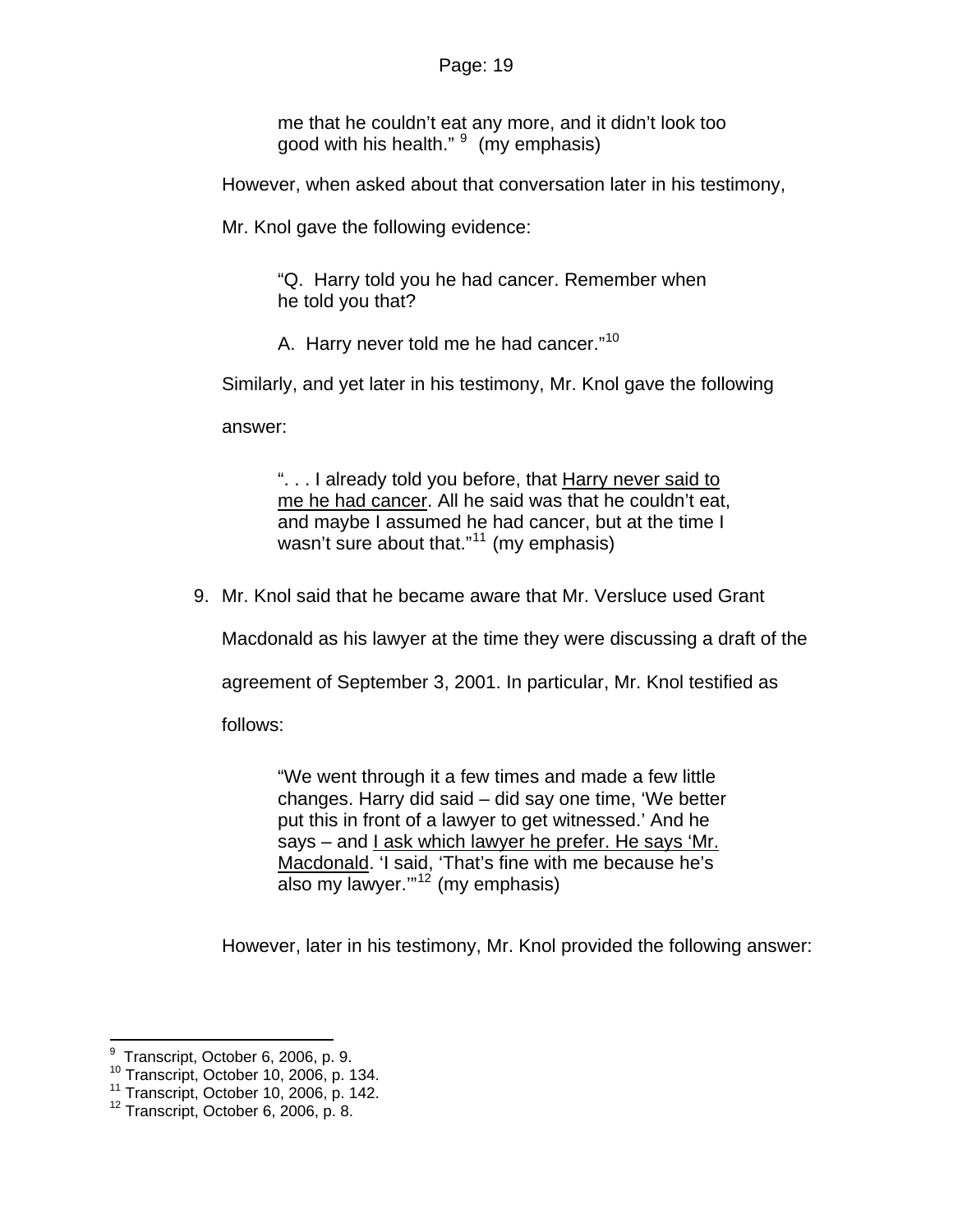"A. You're correct on that Harry wanted to get it witnessed in front of a lawyer, that's how it was, but you said Grant Macdonald. The name Grant Macdonald was, at that stage, not mentioned.

Q. No, no, because I got that from you, sir, in your direct examination. On Friday that's what I got from you, because that's what you told the Court. At least, that's what I heard.

A. What I said was, Harry said, 'We have to go in front of a lawyer.' At that stage he didn't mention the name of Grant Macdonald."<sup>[13](#page-19-0)</sup> (my emphasis)

10. One of the most noteworthy inconsistencies in Mr. Knol's testimony related

to the question of whether he had "financiers" available to support him in

exercising his option to purchase the land. Mr. Knol's answers to

interrogatories from Mrs. Piper were filed as an exhibit in this trial. The

answers were provided by Mr. Knol in writing under oath. Answer number

22 reads as follows:

"I have talked to financiers who are willing to back me if the price is fair market value at \$149,850.00 and no more . . .". (my emphasis)

At his examination for discovery on September 19, 2006, Mr. Knol was asked further questions about the financiers. He said that one was "Karl Gruber" and another was a realtor from Coldwell Banker Real Estate by the first name of Dave.

However, at trial, Mr. Knol gave the following evidence:

"Q. And one of those financiers is Karl Gruber?

<span id="page-19-0"></span>l  $13$  Transcript, October 10, 2006, p. 136.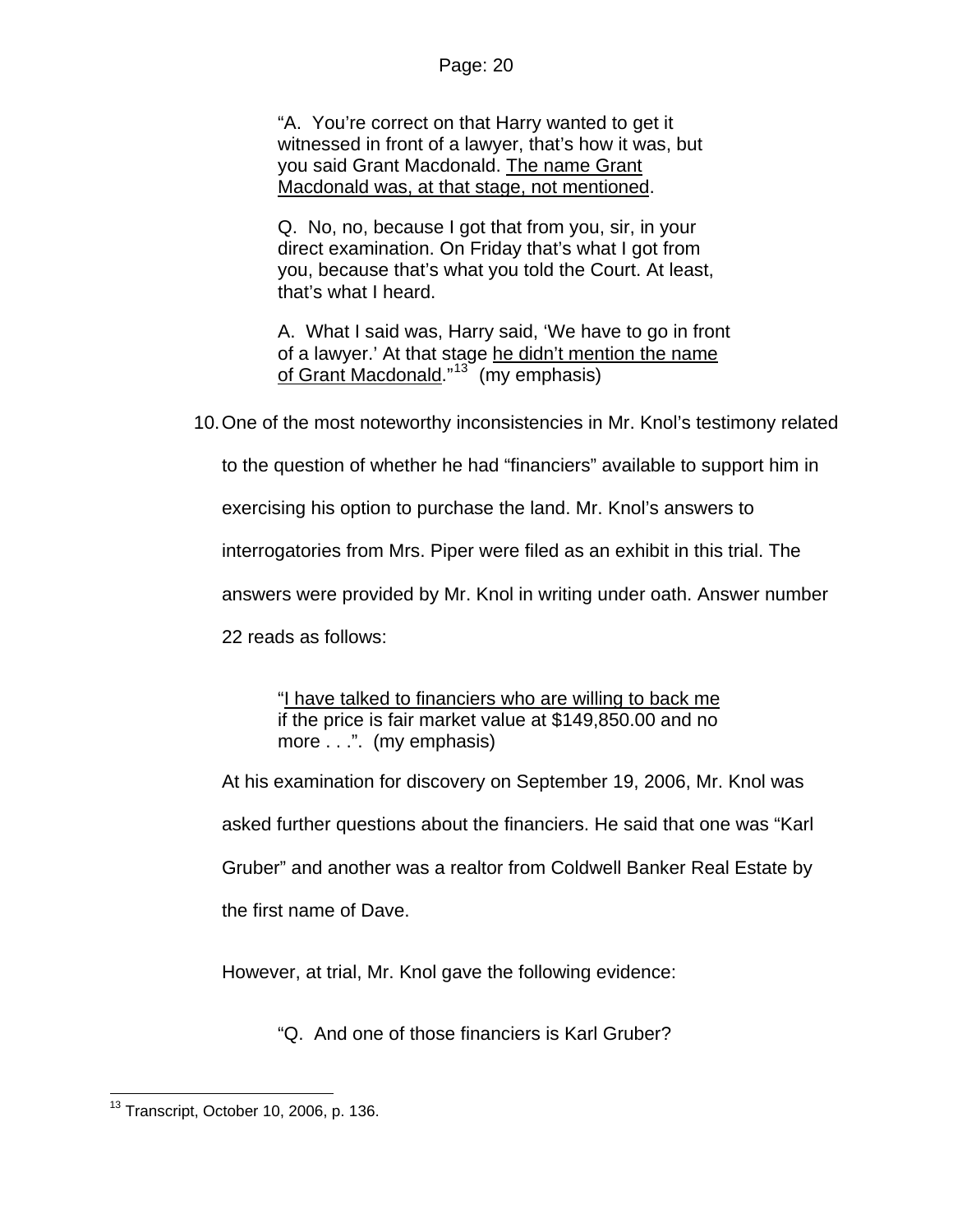A. That's not correct.

Q. That's not correct? You're sure about that?

A. Karl Gruber would have been interested, but there was nothing established if he would finance it.

. . .

Q. Do you remember telling [counsel at the examination for discovery] that a realtor from Coldwell [Banker] was also a financier?

A. No, I doubt if I said that."[14](#page-20-0)

Later in his cross-examination, after being confronted with the testimony

that he gave at his examination for discovery, Mr. Knol astonishingly

continued with the following evidence:

- "Q. So what's the truth today?
- A. What you want to know?
- Q. I want to know who the financiers are?
- A. There are no financiers.

Q. That's your evidence today, there are no financiers? And when did they cease to be financiers?

- A. They never ceased to be financiers.
- Q. And they never were financiers?
- A. They never were financiers." <sup>[15](#page-20-1)</sup> (my emphasis)

<span id="page-20-0"></span> $^{14}$  Transcript, October 10, 2006, p. 110.

<span id="page-20-1"></span><sup>&</sup>lt;sup>15</sup> Transcript, October 10, 2006, p. 113.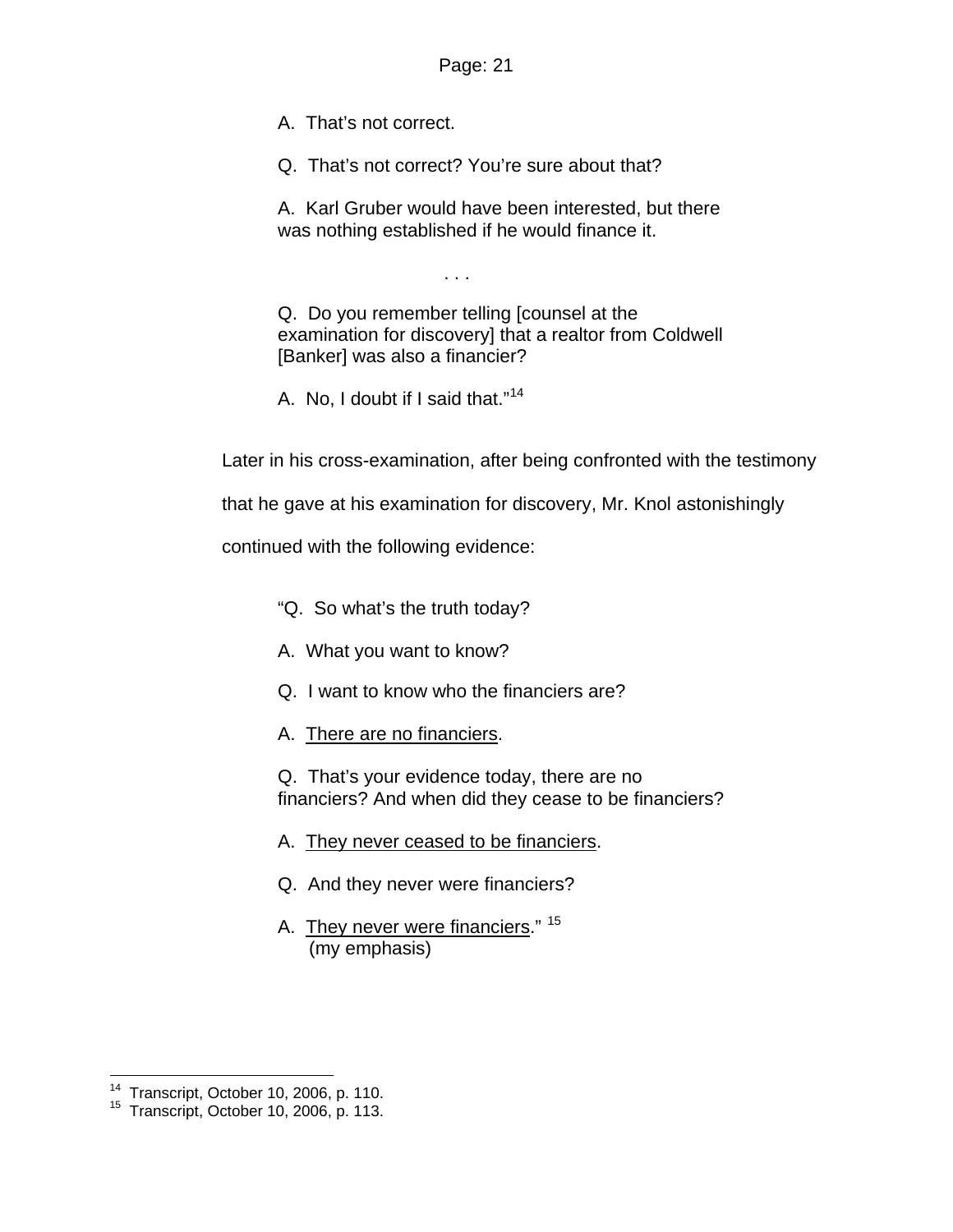### *2(a) Is the agreement void for uncertainty?*

[40] It is trite law that a contract may be declared void by reason of uncertainty. If a contract is not clearly created by the parties' language, the courts cannot construct one. If an agreement is too vague to be enforced, then there is no legally enforceable contract, particularly when the terms in question relate to essential aspects of the contract. While the courts will try and find a clear meaning, if at all possible, in the absence of the requisite certainty, they will not declare that a contract exists. Fridman, *The Law of Contract in Canada,* 5<sup>th</sup> ed. (Toronto: Carswell, 2006), at pp. 17 through 20.

[41] Mr. Knol agreed with counsel for Mrs. Piper that, in the written agreement of September 3, 2001, Harry Versluce essentially promised Mr. Knol two things:

- 1. that he could occupy the trailer "and the lands immediately adjoining the said trailer" until such time as Lot 1596-1 was offered for sale or subdivided; and
- 2. in that event, Mr. Knol would have the first option to purchase "that part of the said lands as outlined in red" on the attached sketch.

I find that both promises are unenforceable by reason of uncertainty.

[42] With respect to the first promise, there is simply no way of knowing the metes and bounds of the "lands immediately adjoining" the trailer. In particular, it is unclear how many square meters or hectares Mr. Versluce intended that Mr. Knol should have the right to occupy. For example, I don't know whether Mr. Versluce intended that Mr. Knol would occupy the lands within a 5 metre radius of the trailer, or a fifty metre radius.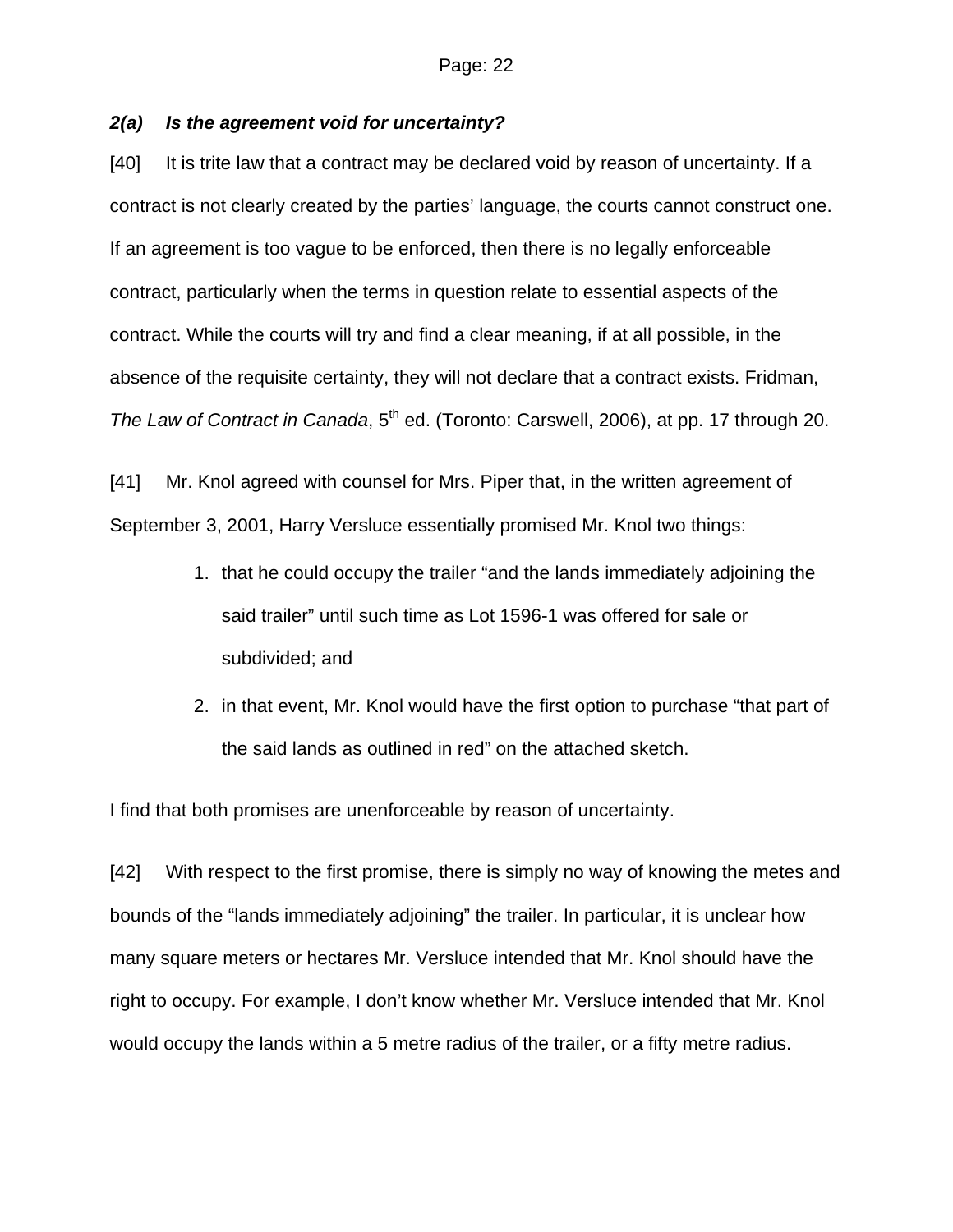[43] Similarly, with the second promise there is no way of knowing the precise area or boundary of the "lands as outlined in red" on the sketch attached to the agreement. While I have stated that the sketch appears to be a photocopy of a planned drawing, there is no reference to the scale of the drawing or any survey markers which would indicate the precise location of the northern (east/west) boundary which was drawn in by hand as a broken line in red ink.

[44] This uncertainty was confirmed by the evidence of Jim Yamada, who was qualified to provide an expert opinion on the appraised fair market value of the two portions of Lot 1596-1, which were created when that lot was officially subdivided on August 22, 2005 into Lots 1609 and 1610. When asked in cross-examination by Mr. Knol to compare the size of Lot 1610 with the "lands as outlined in red" in the written agreement of September 3, 2001, Mr. Yamada replied that he could not "go by a sketch". Rather, he needed a plan of survey, such as the one which was filed as Exhibit 27 at the trial, confirming the dimensions of the subdivided Lots 1609 and 1610. Mr. Yamada also testified to the effect that the exact location of the east/west boundary between Lots 1609 and 1610 would have a critical impact on the relative fair market value of each lot. In the written appraisal filed by Mr. Yamada, he expressed the expert opinion that the appraised value of Lot 1610, as of the date of the subdivision on August 22, 2005, was \$135,000.00 for 4.55 acres. Later in the written appraisal, Mr. Yamada expressed a further opinion as to the likely appraised value of a "conceptual lot" which he described as Lot 1610-A, whose east/west boundary would be further to the north, but just south of Harry Versluce's old house, such that the total area would be 5.83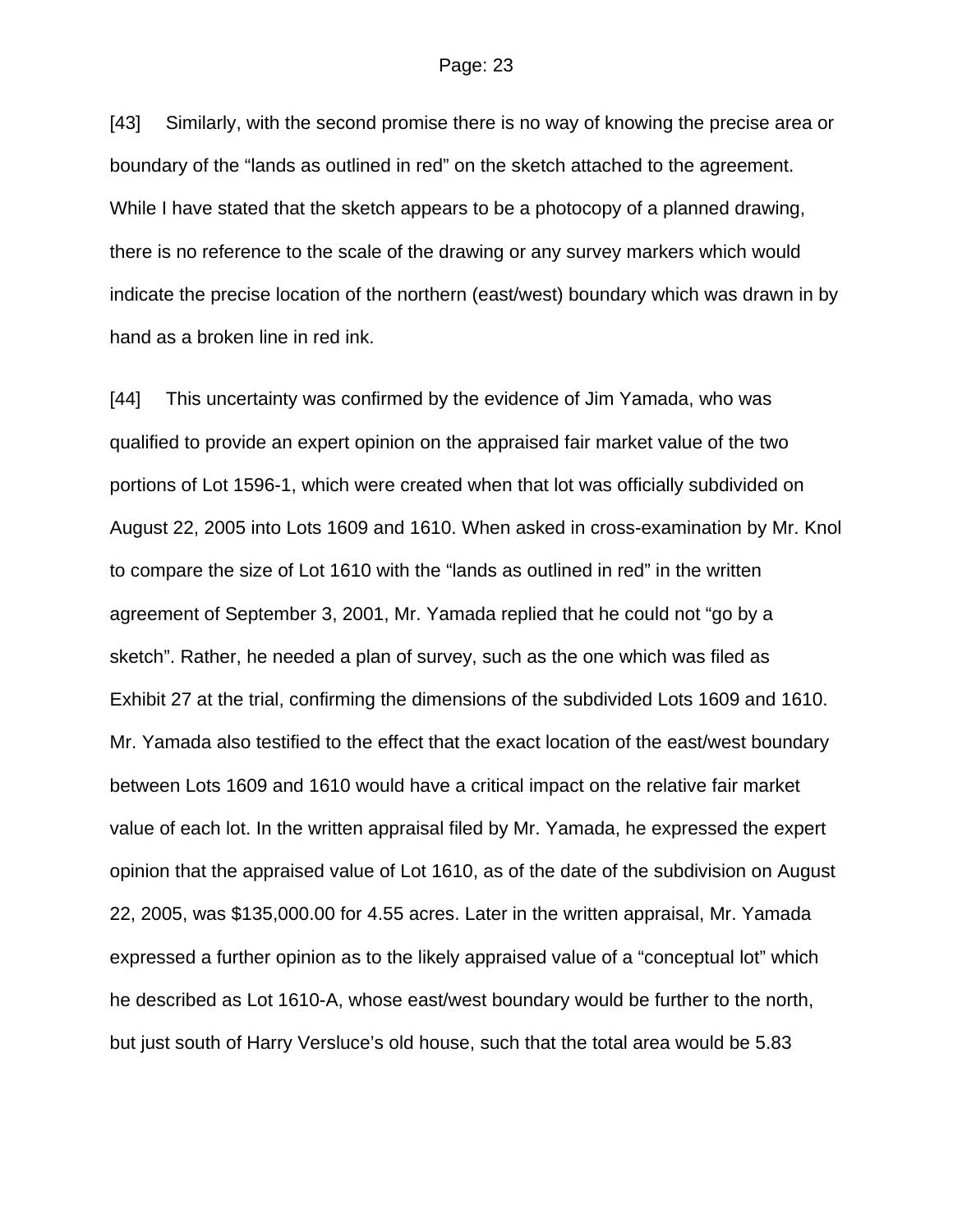acres. He stated that the appraised value for conceptual Lot 1610-A would be \$173,000.00 - \$38,000.00 more than the appraised value for Lot 1610.

[45] Finally on this point, even though the east/west boundary for conceptual Lot 1610-A appeared to me to be much closer to the relative location of the broken red line on the sketch attached to the agreement of September 3, 2001, Mr. Knol himself continued to argue that the precise dimensions of the "lands as outlined in red" on the agreement were still significantly different from conceptual Lot 1610-A.

[46] Without knowing the precise dimensions of the "lands as outlined in red" in the September 3, 2001 agreement, there is no way of assessing the fair market value of those lands. Therefore, even if Mr. Knol had the opportunity and ability to exercise his first option to purchase, it would have been impossible for him to do so without being able to determine the fair market value.

[47] In short, I declare that the written agreement of September 3, 2001 is not a contract by reason of uncertainty.

#### *2(b) Was there adequate consideration provided by Mr. Knol?*

[48] In the event that I am in error in concluding that the agreement is void for uncertainty, I will address the issue of consideration. The agreement refers to "consideration of \$1.00 and other good and valuable consideration" passing from Mr. Knol as the purchaser to Mr. Versluce as the owner of the lands.

[49] Once again, it is trite law that in order for an agreement to become a contract, there must be an offer, an acceptance, and the exchange of valuable consideration. The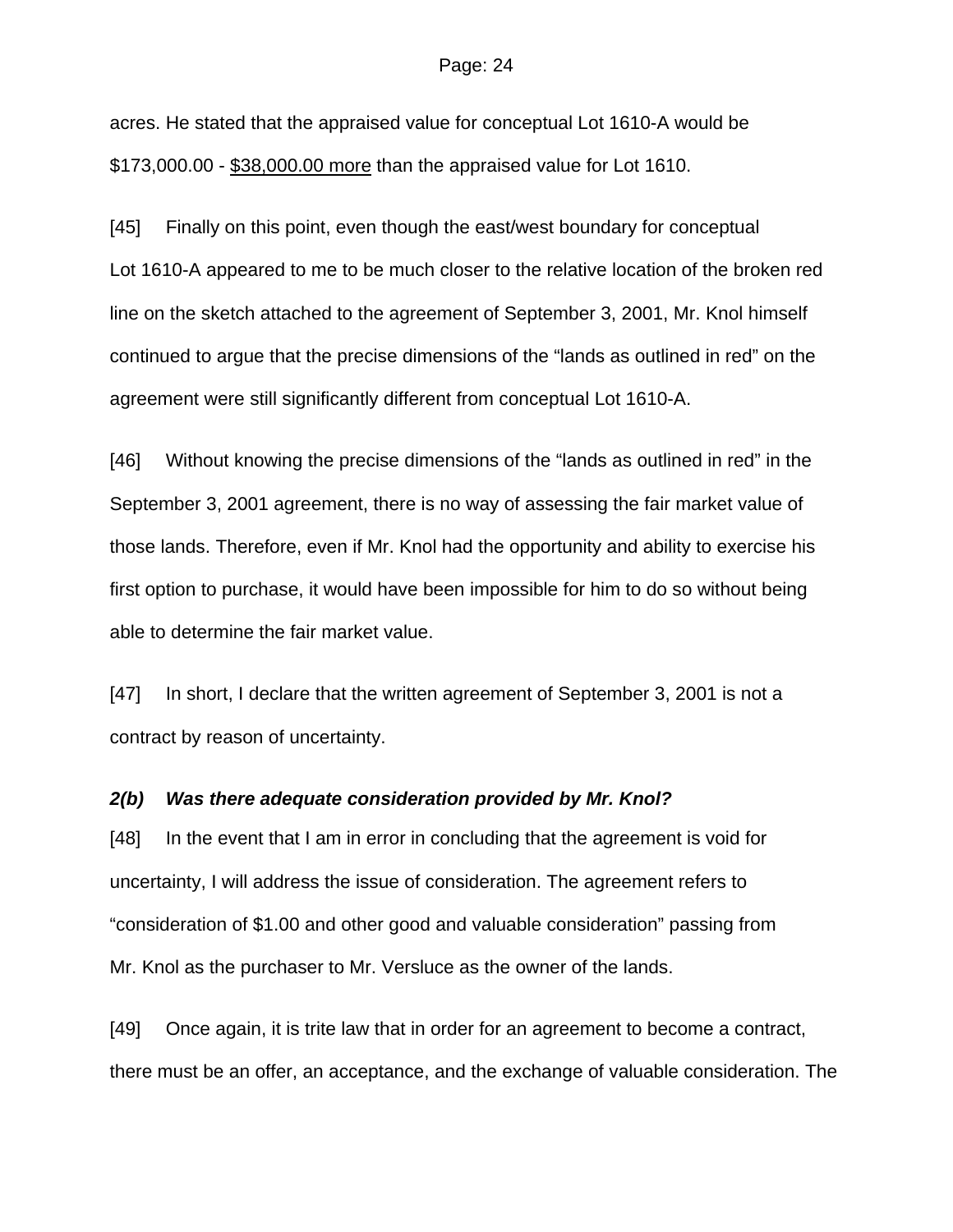latter may consist of either some right, interest, profit or benefit accruing to one party, or some forbearance, detriment or loss undertaken by the other: *Spruce Grove (Town)* v. *Yellowhead Regional Library Board*, [1982] A.J. No. 669 (Alta.C.A.), at para. 7. To constitute sufficient consideration, there must be some real value passing from one party to the other. Purely nominal consideration may, in some circumstances, be insufficient. In *Gilchrist Vending Ltd.* v. *Sedley Hotel Ltd.* (1967), 66 D.L.R. (2d) 24 (Sask.Q.B.), at p. 5, (QL), the stated consideration of one dollar was found to be "purely nominal" and insufficient to constitute an enforceable contract. Rather, in the absence of valuable consideration, the agreement in that case was reduced to nothing more than a voluntary promise from one party to another.

[50] It is also important to remember that past consideration is no consideration at all. Rather, there must be some mutuality between the actions of one party and the subsequent promise from the other party who benefits from those actions. For instance, if the detriment suffered by one party was not suffered in return for anything, or the promise of anything, from the other party, then there is no consideration. While there may well have been some hope on the part of the acting party, even the expectation of something, if there was no promise at the time of the act being performed, then there is no consideration: see *MacKenzie* v. *MacKenzie*, [1996] P.E.I.J. No. 20, (P.E.I.S.C.) at paras. 9 and 10.

[51] In the case before me, Mr. Knol testified about various services that he performed for Harry Versluce's benefit, such as gardening, fixing fences and various odd jobs on and about Harry's property. He also said that he periodically delivered mail for Mr. Versluce and purchased groceries and ran other errands for him. However, there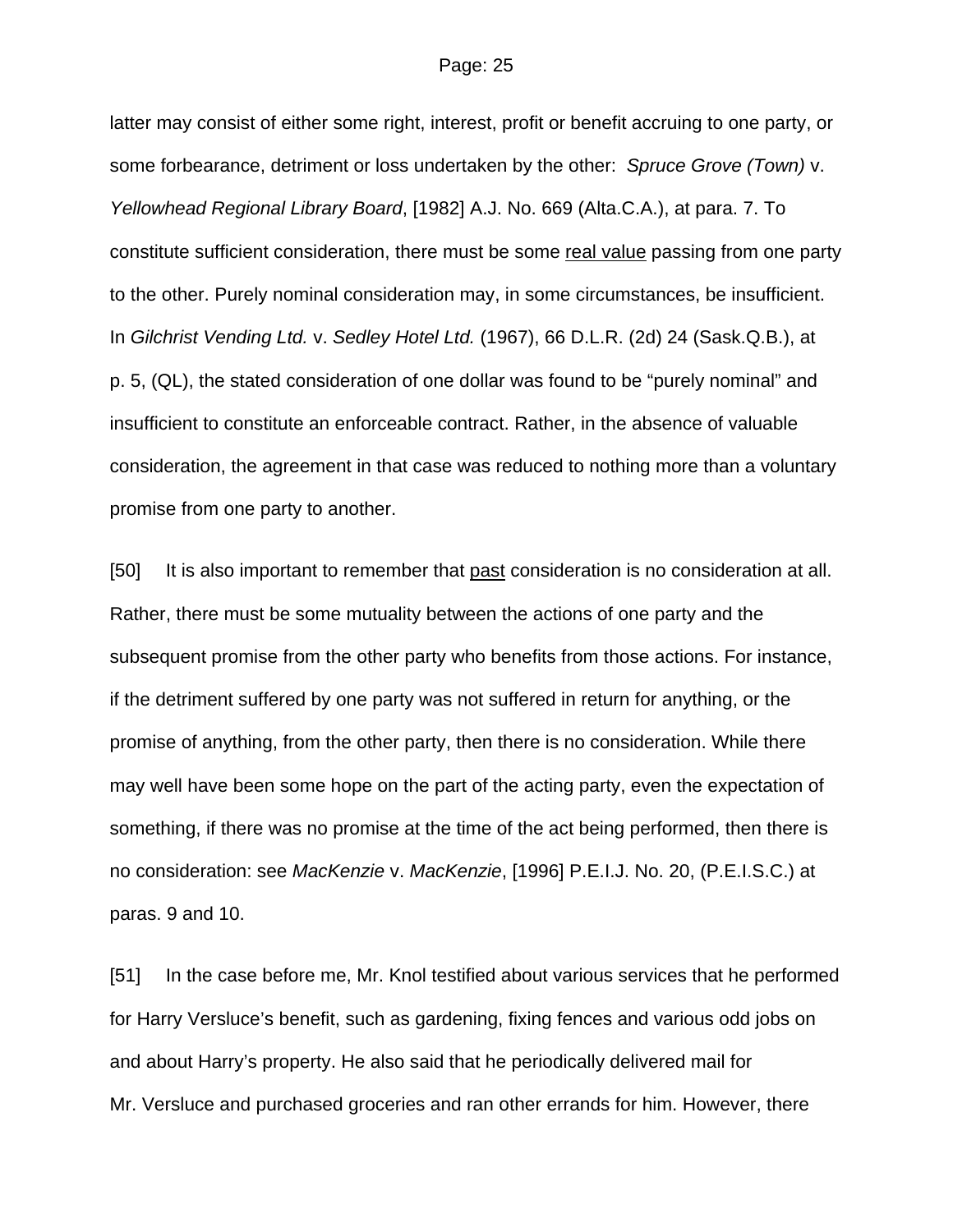was no evidence from Mr. Knol that he did any of these things specifically in exchange for any promise by Mr. Versluce relating to the lands in question. Indeed, when he was pressed on cross-examination to speak about the nature of the consideration which passed from him to Mr. Versluce, as identified in the agreement of September 3, 2001, Mr. Knol spoke of such things as his ongoing friendship with Mr. Versluce and the attentiveness, prudence and love that he expressed towards Mr. Versluce in the relationship. Implicitly then, at trial, Mr. Knol was not seeking to rely on the previous services that he provided to Mr. Versluce as part of the consideration for the September 3, 2001 agreement.

[52] To be clear, I find that the type of consideration which Mr. Knol relies upon, that is his ongoing affection for Mr. Versluce and the prudence and attentiveness that he put into the relationship, was not something of real value in the eyes of the law and, standing alone, would not constitute sufficient or adequate consideration to create an enforceable contract. In short, it did not amount to the "other good and valuable consideration" expressed in the agreement.

[53] That leaves the question of the stated "consideration of \$1.00". Here, I find that Mr. Knol's credibility was significantly impeached on cross-examination. When Mr. Knol was examined for discovery on September 19, 2006, less than a month prior to the commencement of trial, he was specifically informed by the examining counsel that it was extremely important that he understood each question asked because Mrs. Piper would be relying on every answer given, as complete, honest and truthful, and that any information left out of an answer would be used by Mrs. Piper to challenge his credibility at trial. Mr. Knol expressly indicated that he understood that to be the premise of the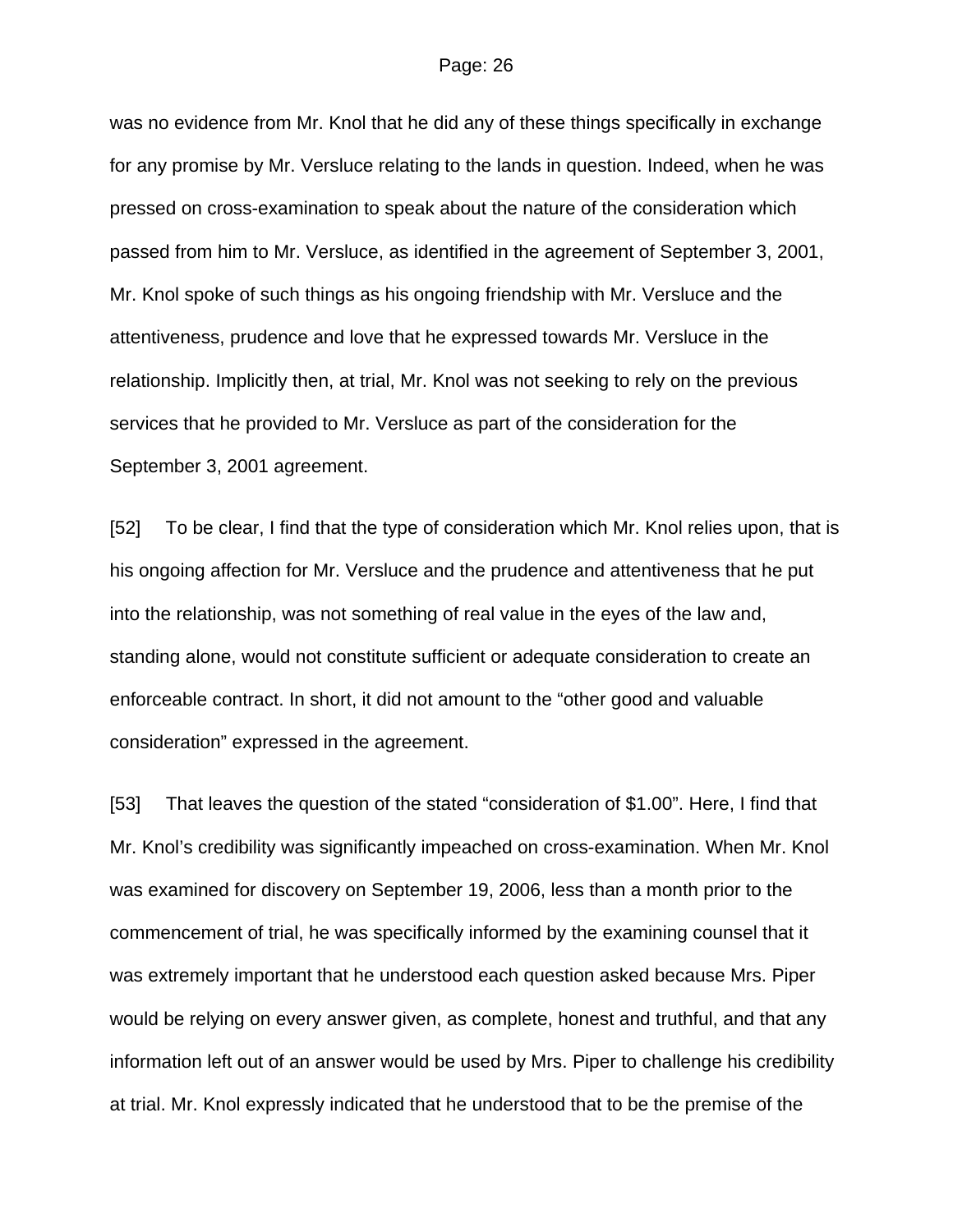examination for discovery. Furthermore, at the close of the examination for discovery,

Mr. Knol once again acknowledged that he understood every question asked and that he

had provided honest, truthful and complete answers.

[54] At one point during the discovery, he was specifically asked about the nature of the consideration for the agreement of September 3, 2001. At that time, he relied on the nature of the previous services he provided for Mr. Versluce, and answered accordingly. Then came the following question:

> ". . . besides the information that you've provided to us this morning in terms of the assistance that you provided to him?

A. You're talking about cash?

Q. Anything. I'm just wanting to make sure that we're clear; that I'm clear on your answer.

A. Yeah, it's basically – well, my time, and there's no cash paid to him or anything."<sup>[16](#page-26-0)</sup> (my emphasis)

It is particularly significant to me that it was Mr. Knol who raised the issue of whether any money was paid by him to Mr. Versluce in consideration for the agreement. Then, having raised the issue himself, and being asked to clarify it, he stated that there was "no cash" paid to Mr. Versluce "or anything".

[55] In contrast, at trial, Mr. Knol stated that he did in fact pay the sum of one dollar to Mr. Versluce after the agreement was signed. He explained that he remembered about paying Mr. Versluce one dollar after counsel for Mrs. Piper asked the witness to the agreement, Gary Bemis, whether he observed Mr. Knol give anything to Mr. Versluce at

<span id="page-26-0"></span>l  $16$  Transcript, October 10, 2006, p. 91.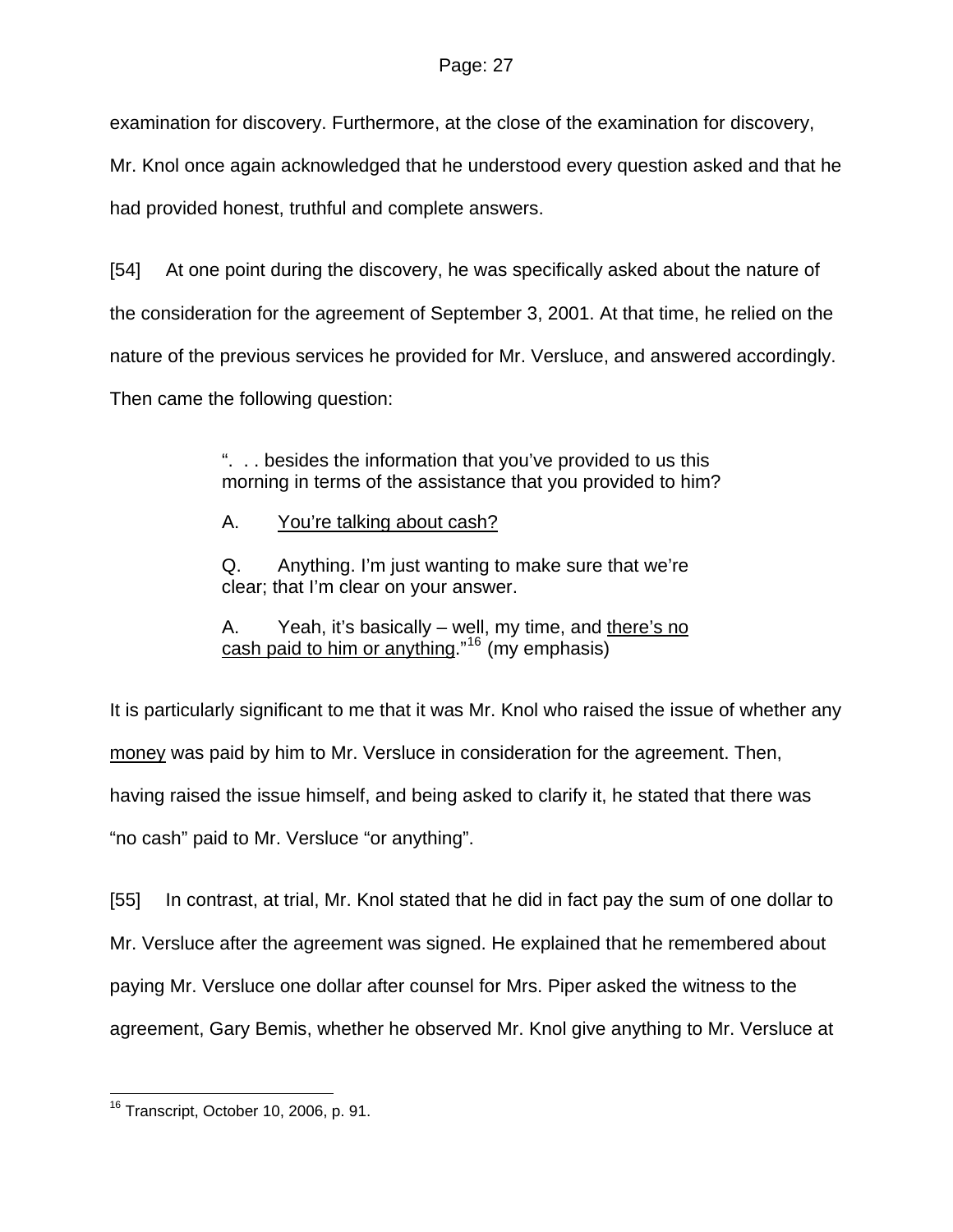the time the agreement was signed. Mr. Knol continued to explain that he only had a twenty dollar bill on his person at the time. He said that he asked Mr. Bemis if he had change, to which Mr. Bemis replied "No" and then, in Mr. Bemis' presence, he asked Mr. Versluce if he had change, to which he also replied in the negative. Mr. Knol then testified that after Mr. Bemis left, Mr. Versluce wanted him to pick up some groceries, so he went to the neighbourhood grocery store for that purpose and, while there, changed his twenty dollar bill. When he returned later to Harry's residence that day, he said "I left a dollar on the table".<sup>[17](#page-27-0)</sup>

[56] I am not satisfied, on a balance of probabilities, that Mr. Knol paid any money to Mr. Versluce as consideration for the agreement. I find that there was a significant inconsistency between Mr. Knol's testimony at the examination for discovery and the trial. I further note that Mr. Bemis made no mention in his testimony of Mr. Knol asking him or Mr. Versluce if either had change for Mr. Knol's twenty dollar bill. Given that Mr. Bemis was closely cross-examined on this point by counsel for Mrs. Piper, and gave fairly detailed answers about what happened during the forty to sixty minutes he was present at the time when the agreement was signed, I would have expected him to remember such a detail. Rather, when counsel asked Mr. Bemis "What happened after the agreement was signed?", Mr. Bemis simply replied that he might have had another coffee. When asked whether he observed Mr. Knol giving anything to Mr. Versluce while Mr. Bemis was present, he replied in the negative.

[57] Also, if Mr. Knol truly felt that the actual payment of the one dollar as consideration for the agreement was as important as he apparently remembered at trial,

l

<span id="page-27-0"></span> $17$  Transcript, October 10, 2006, p. 93.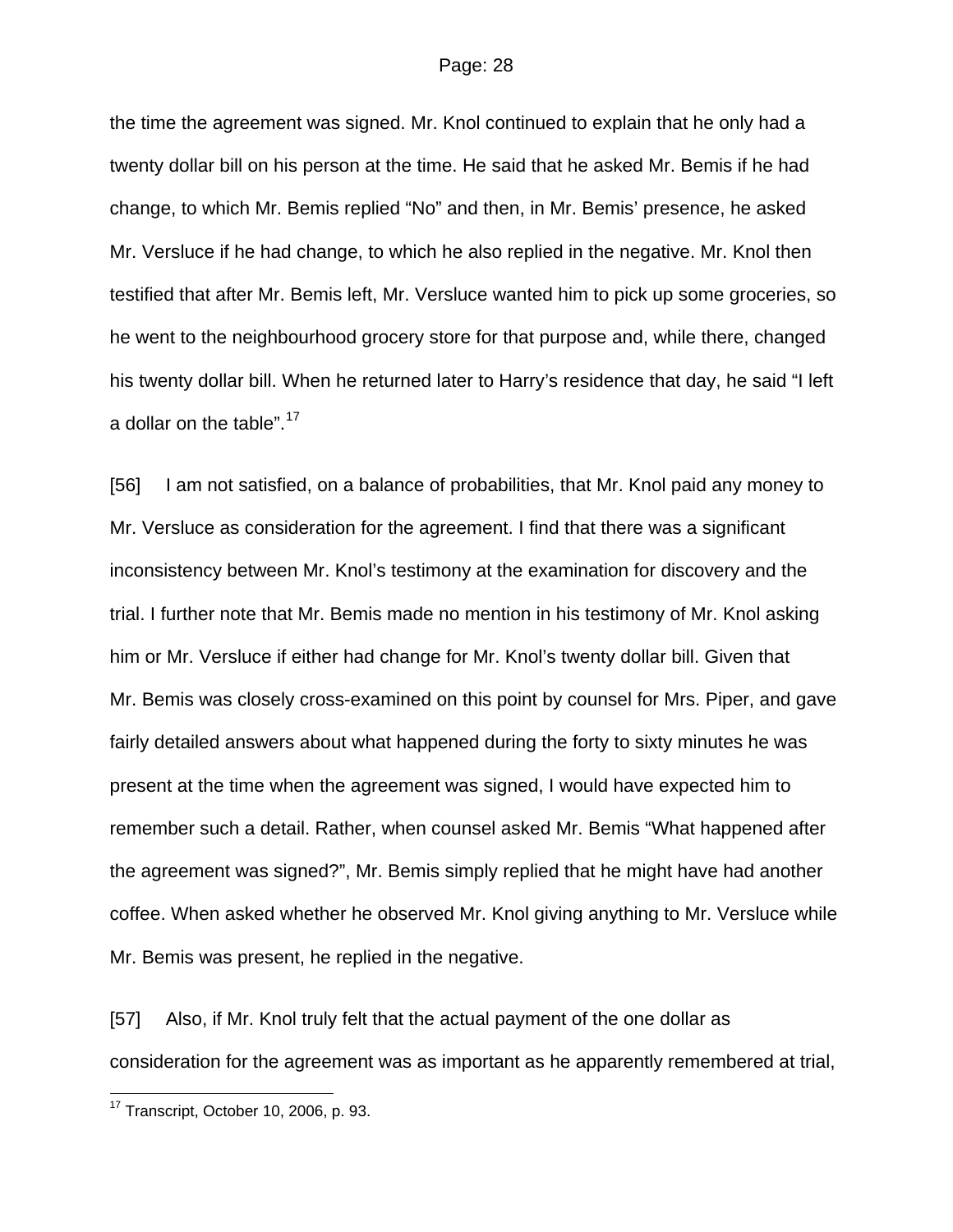then I would have expected him to have placed the one dollar directly into Mr. Versluce's hands, rather than simply leaving it on a table after returning with the groceries.

[58] In short, I find Mr. Knol's evidence on the point lacked the ring of truth.

[59] Further, even if I am wrong about this and Mr. Knol did pay one dollar to Mr. Versluce, that, together with his friendship, prudence and attentiveness would still not constitute adequate consideration.

[60] In the absence of adequate consideration, the agreement is not a valid contract. Rather, it remains nothing more than a unilateral and revocable promise from Mr. Versluce to Mr. Knol.

[61] I am further satisfied, on a balance of probabilities, that Mr. Versluce did indeed revoke his promises to Mr. Knol at some point between September 3 and October 30, 2001, when Mr. Versluce executed his will, bequeathing Lot 1596-1 to Mrs. Piper.

[62] In particular, I find that the words "void" were written three times on the agreement by Mr. Versluce. His handwriting was recognized by Mrs. Piper and, while I acknowledge that she is an interested party, I found her to be a credible witness. She was not significantly challenged by Mr. Knol on cross-examination. Indeed, there was no evidence of any particular animosity between Mrs. Piper and Mr. Knol. Rather, Mr. Knol testified that it was Mr. Piper who was hostile towards him. Mrs. Piper also had business involvements with Mr. Versluce going back as far as the winter of 1981/82. She was a co-director with Mr. Versluce in H & P Holdings for a number of years. She collected his rents and generally assisted him with his bookkeeping. Therefore, I have no difficulty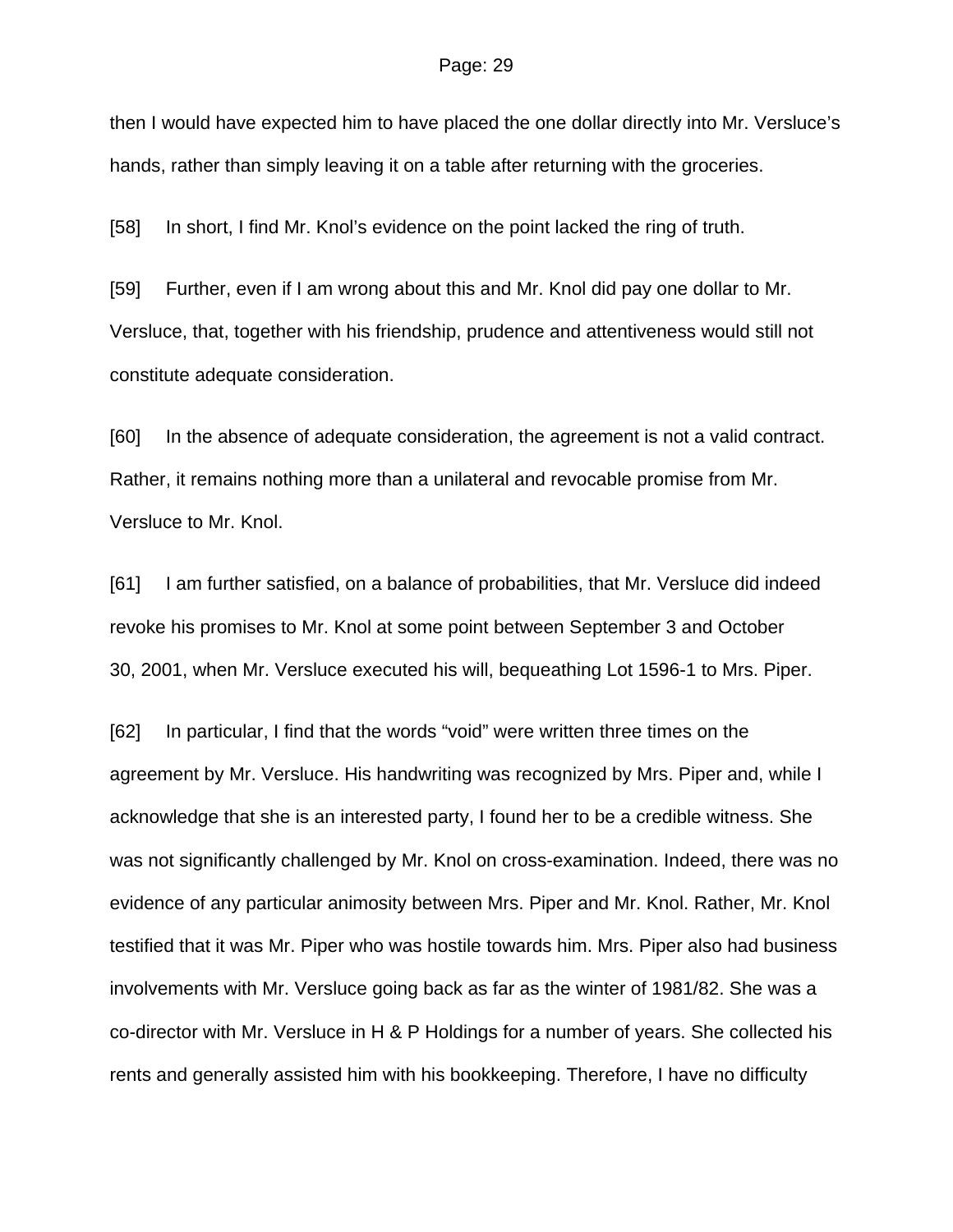accepting her evidence that she recognized the words "void" as being in Mr. Versluce's handwriting. In addition, Mrs. Piper's evidence on this point was corroborated by Mr. Piper, who was also familiar with Mr. Versluce's handwriting, having looked at some of his diaries dating back to 1992. Finally, Yvonne LeBar also recognized the words "void" as being in Mr. Versluce's handwriting. She had been a close family friend of Mr. Versluce since the early 1980's. He had visited her house on several occasions. She had been a recipient of greeting cards signed by Mr. Versluce and had also seen a number of contracts and other documents with Mr. Versluce's writing on them.

### *3(a) If there was no valid contract, does Mr. Knol have an interest in the land by way of a gift from Mr. Versluce?*

[63] Mr. Knol testified that in the late summer of 1999, Mr. Versluce said that he was going to give the trailer to him "with some land". Mr. Knol further said that Mr. Versluce told him that he had obtained "squatter's rights" to the land in any event.<sup>[18](#page-29-0)</sup> There was no discussion between them of any kind of an agreement in [19](#page-29-1)99.<sup>19</sup> Thus, the question remains whether this conversation and the subsequent conduct of Mr. Versluce constituted a legally perfected gift of the trailer and "some land", presumably in the vicinity of the trailer.

[64] First, I am not satisfied, on a balance of probabilities, that Mr. Versluce had such a conversation with Mr. Knol. Not only do I question Mr. Knol's credibility generally, in particular, I find it glaringly inconsistent that Mr. Versluce would, in 2001, co-create (as Mr. Knol testified) a written agreement with Mr. Knol which gave the latter "the first option to purchase" the subject lands, if in fact Mr. Versluce had previously made a "gift"

l

<span id="page-29-1"></span><span id="page-29-0"></span>

<sup>&</sup>lt;sup>18</sup> Transcript, October 10, 2006, p. 83.<br><sup>19</sup> Transcript, October 10, 2006, p. 86.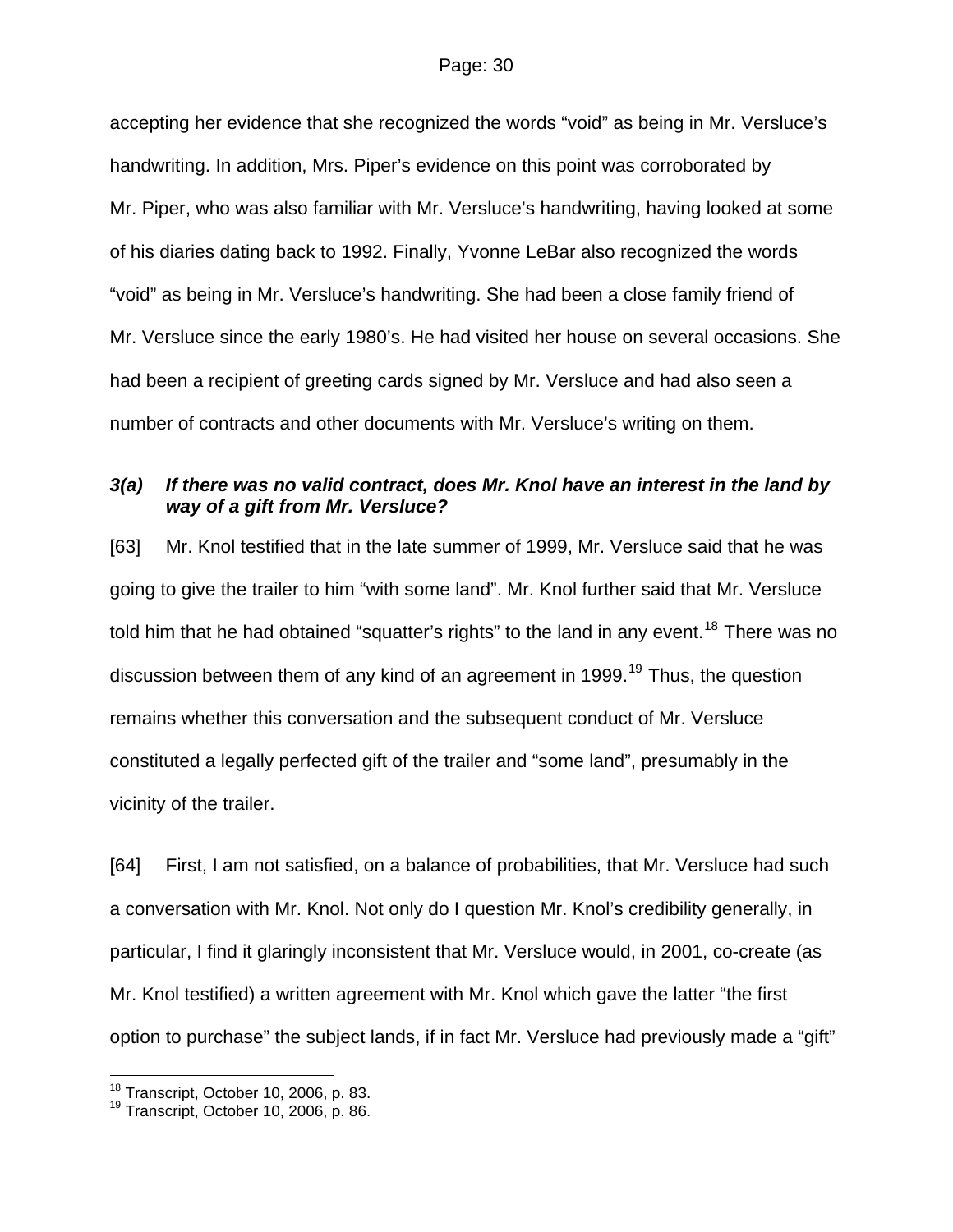of the lands to Mr. Knol. If Mr. Versluce had truly given the trailer and the lands to Mr. Knol (leaving aside for the moment the question of whether "some land" had been identified with sufficient certainty) in 1999, then it seems inconsistent that he would have reneged on his previous commitment and required Mr. Knol to purchase the lands in 2001. I don't mean here that Mr. Versluce could not have changed his mind and decided not to perfect the gift, but in moral terms, if what Mr. Knol says were true, it would seem as if Mr. Versluce was backtracking on an earlier statement of his intention. That would be inconsistent with the evidence of several witnesses, including the Pipers, Mr. and Mrs. LeBar, Bill Trerice and Mr. Knol himself, that Mr. Versluce had a reputation in the community for being an honest and straight-dealing man whose word was his bond.

[65] Similarly, for the same reasons, I am unable to accept Mr. Knol's testimony that Mr. Versluce told him in 1999 that he thought Mr. Knol had "squatter's rights" to the land. If Mr. Versluce truly felt that Mr. Knol had squatter's rights, and therefore some form of proprietary interest in the land, then it would have been inconsistent for Mr. Versluce to require Mr. Knol to purchase that same land just three years later.

[66] Even if I am wrong in my assessment of Mr. Knol's credibility on this point, I further find that there was no perfection of the gift in a legal sense. In general, for a gift to be perfectly constituted, there must be an intention to donate, an acceptance of the gift by the recipient, and a sufficient act of delivery by the donor. Unless all three elements are found to exist, no gift passes and the donor may revoke his or her intention: Bruce Ziff, *Principles of Property Law*, 3rd ed. (Scarborough: Carswell, 2000) at p. 140.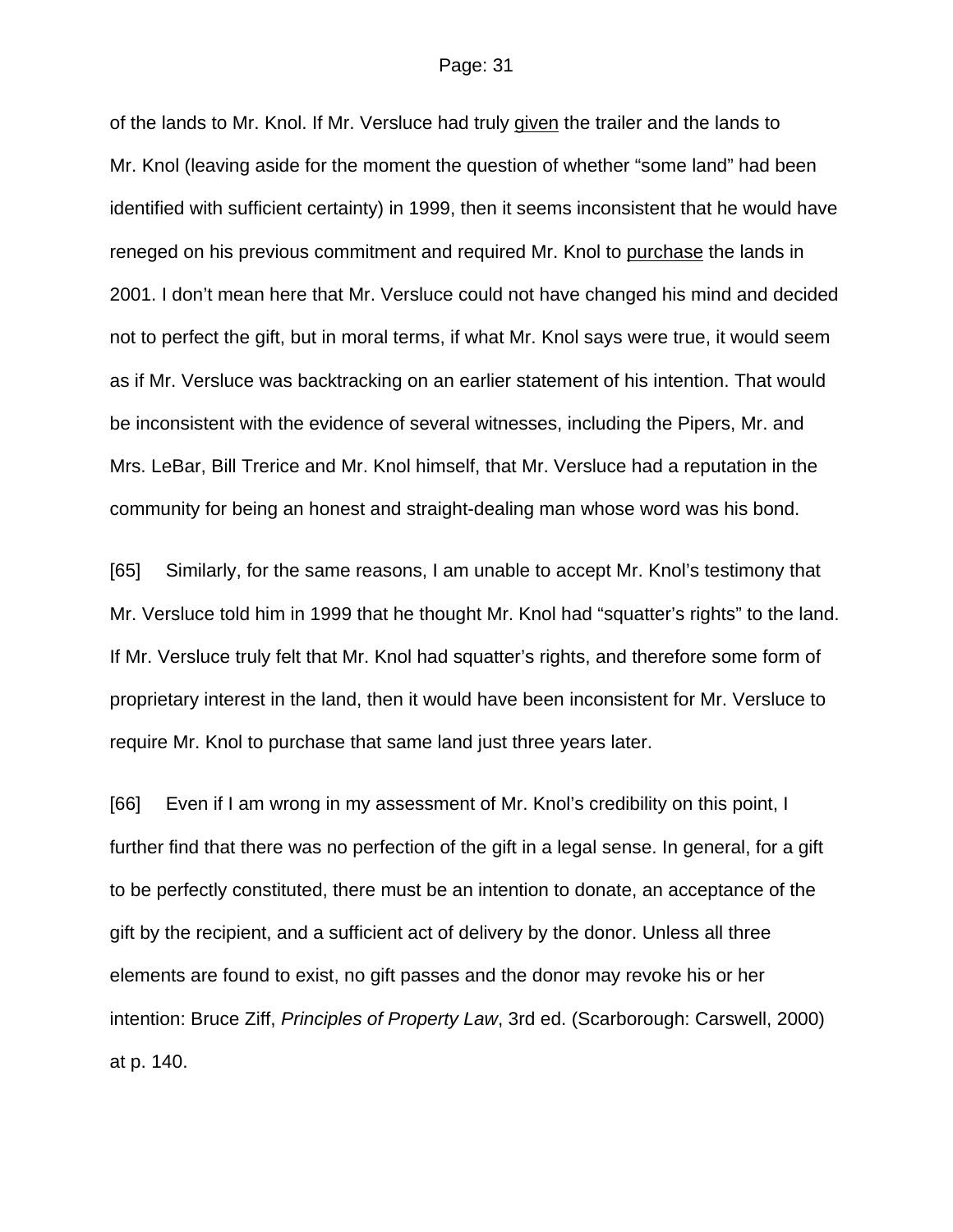[67] For there to be an effective delivery, the gifted property must literally be given away, in the sense that it passes from the possession of the donor to the recipient. Prior to the delivery being effected, the donor is free at any time to change his or her mind without facing legal consequences. The act of the transfer also serves to provide tangible proof of the gift; words alone are insufficient. The delivery of the gift demonstrates that the donor intends to be bound by the act of giving: Bruce Ziff, *Principles of Property Law*, 3rd ed., cited above, at pps 141-142.

[68] In this case, there was no transfer of possession of the land or the trailer (as for the latter, Mr. Knol admitted that he gave a key to the trailer to Mr. Versluce in the early 1990's and never intended to stop Mr. Versluce from having access to it). Therefore, even assuming the words alleged by Mr. Knol were spoken by Mr. Versluce, the gift is ultimately incomplete and abortive and Mr. Versluce did not transfer any interest in the land or the trailer to Mr. Knol: *Kingsmill* v. *Kingsmill*, [1917] O.J. No. 30 (Ont.C.H.C.), paras. 13 and 15.

### *3(b) If there was no valid contract, does Mr. Knol have an interest in the land by way of adverse possession of the land?*

[69] A number of basic elements must be established by anyone seeking to acquire property through adverse possession, sometimes referred to colloquially as squatter's rights. The doctrine is based on the failure of the owner to take action within the relevant limitation period to either pursue the squatter for trespass or to take action for recovery of the land. For the squatter to succeed, the act of possession must generally be:

- 1. open and meritorious;
- 2. adverse;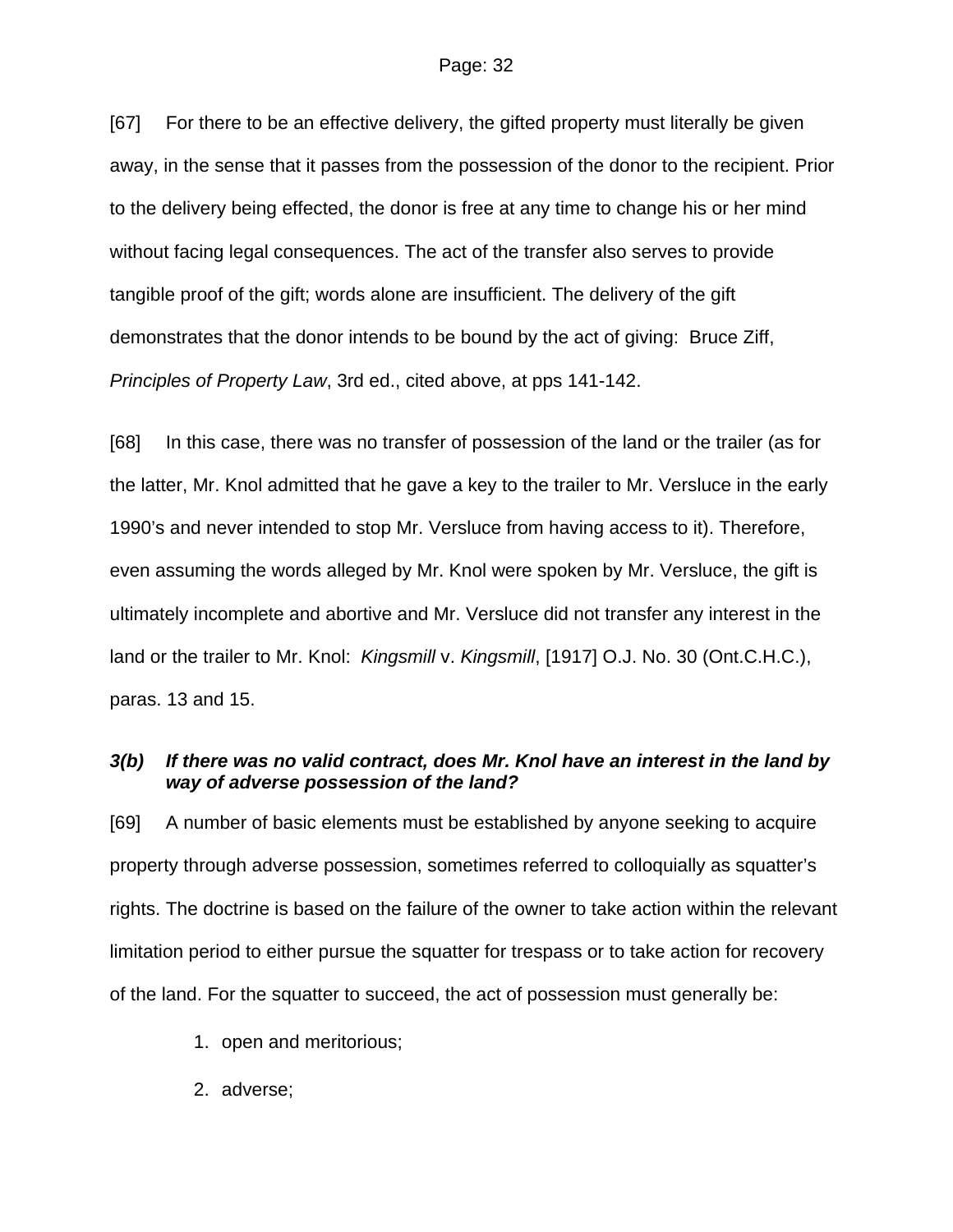- 3. exclusive;
- 4. peaceful;
- 5. actual;
- 6. continuous; and
- 7. inconsistent with the rights of the true owner.

If any one of these elements is missing, the claim will fail: Bruce Ziff, *Principles of Property Law*, 3rd ed., cited above, at p. 26.

[70] In this case, Mr. Knol's claim that he acquired squatter's rights to any portion of Lot 1596-1 must fail for the following reasons.

[71] First, Mr. Knol argued that s. 2(1)(e) of the Yukon *Limitation of Actions Act*, RSY 2002, c. 139, sets out the applicable limitation period. That provision states that "actions for trespass or injury to real property or chattels" shall be commenced within six years after the cause of action arose. However, that submission is inapplicable because Mrs. Piper, as executrix of Harry Versluce's estate, has not pled an action of trespass. Indeed, her action principally seeks declaratory relief, specifically that Mr. Knol has no interest in law or in equity in Lot 1596-1.

[72] As an aside, counsel for Mrs. Piper submitted that s. 17 of the *Limitation of Actions Act* would apply to this case, rather than s. 2(1)(e). Section 17 states that no person shall take proceedings "to recover any land after 10 years from the time at which the right to do so first accrued to some person through whom the person claims, hereinafter called "predecessor" . . .". I take this to mean that the section might be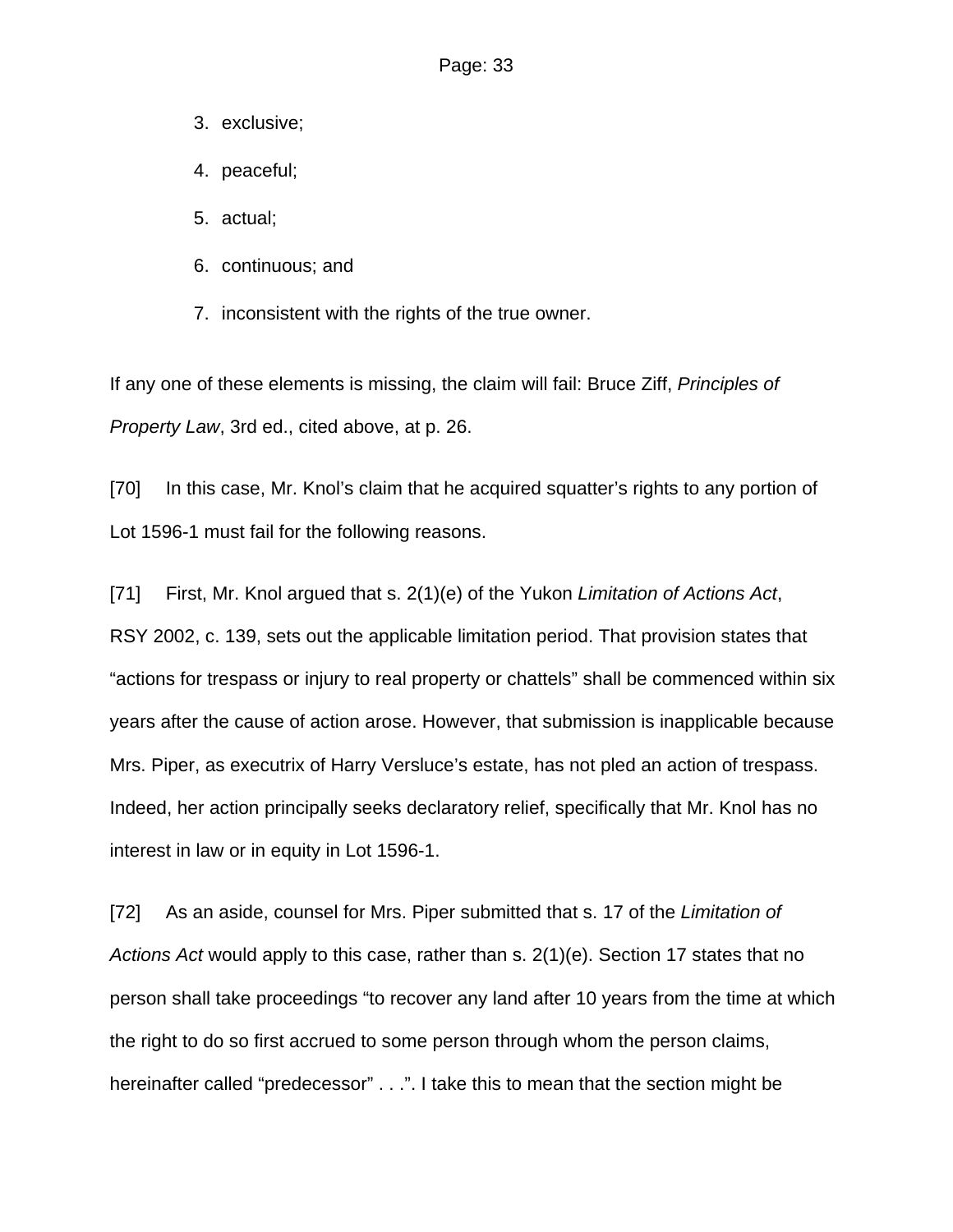applicable if Mrs. Piper, as executrix for Mr. Versluce's estate, took proceedings to "recover" any portion of Lot 1596-1 from Mr. Knol, by claiming through Mr. Versluce as the "predecessor", by virtue of his original ownership of the property. However, Mrs. Piper's action is not an action to recover land. Indeed, there is no need for her to bring such an action, as she never lost possession of the land. As I said, her action essentially seeks declaratory relief with respect to the land.

[73] In his text, *Limitation of Actions in Canada*, (Toronto: Butterworths, 1972), J.S. Williams, at p. 85, states that an action for recovery of land is "the successor to the action in ejectment". Similar comments are made by Graeme Mew in his text, *The Law of Limitations*, 2nd ed., (Ontario: Butterworths, 2004), at p. 207, where he dealt with the general principles relating to recovery of land. There, he states:

> "At common law, a person who is wrongfully dispossessed or who discontinues possession of land has the right to enter upon the land and repossess it. This right has been modified by statutes – in most provinces the general Limitations Statute . . . – which limit the period of time in which an owner of land can make entry or distress or bring an action to recover the land . . . ". (my emphasis)

[74] Since neither Mr. Versluce nor Mrs. Piper have ever been ejected or dispossessed of the lands by Mr. Knol, with respect, I fail to see how s. 17 of the *Limitation of Actions Act* has any application either.

[75] Second, Mr. Knol's possession of the trailer and surrounding land was not "adverse", since the requirement of adversity means that the squatter must not be in possession with the permission of the owner, and the occupation cannot be adverse if the superior right of the true owner is acknowledged. Further, a heavy onus rests with the squatter to prove otherwise: Bruce Ziff, *Principles of Property Law*, 3rd ed., cited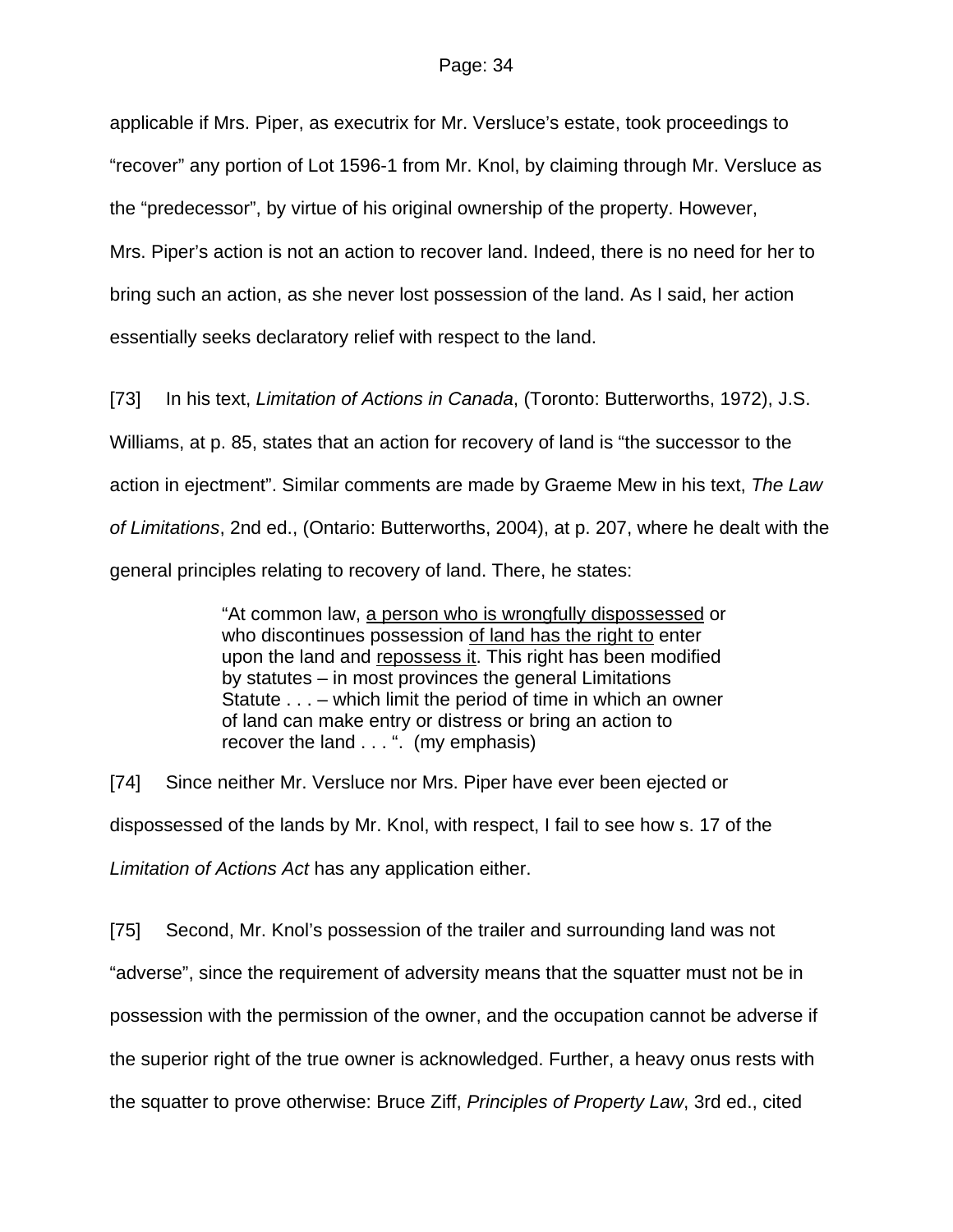above, at p. 28. In this case, I find that Mr. Knol was, at all material times, allowed to occupy the trailer and the surrounding lands initially with the implied permission of Mr. Versluce, and later with his express permission, by way of the right to occupy the lands in the September 3, 2001 agreement. I accept that Mr. Knol never paid rent for that privilege, but that circumstance is insufficient to satisfy the requirement of adversity.

[76] Third, Mr. Knol's occupation of the trailer and the surrounding lands was not "exclusive". Mr. Knol conceded that he gave Mr. Versluce a key to the trailer sometime in the early 1990's and that he never took the key back from Mr. Versluce.<sup>[20](#page-34-0)</sup> He said he gave the key to Mr. Versluce so that he had access to the trailer during the time when Mr. Knol was not there.<sup>[21](#page-34-1)</sup> He also said that he never intended to stop Mr. Versluce from having access to the trailer.  $22$ 

[77] Fourth, Mr. Knol's occupation of the trailer was not "continuous". While I recognize that in some circumstances, intermittent use may meet the requirement of continuity, Mr. Knol's use of the trailer and the surrounding land does not. It is true that, from 1984 on, he left a number of his personal belongings in the trailer each winter when he left the Yukon to travel down south and around the world. However, that does not change the fact that he was not physically present on the property and in occupation of the trailer for more than a few days or weeks each year. At most, the evidence was that he physically occupied the trailer for only two or three months in a given year.

l

<span id="page-34-0"></span> $^{20}$  Transcript, October 12, 2006, p. 36 and October 10, 2006, p. 123.

<span id="page-34-2"></span><span id="page-34-1"></span><sup>21</sup> Transcript, October 10, 2006, p. 11.<br>
<sup>22</sup> Transcript, October 10, 2006, p. 61.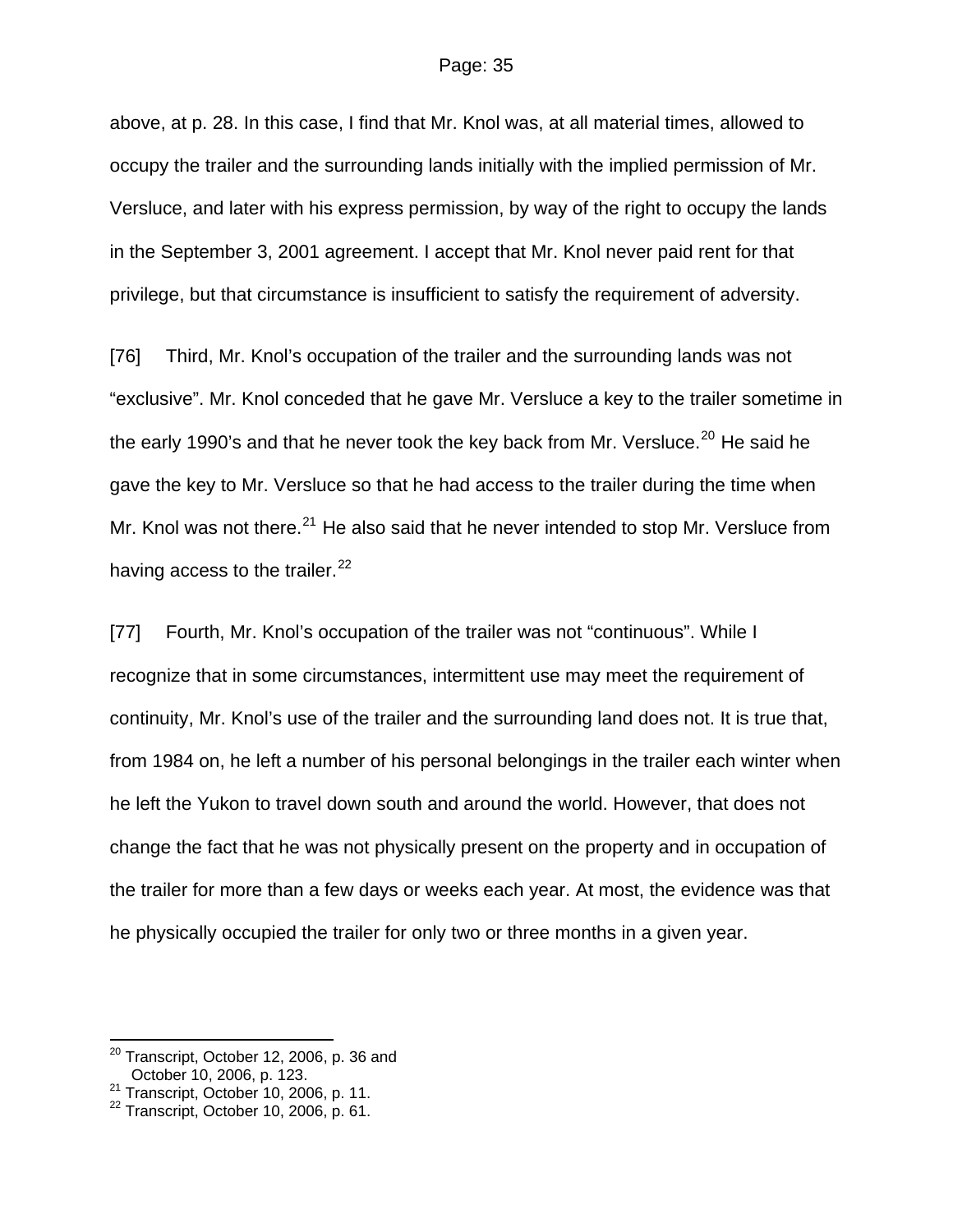[78] Finally, I am unable to find that Mr. Knol used the land in a way which was "inconsistent" with the rights of Mr. Versluce, as the true owner. (It may be that this factor relates more to the issue of adversity, since it involves an intention to exclude the owner from such uses as the owner wants to make of the property: Bruce Ziff, *Principles of Property Law*, 3rd ed., cited above, at p. 129.) As I have already stated, Mr. Knol did not have exclusive use of the trailer from the early 1990's on, and there is no evidence that he made any use of the property which was intended to be inconsistent with Mr. Versluce's use of the property as owner. Further, given that I have found Mr. Knol only occupied the trailer with Mr. Versluce's permission and that the latter had access to the trailer from the early 1990's on, Mr. Versluce could have terminated Mr. Knol's occupancy at any time.

### *4(a) In the alternative, if there was a valid contract, what was the fair market value of the land as of the date the land was subdivided?*

[79] Mr. Knol attempted to argue that the fair market value of the land was determined by Mrs. Piper when she swore her "affidavit as to value" in transferring Lot 1596-1 from Mr. Versluce's estate to herself. In that affidavit, she stated that the value of the property was \$149,850.00. That same figure appears as the "consideration" on the Certificate of Title to the property. It is also the figure which Mrs. Piper attributed to Lot 1596-1 in the inventory of assets and liabilities attached to her application to probate Mr. Versluce's will.

[80] As I previously noted, the consideration price on the Certificate of Title does not always equal the purchase price. Indeed, the consideration price here seems to generally reflect the assessed value on the Property Assessment Notice, which was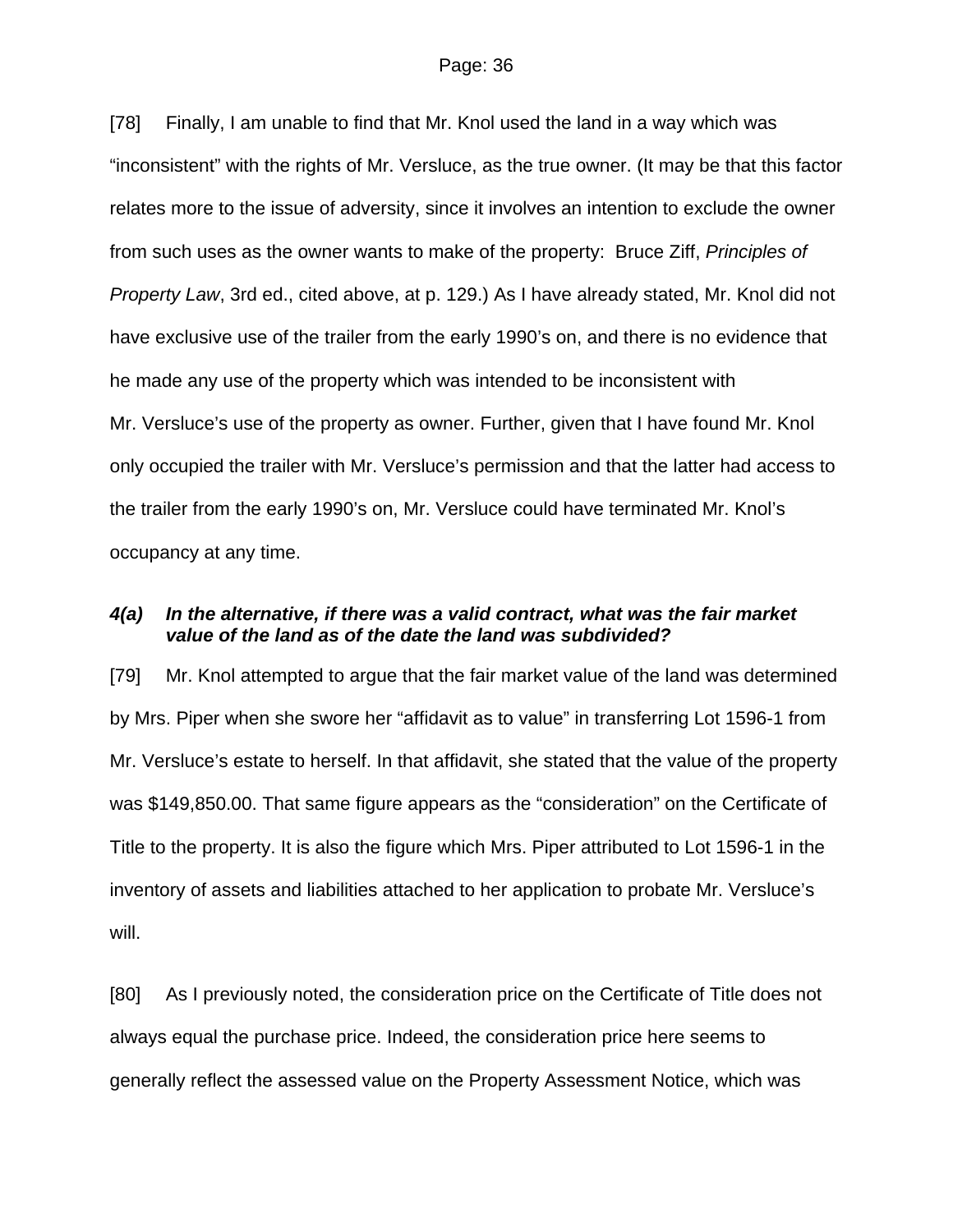\$149,220.00. That very same document indicated that the assessed value of the land and buildings "may not equal the market value" of the property. Indeed, Mrs. Piper testified that she used the figure of \$149,850.00 because that was her understanding of the assessed value of the property for tax purposes, which she likely acquired from the Property Assessment Notice.

[81] Jim Yamada, the expert appraiser, testified about the distinction to be made between valuing a property for tax assessment purposes and valuing it for the purpose of establishing its current fair market value. The former, he said, is not a current value, but is based on historical information about other properties within the area and the purpose of such an appraisal is to attribute the amount of property taxes payable for a property relative to other properties in the area. The overall objective is to achieve a result where properties of relatively the same size in the same area are taxed at a similar or uniform rate. On the other hand, fair market value is the most probable price the property could fetch in a competitive and open market, assuming a fair sale, a willing buyer and a willing seller, and a reasonable time allowed for exposure for sale, as of a specified date. Therefore, said Mr. Yamada, the assessed value for tax purposes is not a current fair market value.

[82] Mr. Knol cross-examined Mr. Yamada on the fact that ss. 10(1) and (3) of the *Assessment and Taxation Act*, RSY 2002, c. 13, speaks of the "fair value" of the land being assessed for tax purposes. However, there is no definition of "fair value" within the *Act*. Further, the considerations which may be taken into account in determining the "fair value", under s. 10(1) are arguably broader than those which would ordinarily be taken into account in determining "fair market value". Finally, s. 10(3) of the *Act* specifies that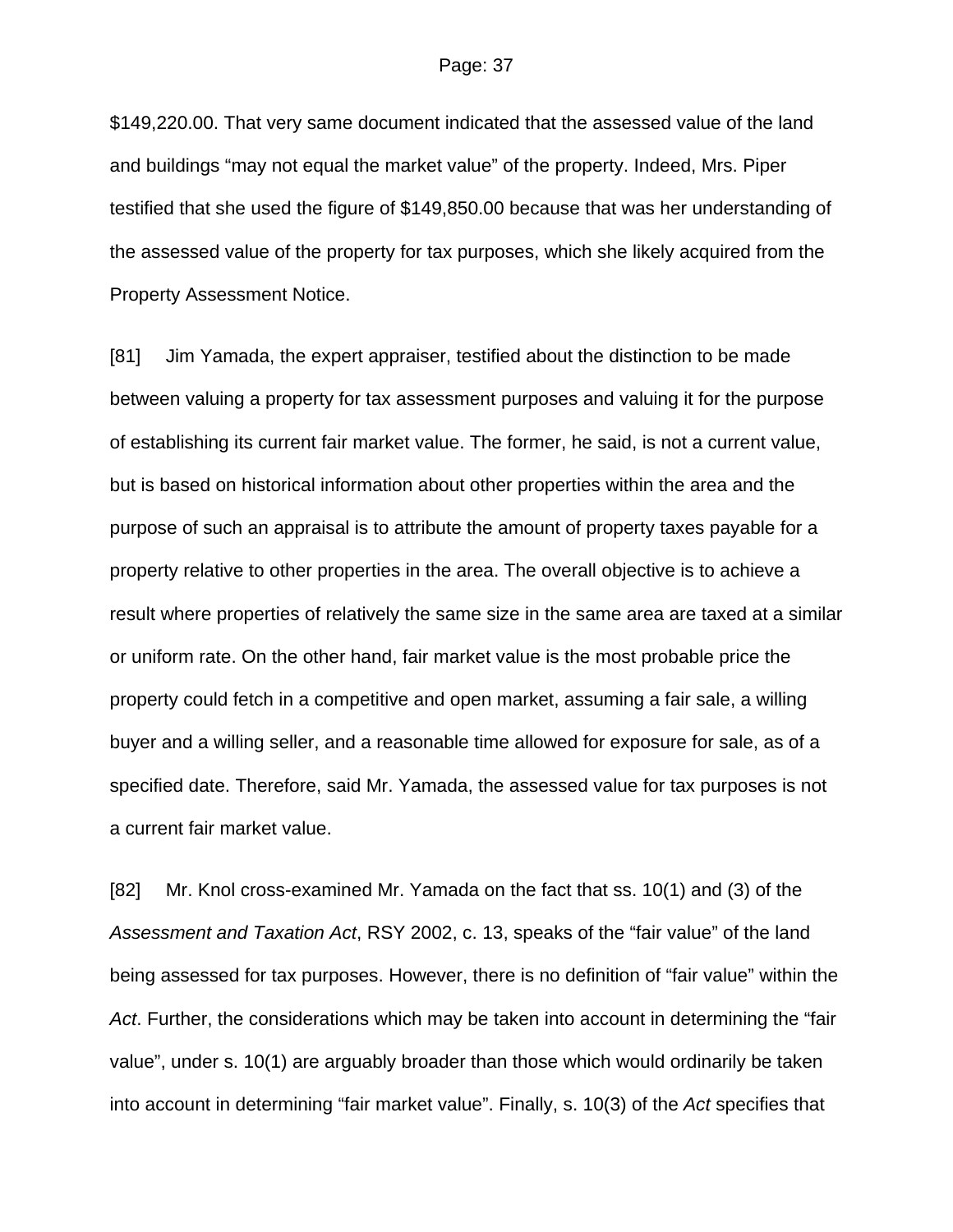"Regardless of when the land is assessed, it shall be assessed according to the fair value it would have had on July 31" of the previous taxation year. Clearly then, the "fair value" is not a current value.

[83] Therefore, I conclude that "fair value" under the *Assessment and Taxation Act* is not equivalent to "fair market value" in the sense testified to by Mr. Yamada. Rather, I interpret "fair value" as a value which is considered to be fair and reasonable in the circumstances specifically relating to the tax assessment process. In other words, it is a fair value in the context of the overall objective of the tax assessment scheme.

[84] Mr. Knol also argued that Mrs. Piper was acting as an independent third party at the time the property was transferred to her, from the estate, by which time it had been subdivided. Here, he is referring to the requirement in the written agreement of September 3, 2001 that the fair market value of the lands, when offered for sale or subdivided, would be determined "by an independent third party".

[85] I reject that argument for two reasons. Clearly, Mrs. Piper, as executrix of the estate of Mr. Versluce, was standing in the shoes of Mr. Versluce and acting on his behalf at all material times after Mr. Versluce passed away. Therefore, any claim that Mr. Knol had in asserting an interest in the land following Mr. Versluce's death would necessarily have been against the estate, as represented by Mrs. Piper. Consequently, I am unable to accept that Mrs. Piper could have, in any way, been considered an independent third party at the time of the transfer of Lot 1596 from the estate to herself personally.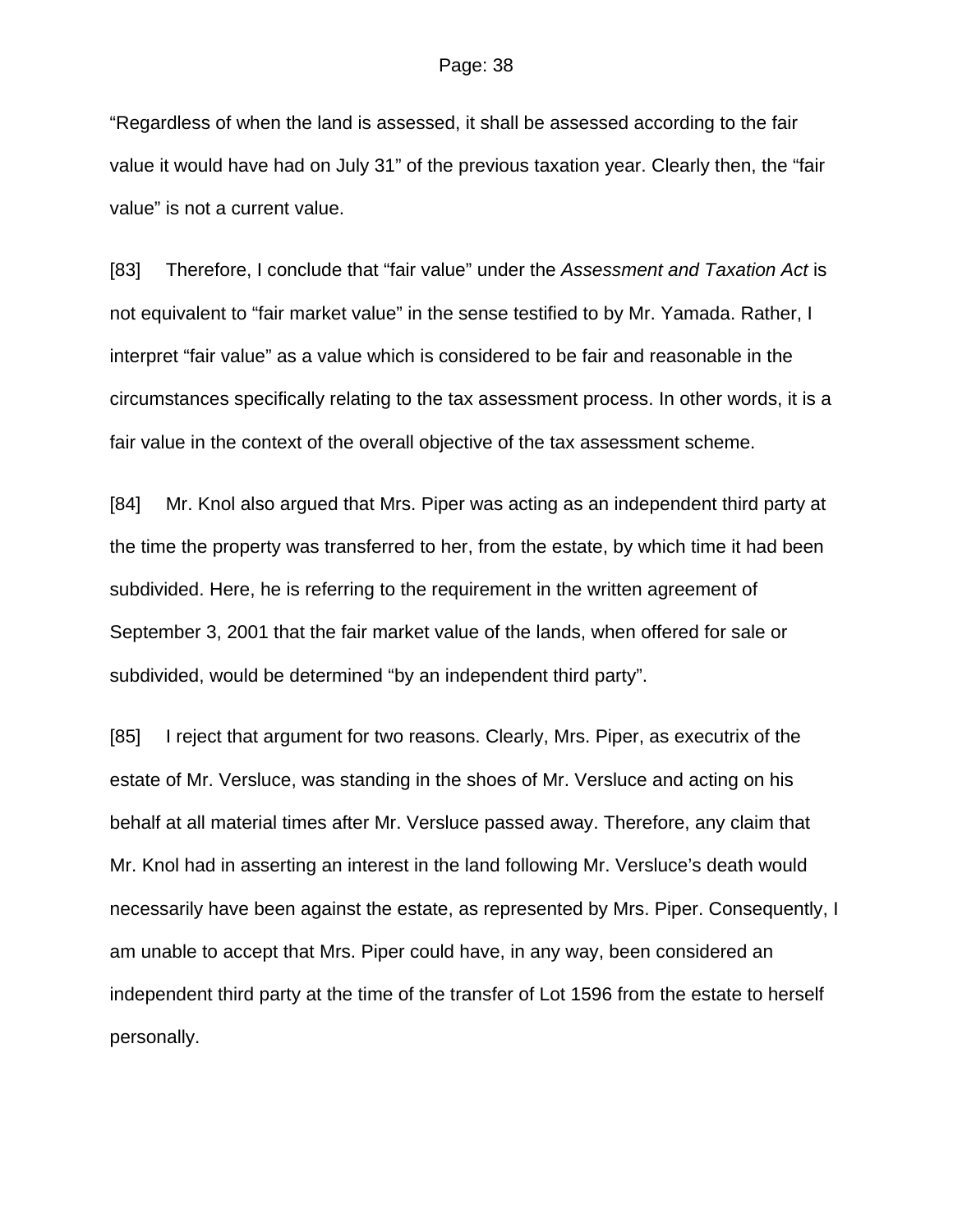[86] Secondly, the valuation of the lands under the agreement of September 3, 2001, was to be as of the date that they were offered for sale or subdivided. The lands were never offered for sale (except to Mr. Knol himself, a point which I will return to later). Rather, Lot 1596-1 was transferred from the estate to Mrs. Piper on August 27, 2004 by virtue of having been bequeathed to her under Mr. Versluce's will. Further, the subdivision of the lands had not, at that time, been perfected yet.

[87] Admittedly, there was some confusion in the evidence as to the effective date of the subdivision of Lot 1596-1. This arose from a misunderstanding on the part of the Pipers that when they had the property surveyed in 2004 for the purpose of effecting the subdivision, they did not realize at that time that they had to pay a further fee to have the official plan of survey registered with the Land Titles Office. Consequently, the letter from Mrs. Piper's counsel to Mr. Knol dated January 5, 2005 incorrectly stated that, as of August 27, 2004, when the land was transferred from the estate to Mrs. Piper, it had "been subdivided into two lots sub-divided". In fact, at that point, only the survey work had been performed. Once this misunderstanding was corrected and the Pipers paid the necessary fees, the official plan of survey was registered on August 22, 2005, and it is as of that date that the subdivision of Lot 1596 into Lots 1609 and 1610 became effective.

[88] Having rejected Mr. Knol's arguments on this point, the only remaining evidence as to the fair market value of Lot 1596-1, and Lot 1610 in particular, came from realtor Dan Lang and appraiser Jim Yamada. Mr. Lang was not called as a witness. Rather, his evidence was submitted in documentary form. He performed a comparative market evaluation of Lot 1596-1 as of July 11, 2005. At that time, he noted that the City of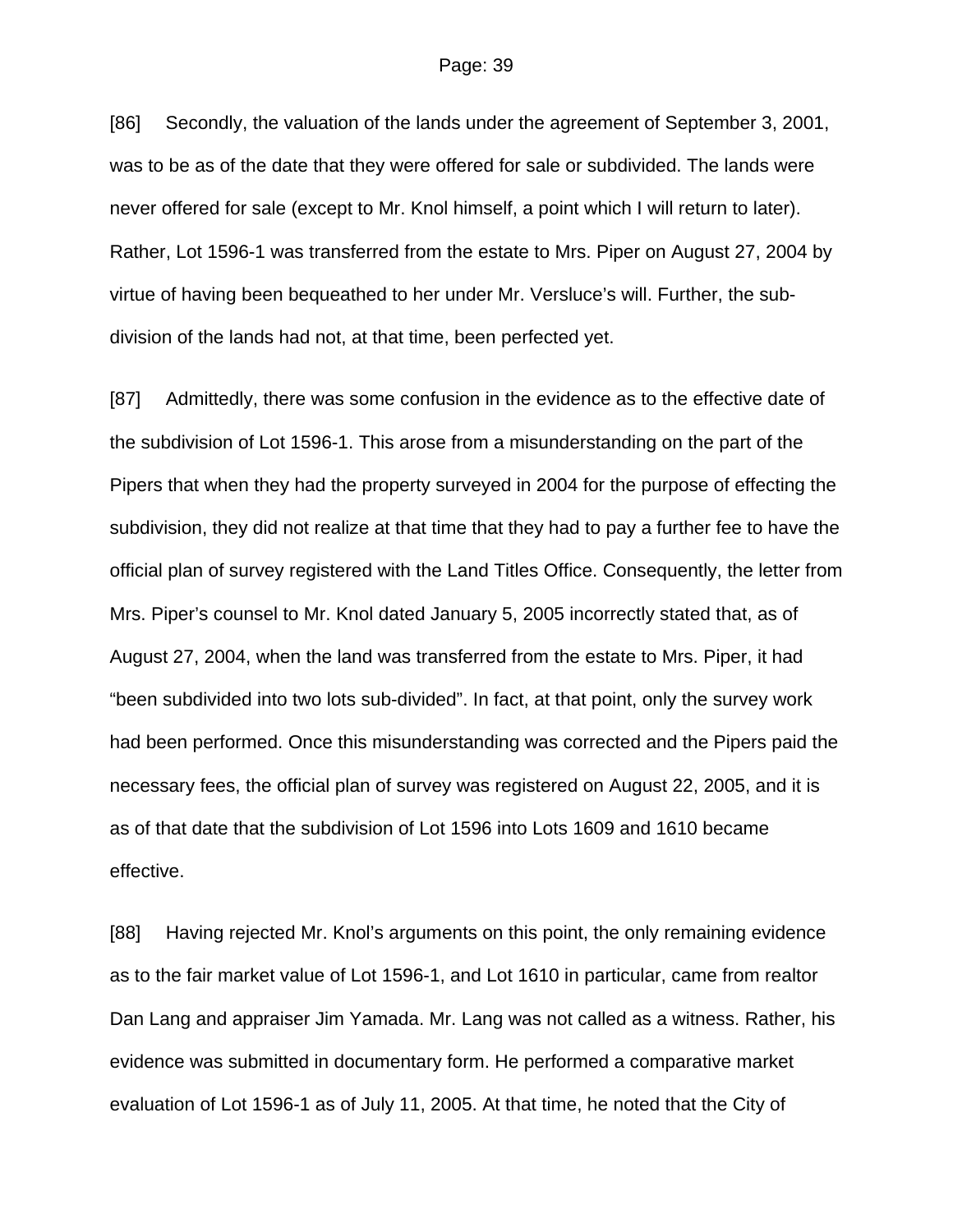Whitehorse had agreed in principle to subdivide Lot 1596-1 into Lots 1609 and 1610. However, as of that date, the subdivision had not yet been completed. In any event, his opinion as to the fair market value of Lot 1596-1 at that time was \$390,000.00. Mr. Lang subsequently submitted a comparative market evaluation for Lot 1610 on December 22, 2005, expressing the opinion that it might fetch a selling price between \$110,000.00 and \$125,000.00.

[89] Mr. Yamada, on the other hand, was qualified as an expert at the trial in the appraisal of property values. In his opinion, the fair market value of Lot 1610, based on a rate of \$29,634.00 per acre, was \$135,000.00 as of the date of subdivision on August 22, 2005. Interestingly, if Mr. Yamada would have used the value of \$29,634.00 per acre and appraised the entire acreage of what used to be Lot 1596-1, by my calculations he would have come up with a figure of about \$275,600.00 (versus Mr. Lang's figure of \$390,000.00).

[90] I prefer Mr. Yamada's evidence on this point and find that the fair market value of the lands as of the date the land was subdivided is as follows:

- 1. Lot 1596-1 \$275,600.00.
- 2. Lot 1610 \$135,000.00.
- 3. Conceptual Lot 1610A \$173,000.00.

### *4(b) In the alternative, if there was a valid contract, did Mr. Knol have an opportunity to exercise his option to purchase the land?*

[91] I mentioned earlier in these reasons an order was made by this Court on June 22, 2005 that an offer for sale of Lot 1596-1 be made to Mr. Knol in the amount of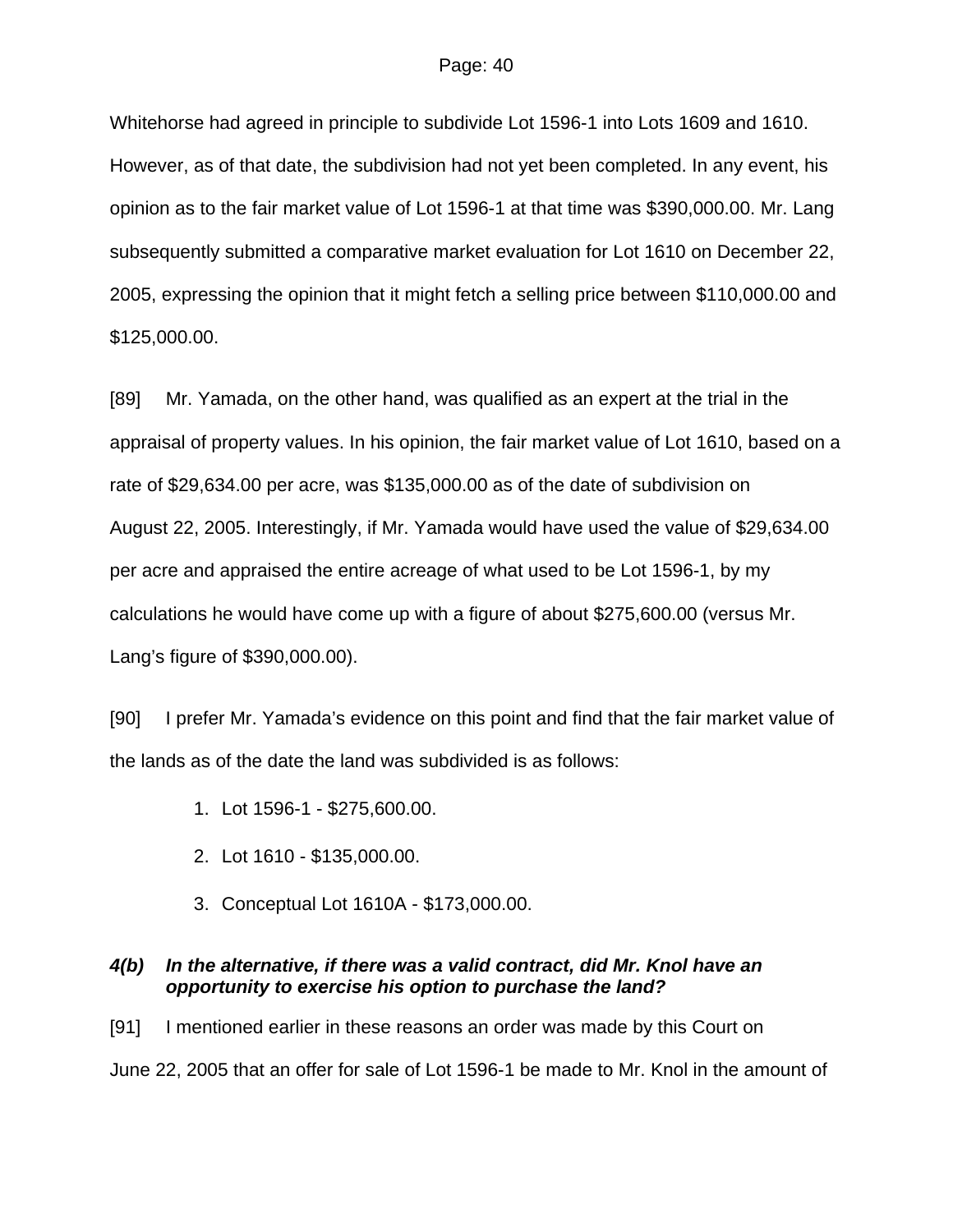the fair market value, as determined by realtor Mr. Lang, and further that notice be given to Mr. Knol of the subdivision of Lot 1596-1. Finally, it was ordered that the offer and the notice be sent to Mr. Knol via his addresses in Vancouver, British Columbia, Nieuwleusen, Holland, and Whitehorse, Yukon.

[92] Although a subsequent order was made on December 6, 2005 confirming that Mrs. Piper complied with the directions given in the earlier order of June  $22<sup>nd</sup>$ , it remains unclear to me when Mr. Knol actually received notice of these matters. He testified that he first became aware of this action by the letter from Mrs. Piper's counsel to him dated January 5, 2005 and that he did not search the Court file until he returned to the Yukon later that year. In any event, it was subsequently established at the trial that the subdivision had not yet occurred as of the date of the order of June 22, 2005, but became effective on August 22, 2005. It also became apparent at trial that Mrs. Piper was no longer relying upon the opinion of Mr. Lang as to the fair market value of either Lot 1596-1 or Lot 1610, since she retained Jim Yamada to provide a further supplementary opinion in that regard.

[93] Having said that, Mrs. Piper's counsel informs me, and there is no indication to the contrary, that a copy of Mr. Yamada's written appraisal was provided to Mr. Knol as an expert report at least 60 days before trial in compliance with Rule 40A of the *Rules of Court*. Further, Mr. Yamada's appraisal expressly refers to the registration of the plan of survey for Lot 1610 on August 22, 2005. Therefore, I find that Mr. Knol had actual notice of the fair market value for both Lot 1610 and conceptual Lot 1610A as of the date of the subdivision of Lot 1596-1. He further had both actual notice of the subdivision, by virtue of receiving Mr. Yamada's appraisal, and constructive notice of it, by way of registration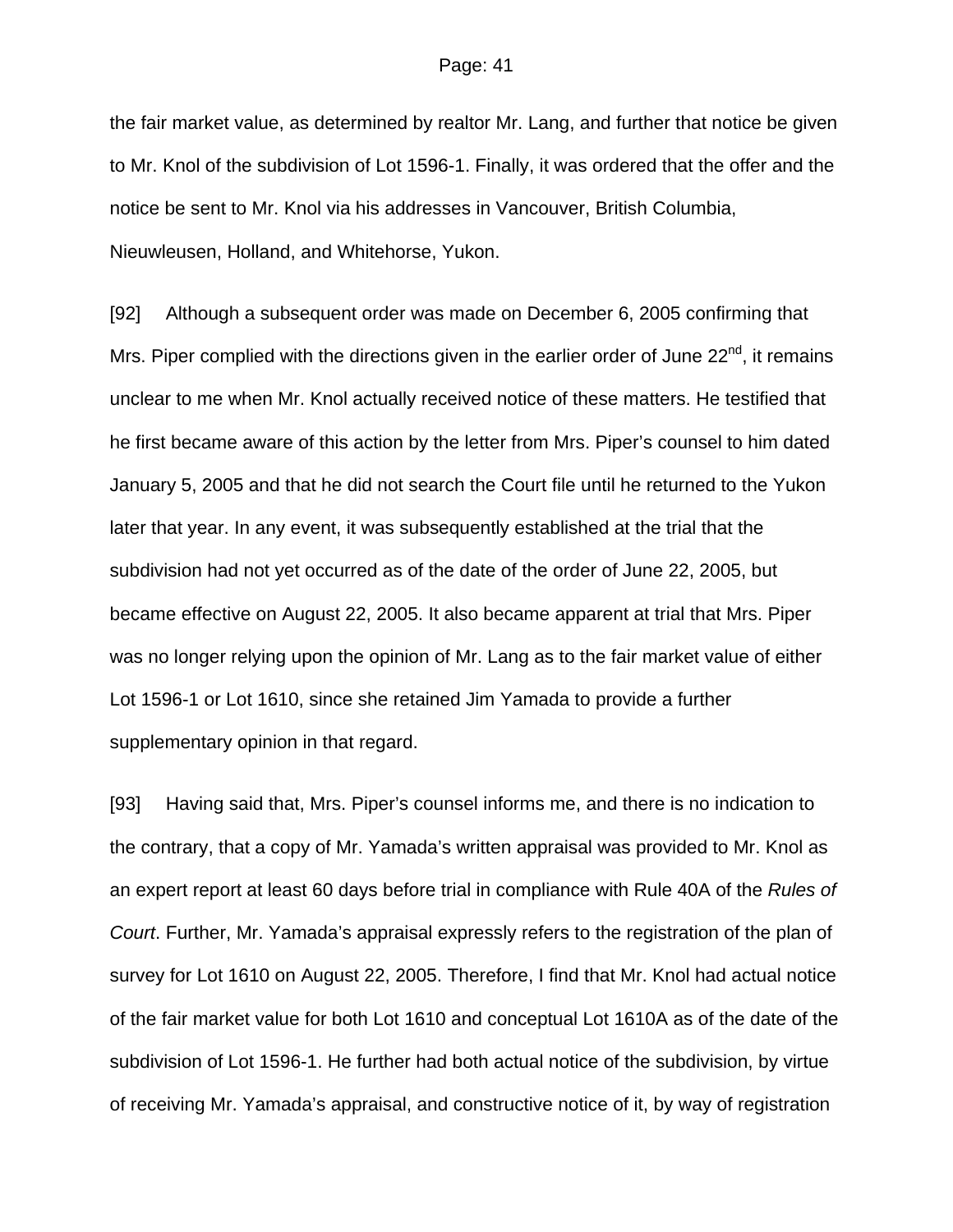of the plan of survey, which thereafter was a public document searchable by Mr. Knol.

Finally, Mr. Knol, by virtue of Mrs. Piper's compliance with the order of June 22, 2005,

had notice of her intention to sell to him what used to be Lot 1596-1.

[94] Notwithstanding all of these events, there is no evidence that Mr. Knol ever attempted to exercise his option to purchase the land, or any portion thereof, or that he even expressed an intention to do so prior to filing his counterclaim.

[95] Further, in that counterclaim, as amended on August 31, 2006, Mr. Knol seeks the following relief:

- "A. a declaration that the Agreement is a valid contract.
- B. a declaration of title by prescription of that part of the property surrounding the Plaintiffs trailer witch [as written] is outlined in red on the map and forms part of the Agreement for a nominal fee of \$1.00 and no more.

[I have interpreted Mr. Knol's claim of "prescription" as a claim for title by adverse possession, even though there is a distinction between the two terms – the former deals with non-possessory rights only.]

- C. a declaration that the value of the Property is determined at the time of subdivision, August 27, 2004, at \$149,850.00 and no more.
- D. an Order directing the Defendant to sell to the Plaintiff the area outlined in blue on the map that forms part of the Agreement, less the fair market value of the area outlined in red, based on the value of \$149,850.00 for the whole Property.
- E. compensatory and punitive damages for trespass by the Defendant and such further relief as to this Honourable Court seems just.
- F. costs; and,
- G. such further and other relief as to the Honourable Court seems just.
- H. damages for extra drilling to the amount of \$29,200.00."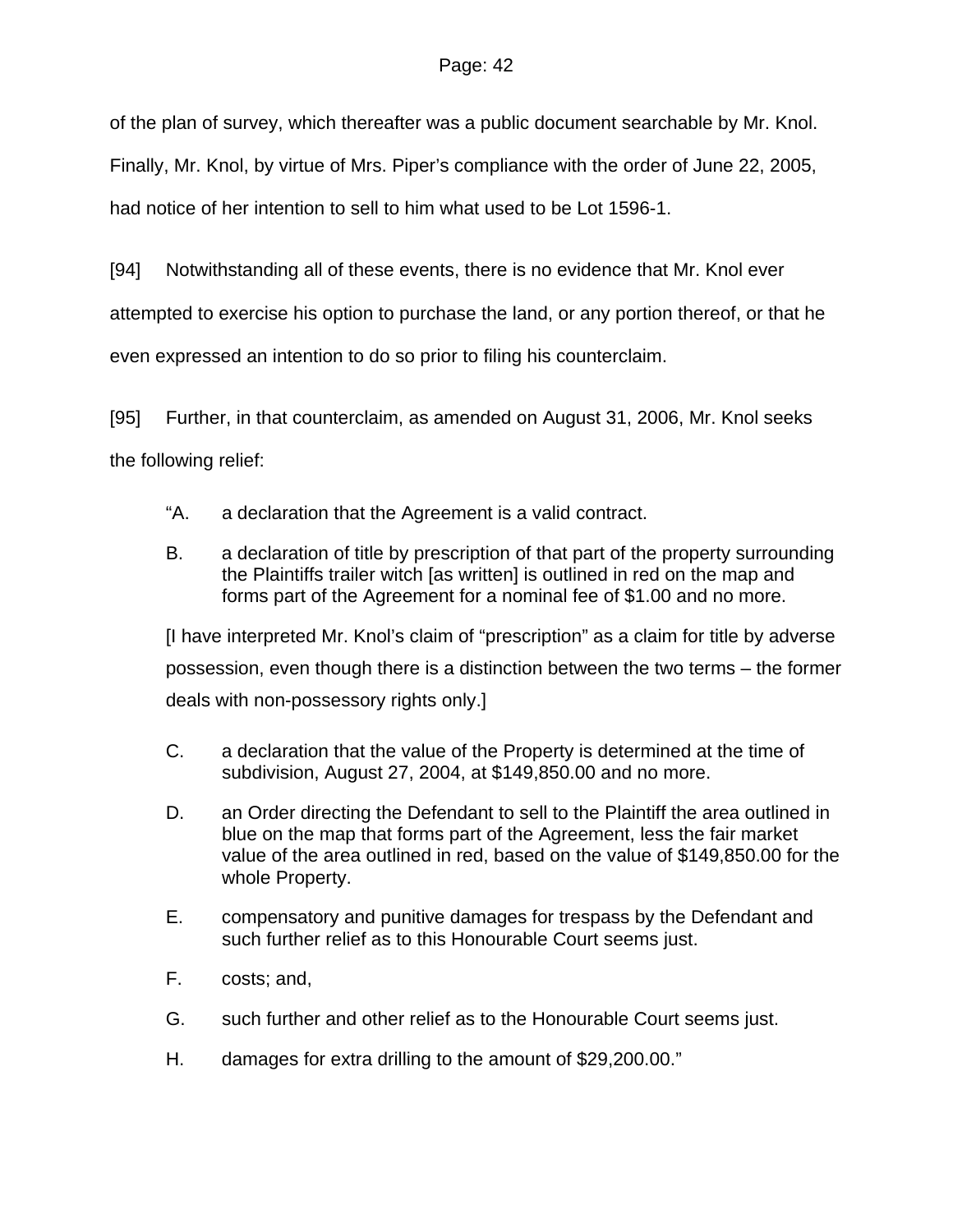[96] It thus becomes obvious that Mr. Knol is not seeking specific performance of the agreement of September 3, 2001. If the agreement is a valid contract, then its terms would prevail. However, the problem here is two-fold. Not only does Mr. Knol incorrectly seek a declaration that the fair market value of the property is \$149,850.00 as of August 27, 2004 (for the reasons just discussed), he also seeks a further order that "the area outlined in blue on the map that forms part of the Agreement", that is, Lot 1596-1, be sold to him "less the fair market value of the area outlined in red, based on the value of \$149,850.00 for the whole Property." He previously defined "Property" in his amended counterclaim as being Lot 1596-1. Thus, Mr. Knol is seeking to purchase Lot 1596-1 for \$149,850.00, less the fair market value of the "area outlined in red" on the map that forms part of the agreement. With respect, that claim is nonsensical. Even assuming that the fair market value of Lot 1596-1 was in fact \$149,850.00, Mr. Knol has provided no reason whatsoever why that price should be reduced by whatever the fair market value of the area outlined in red might be. More importantly, it was the very area "outlined in red" which Mr. Knol originally sought to acquire through the agreement and not the entirety of Lot 1596-1.

[97] In summary, in the event that the September 3, 2001 agreement were to be found to constitute a valid contract, I find that Mr. Knol has had more than sufficient opportunity to exercise his first option to purchase the lands therein described (whatever they may comprise), but he has made no good faith effort nor expressed any intention whatsoever to do so.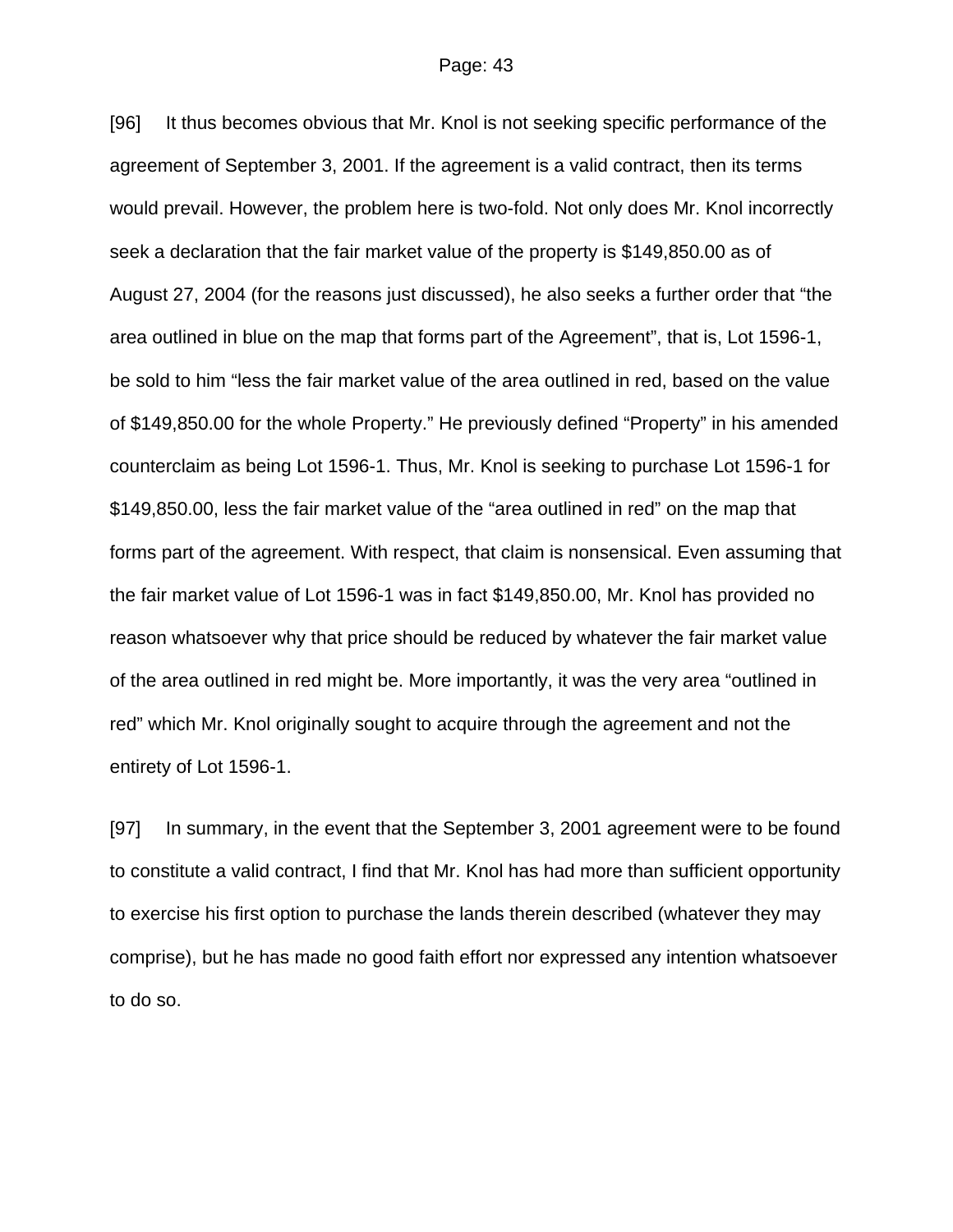# *5. Has Mr. Knol failed to mitigate his damages?*

[98] A large part of Mr. Knol's counterclaim is for consequential damages arising from the allegation that he was unable to recover his belongings left behind in the trailer, after he was directed by Mrs. Piper not to return to the property by her letter of April 8, 2003. However, it is important to note that Mrs. Piper expressly invited Mr. Knol to deal with the recovery of his belongings and implicitly offered to negotiate with him on that issue. In the last paragraph of her April  $8<sup>th</sup>$  letter, she wrote as follows:

> "If you want to repossess your belongings that you left in the old trailer, you will have to send me a written list, signed by you, itemizing each one of said belongings and indicating to what address in Whitehorse you would have said belongings delivered."

[99] Mr. Knol said that he felt he would be in danger from Mr. Piper if he attempted to deal with Mrs. Piper on this issue. He said that he had been indirectly threatened by Mr. Piper on two occasions. Once was when Mr. Piper was walking around the property allegedly wearing army fatigues. According to Mr. Knol, Mr. Piper told him that he had a way to get rid of people who don't belong on the property, that he was in the army and had been trained to kill and that he had weapons stored all over the property. The second occasion was on August 8, 2002. On that day while he was driving away from the property, Mr. Piper directed Mr. Knol to stop his motor vehicle. He then allegedly approached Mr. Knol's vehicle with a "rolled up belt" in his hand, holding it in a threatening manner while saying to Mr. Knol "You have to get your stuff out of the trailer, the trailer is going to go".<sup>[23](#page-43-0)</sup> Mr. Knol thought that was strange, because Mr. Versluce had not mentioned it to him the night before. Mr. Knol told Mr. Piper that he had no authority

<span id="page-43-0"></span>l  $^{23}$  Transcript, October 6, 2006, p. 10.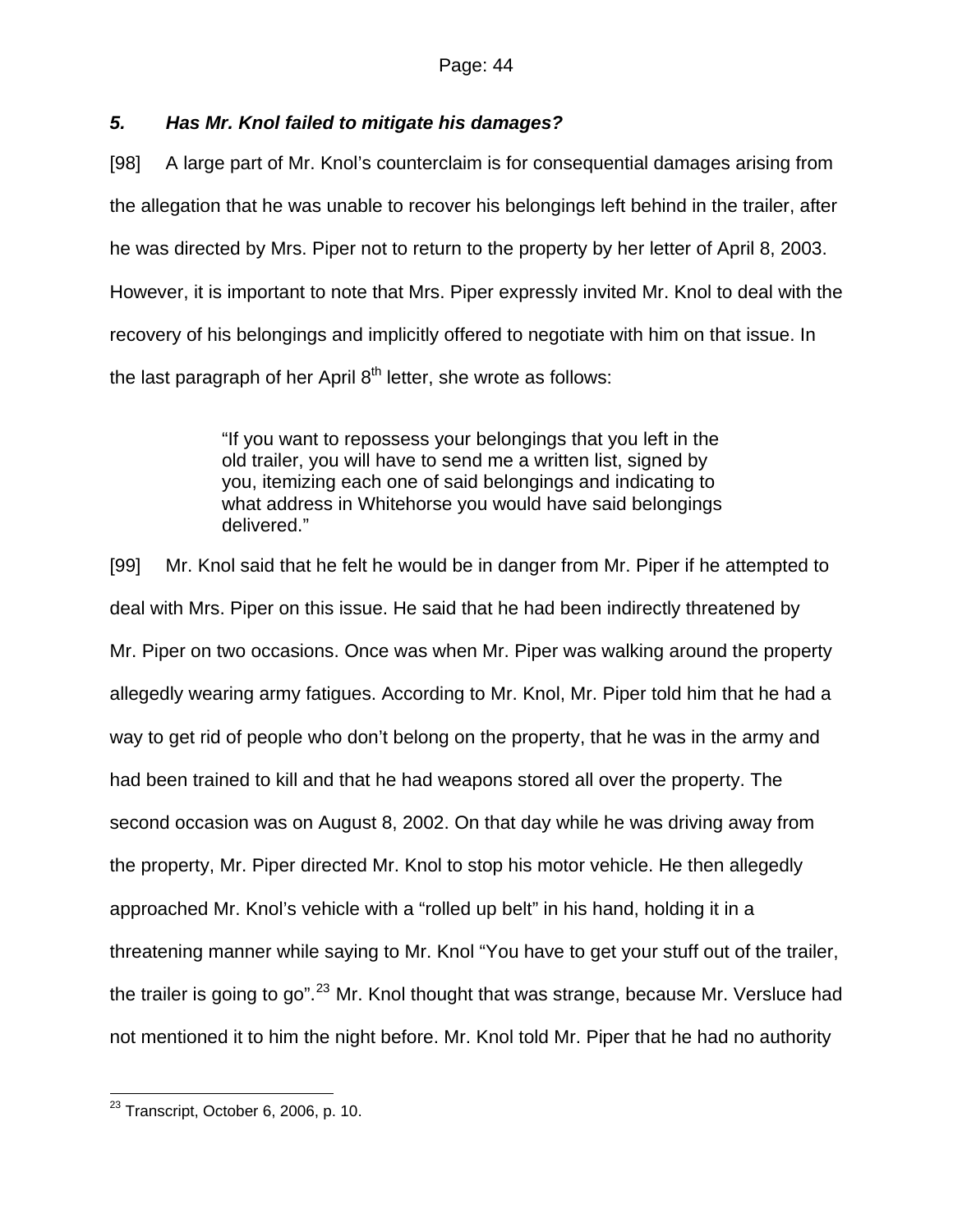to speak about matters between him and Mr. Versluce. He also had a further conversation with Mr. Piper about the possibility of keeping his car on the property. Mr. Knol conceded that Mr. Piper had never threatened him directly.<sup>[24](#page-44-0)</sup>

[100] At his examination for discovery of September 19, 2006, Mr. Knol deposed that Mrs. Piper had never threatened him.

[101] To begin with on this point, I am not satisfied that Mr. Knol has suffered any compensable damages. First, there was no evidence, apart from Mr. Knol himself, whether or how Mr. Knol's belongings came to be missing. Second, he has not suffered any damages as a result of a breach of contract by Mr. Versluce or Mrs. Piper, as executrix, since there was no valid contract. Third, since he acquired no interest in the land by way of gift or adverse possession, his claim for damages arising from "trespass" by Mrs. Piper must also fail. Fourth, he was given an actual opportunity to take his possessions with him on August 8, 2002 and again when he returned to the property and the trailer on September 6, 2002 and he failed to do so. Fifth, he provided no evidence as to the cost of the items he claims to have lost or the extra drilling costs.  $25$ 

[102] Furthermore, Mr. Knol was invited to deal with the recovery and repossession of his belongings by Mrs. Piper in her letter to him of April 8, 2003. He refused to even discuss the matter with Mrs. Piper. While I appreciate that he may not have wished to be dictated to by Mrs. Piper as to the manner in which he could recover his belongings, that is, to send her a "written list", the fact remains that Mr. Knol's overall response and relative inaction was unreasonable. Other than unsuccessfully attempting to solicit the

l

<span id="page-44-1"></span>

<span id="page-44-0"></span><sup>&</sup>lt;sup>24</sup> Transcript, October 6, 2006, p. 11.<br><sup>25</sup> Transcript, October 12, 2006, pp. 15-18.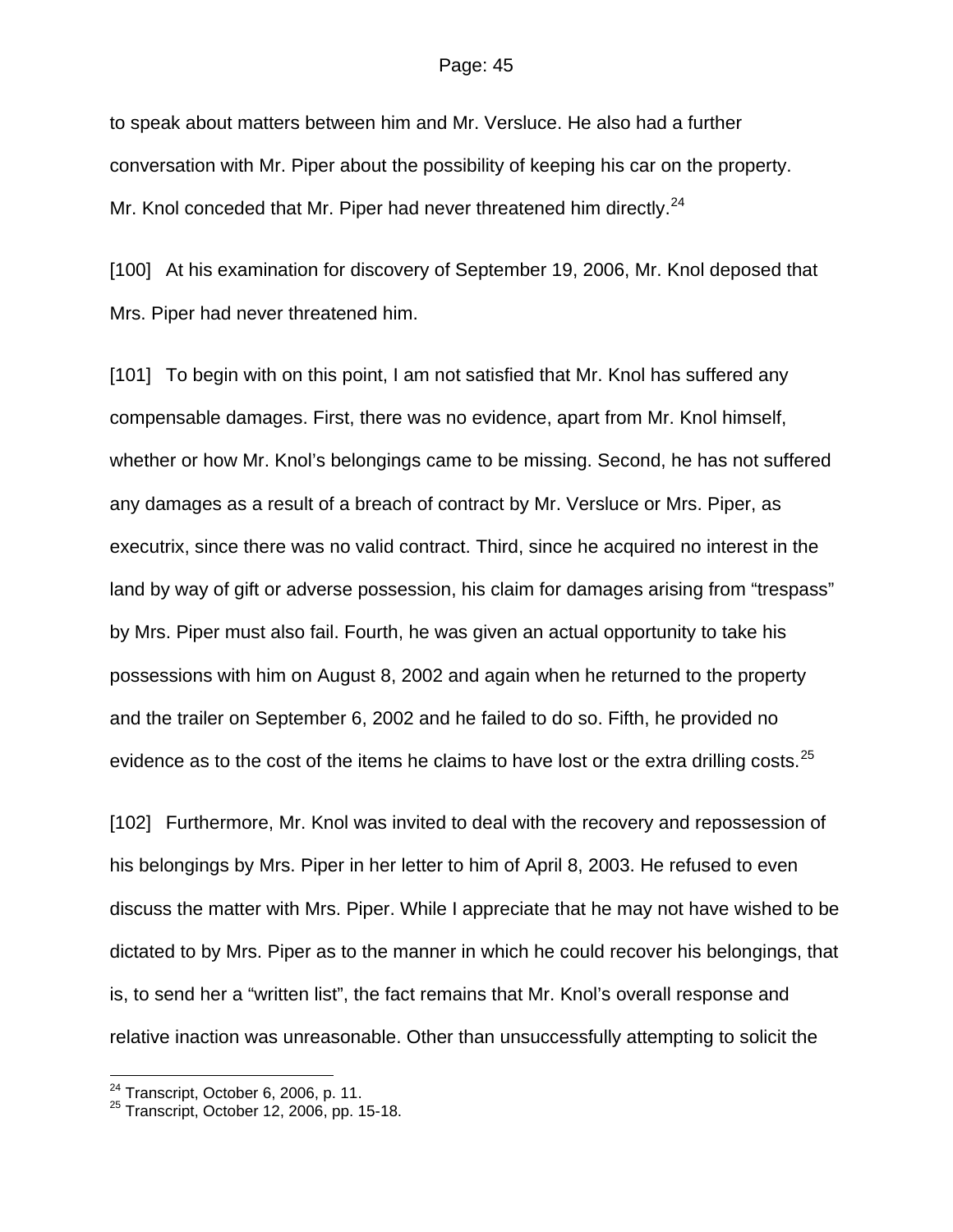assistance of the RCMP, and consulting (but not retaining) a few lawyers, Mr. Knol took no further steps to retrieve his belongings from the trailer. He mentioned in his evidence and his submissions that he thought a lawsuit would be forthcoming, and yet he did not even take the initiative of commencing such a suit.

[103] In particular, I am not satisfied, on a balance of probabilities, that Mr. Piper indirectly threatened Mr. Knol as Mr. Knol alleges. I say that primarily because of my overall concerns with Mr. Knol's credibility. I am prepared to accept that he may have had one or two conversations with Mr. Piper about the fact that Mr. Piper had been in the army and had received some basic training (as had Mr. Knol in Holland) and that Mr. Piper was not happy about having trespassers on the property (as is apparent from the fact that Mr. Piper strung a rope to block the entrance to the driveway of the property after Mr. Versluce passed away). I would even be prepared to accept that Mr. Piper had something in his hand on August 8, 2002, when he stopped Mr. Knol in his motor vehicle and informed him that he had to remove his belongings from the trailer, as it was being traded. However, having observed both Mr. Piper and Mr. Knol testify, I remain unpersuaded by Mr. Knol that Mr. Piper had anything in his hands at that time and place for the purpose of threatening Mr. Knol. Indeed, the conversation on that occasion apparently continued on a relatively civil basis, with Mr. Piper assisting Mr. Knol by pointing out an area on the property where he could store his motor vehicle. Further, when Mr. Knol returned to the property on September 6, 2002, Mr. Piper was nothing but cooperative. These facts are inconsistent with the suggestion by Mr. Knol that he was being truly threatened by Mr. Piper.